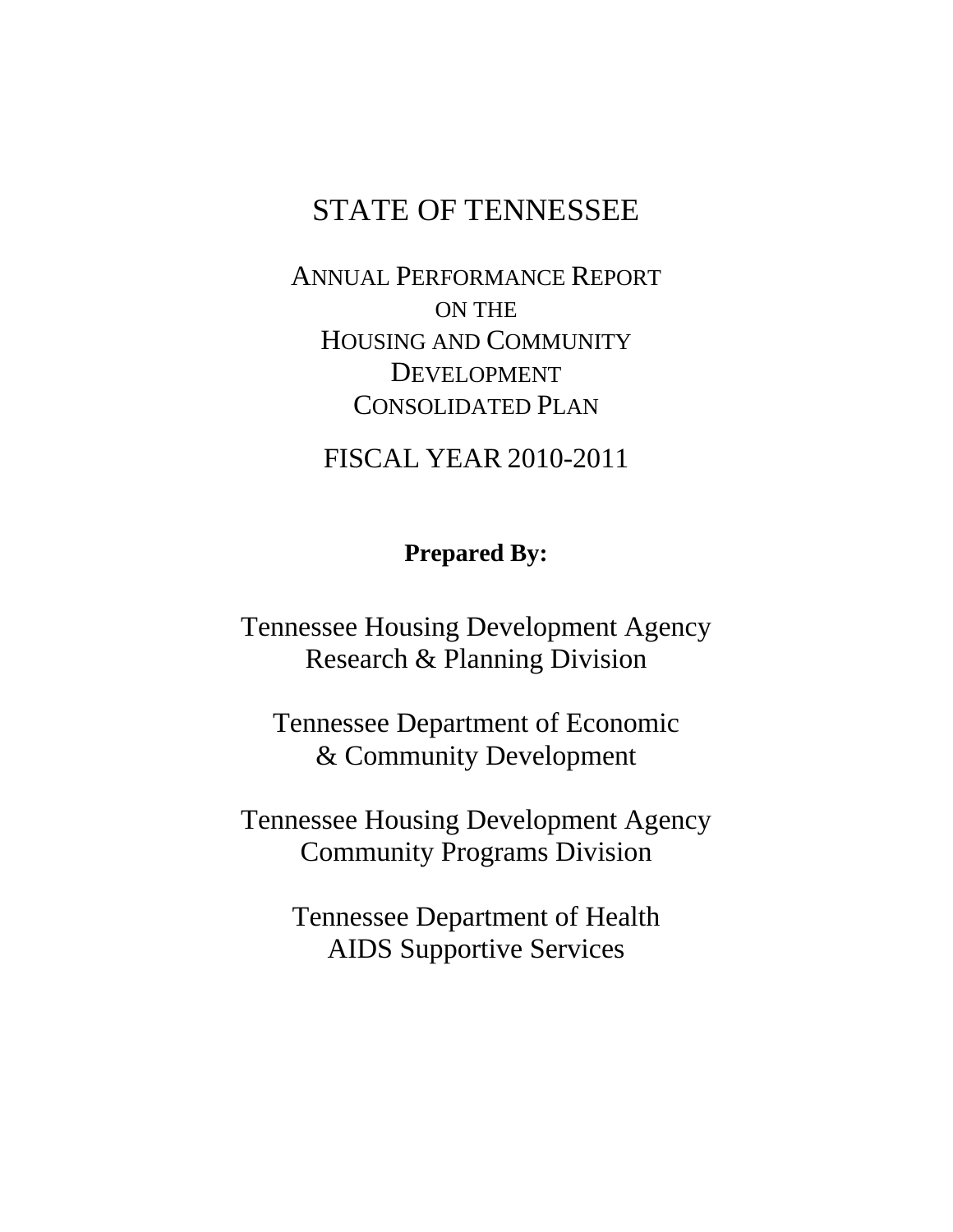## **TABLE OF CONTENTS**

#### **PART I**

| A)            |  |
|---------------|--|
|               |  |
|               |  |
|               |  |
|               |  |
|               |  |
| B)            |  |
|               |  |
|               |  |
|               |  |
|               |  |
|               |  |
| $\mathcal{C}$ |  |
|               |  |
|               |  |
|               |  |
|               |  |
|               |  |
| D)            |  |
|               |  |
|               |  |
|               |  |
|               |  |
|               |  |

#### **PART II**

| B) EVALUATION OF THE JURISDICTION'S PROGRESS IN PROVIDING AFFORDABLE HOUSING  37 |  |
|----------------------------------------------------------------------------------|--|
|                                                                                  |  |
|                                                                                  |  |
|                                                                                  |  |

#### **PART III**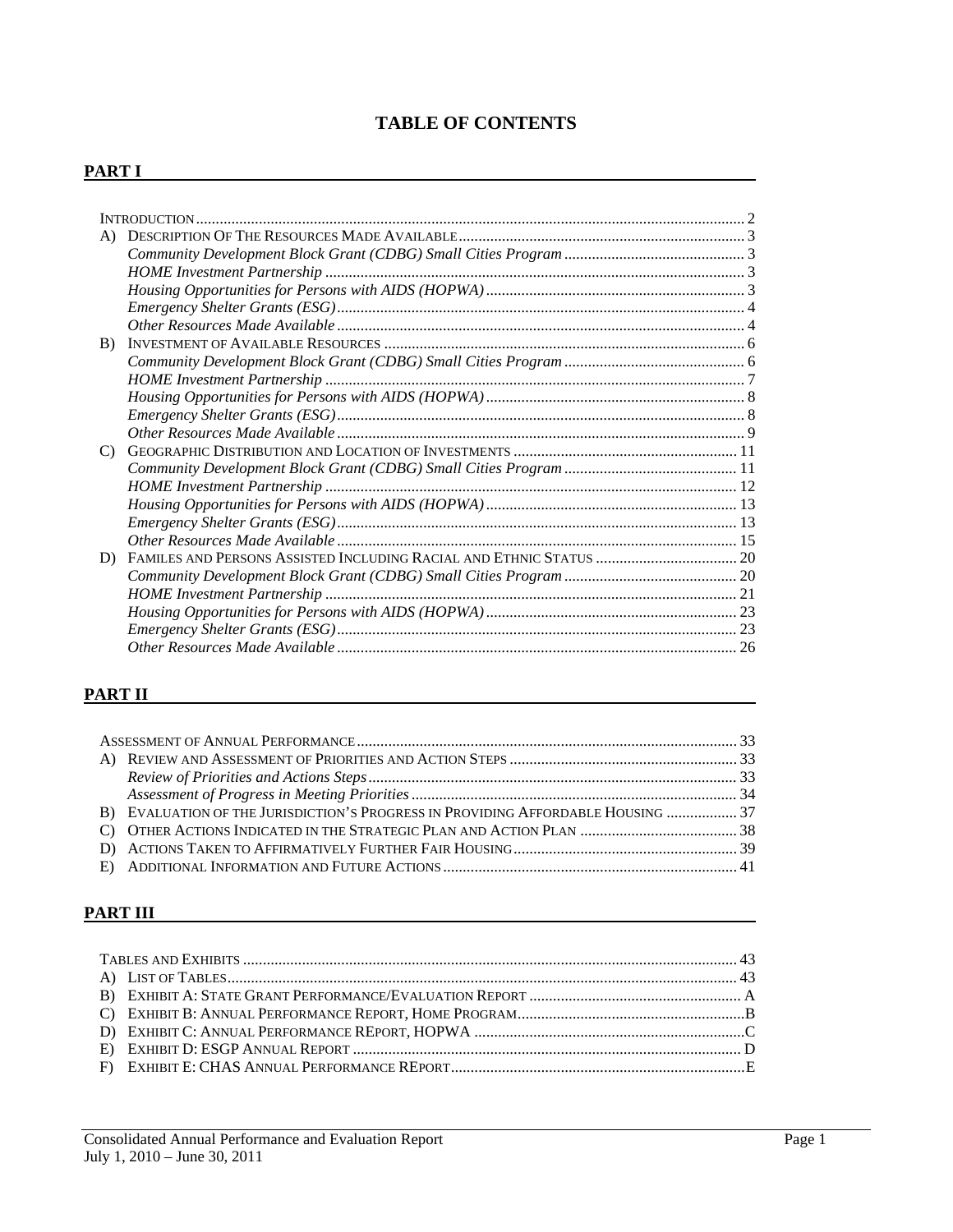## **FY 2010-2011 Annual Performance Report on the Consolidated Plan**

## **PART I**

## **Introduction**

On January 5, 1995, a final rule titled Consolidated Submission for Community Planning and Development Programs was published in the Federal Register under the U.S. Department of Housing and Urban Development (HUD). Effective February 5, 1995, the rule amended HUD's regulations for Comprehensive Housing Affordability Strategies (CHAS) with a single rule that consolidated planning, application and reporting aspects of the following formula programs into a single submission:

| <b>Name of Formula Program</b>                     | Acronym      | <b>Administering State Agency</b>                                    | Acronym |
|----------------------------------------------------|--------------|----------------------------------------------------------------------|---------|
| <b>Community Development</b><br><b>Block Grant</b> | <b>CDBG</b>  | Tennessee Department of Economic and<br><b>Community Development</b> | TECD    |
| <b>HOME</b> Investment Partnership                 | HOME         | <b>Tennessee Housing Development Agency</b>                          | THDA    |
| <b>Emergency Shelter Grants</b>                    | ESG          | <b>Tennessee Housing Development Agency</b>                          | THDA    |
| Housing Opportunities for<br>Persons with AIDS     | <b>HOPWA</b> | Tennessee Department of Health                                       | TDOH    |

The consolidated submission is known as the Consolidated Plan and will be referred to as such throughout this document. Reporting requirements were also consolidated and replaced four general performance reports with one performance report. A coinciding fiscal year was selected among the three agencies. The annual planning and reporting period for the Consolidated Annual Performance Evaluation Report for the State of Tennessee is July 1, 2010 – June 30, 2011. As in previous years, the annual reports completed by each agency are included as exhibits to this document.

This document discusses performance by the State of Tennessee in meeting action steps contained in the Consolidated Plan, utilizing the four formula programs. Other resources were made available that played a role in or had an impact on the State's performance and are also discussed. The report contains multiple sections, which describe the resources made available to the State, the investment of those resources, the geographic distribution of resources by Grand Division of the state, and the persons and families who benefit from the programs, including information on race and ethnicity. Each section concludes with a table summarizing the data presented. Also included in the report are actions taken to affirmatively further fair housing and other actions taken toward achieving the goals of the Consolidated Plan. Finally, an assessment of accomplishments is discussed.

Notice: As found in 24 CFR Part 91 under the American Recovery and Reinvestment Act of 2009 for the Tax Credit Assistance Program (TCAP) and the Homeless Prevention and Rapid Re-Housing Program (HPRP), and under Title III of Division B of the Housing and Economic Recovery Act of 2008 for the Neighborhood Stabilization Program, Consolidated Planning requirements do not apply to the programs authorized under those Acts.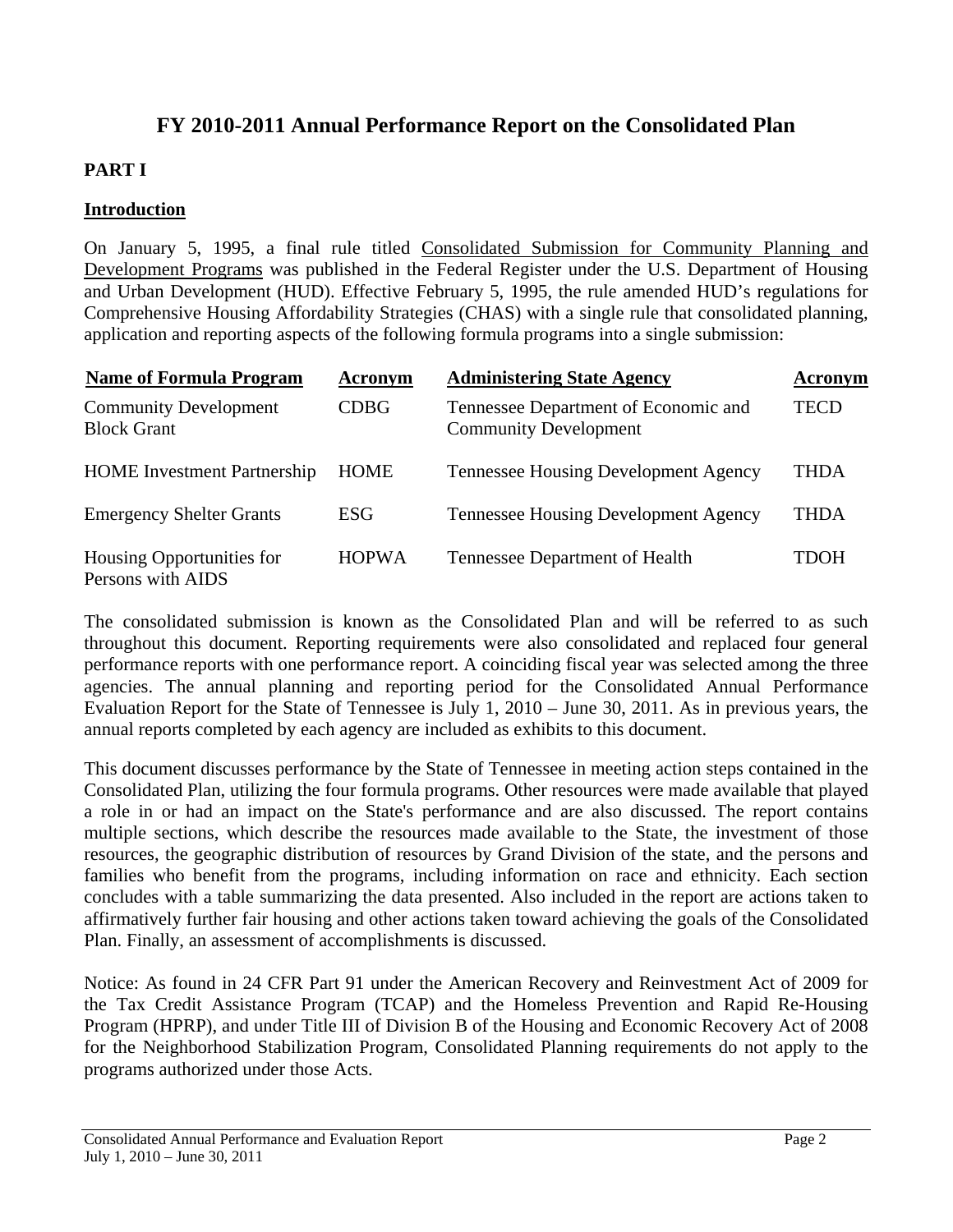## **A) A DESCRIPTION OF THE RESOURCES MADE AVAILABLE**

#### **HUD Resources Required Under Consolidating Planning**

#### **1. Community Development Block Grant (CDBG) Small Cities Program**

The Community Development Block Grant program is a multi-faceted federal program that allows numerous activities. Each activity conducted must address, at a minimum, one of three national objectives: 1) Benefit to Low and Moderate Income Persons, 2) Prevention or Elimination of Slum and Blight, or 3) Urgent Need. The State, through the Department of Economic and Community Development, administers the Small Cities CDBG program for all jurisdictions in the state except for thirteen entitlement areas. The CDBG Small Cities program received a \$29,093,372 allocation from HUD for Fiscal Year 2010-2011 (FY 2010-11). In addition to administering the program, each year TECD prepares the State Grant Performance/Evaluation Report (PER). TECD prepared the PER which is included in this document as Exhibit A.

## **2. HOME Investments Partnership (HOME)**

The HOME program is an affordable housing program that provides federal funds to states and local participating jurisdictions (PJs) to carry out multi-year housing strategies. The purpose of the program is to expand the supply of decent, safe, sanitary, and affordable housing for low-and very-low-income households. In Tennessee, eight local PJs and one consortium receive direct HUD funding for this program, and THDA administers the program for the remainder of the state. For FY 2010-11 the State received a \$17,461,612 HOME allocation to use in the competitive annual grant program and for administration of the program. Local governments, public agencies, and private, nonprofit organizations are all eligible applicants for HOME funds. As in past years, THDA prepared the HOME annual report, which is included in this document as Exhibit B.

#### **3. Housing Opportunities for Persons with AIDS (HOPWA)**

The HOPWA program provides funding to nonprofit service providers to assist low-income HIV/AIDS infected persons, their family member(s), or significant others as allowed by law that are threatened with homelessness. The Tennessee Department of Health (TDOH) administers the program, and funds are awarded through a competitive application process. HOPWA funds are used to provide funding in five categories. The categories are:

- 1) Housing Information Services
- 2) Housing Assistance (Short-Term Rent Mortgages and Utility)
- 3) Supportive Services
- 4) Grant Administrative Costs
- 5) Project Sponsor Administrative Costs

During the reporting period, HUD made available \$911,377 for the program. TDOH prepared the annual HOPWA report as in past years and the report is included in this document as Exhibit C.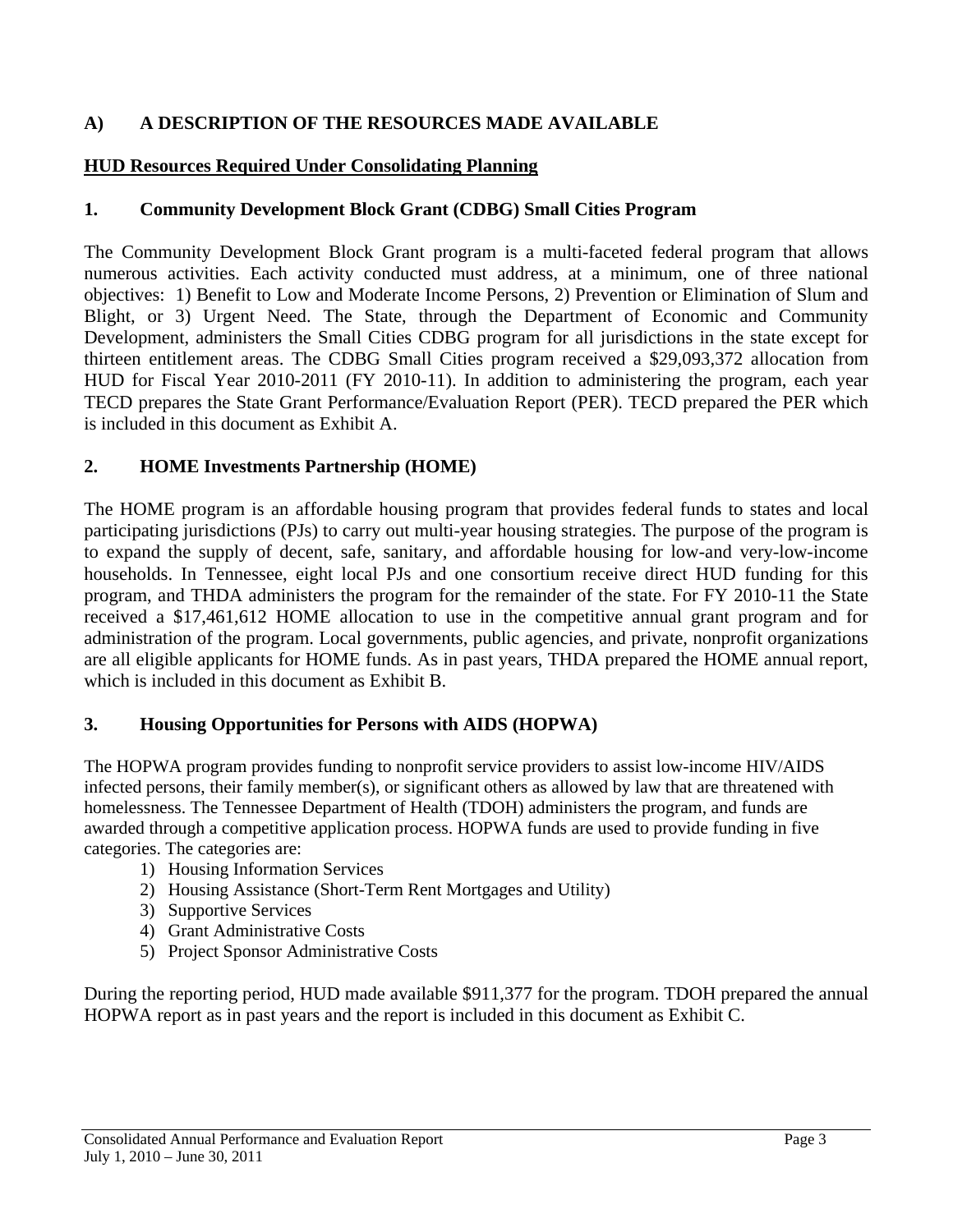## **4. Emergency Shelter Grants (ESG) Program**

The Emergency Shelter Grants Program provides funding to local governments and private, non-profit service providers to assist homeless persons in Tennessee. The program is administered by the Tennessee Housing Development Agency (THDA) and makes awards on a competitive basis to entities throughout the state. During the reporting period, \$1,525,753 was made available by HUD for homeless shelters, service providers, and program administrative costs. THDA Community Programs Division prepared the ESGP report which is included in this document as Exhibit D.

## **Other Resources Made Available**

## **5. HUD Section 8 Tenant-Based and Project-Based Rental Assistance Program**

The Section 8 Tenant-Based Rental Assistance Program is administered by THDA and is authorized to operate in all 95 counties of Tennessee. Currently, Tenant-Based Section 8 operates in 75 of the 95 counties. During the reporting period approximately \$35,664,107 was made available for the Section 8 Tenant-Based program.

The Contract Administration Division of THDA administers Section 8 Project-Based contracts and is responsible for the monthly Housing Assistance Payments (HAP) to Section 8 properties throughout the state. At the end of the reporting period 29,513 units of affordable housing were provided. Housing Assistance Payments for the year were \$147,774,039.

#### **6. THDA Homeownership Programs**

The Great Rate, Great Start, Great Advantage and New Start homeownership programs provide opportunities for low- and moderate-income persons to purchase their first home. Great Rate is the basic homeownership program. Great Start provides four percent of the purchase price in down payment or closing cost assistance in exchange for a slightly higher interest rate. Great Advantage offers a below market interest rate set at one half (1/2) of a percentage point above Great Rate and borrowers receive two percent of the mortgage amount to be used for down payment and/or closing costs. The New Start zero percent Mortgage Loan Program is delivered through non-profit organizations that have established programs for the construction of single family housing for low- and very-low income households. It is designed to promote single family construction for very low income families. All four programs include limitations on eligibility based on household income and acquisition costs.

The new Preserve Loan Program is an affordable-cost loan program developed by Tennessee Housing Development Agency (THDA) to help low- and moderate-income homeowners make necessary home repairs. This program offers a four percent interest rate on home repair loans.

THDA is not a direct lender to borrowers, but works with approximately 90 approved mortgage lenders across the state to originate the loans. THDA either provides funds to approved mortgage lenders to close pre-approved THDA loans, or purchases pre-approved loans from the lenders after the loans are closed. At the end of the reporting period, THDA mortgage loans totaled \$231,073,408.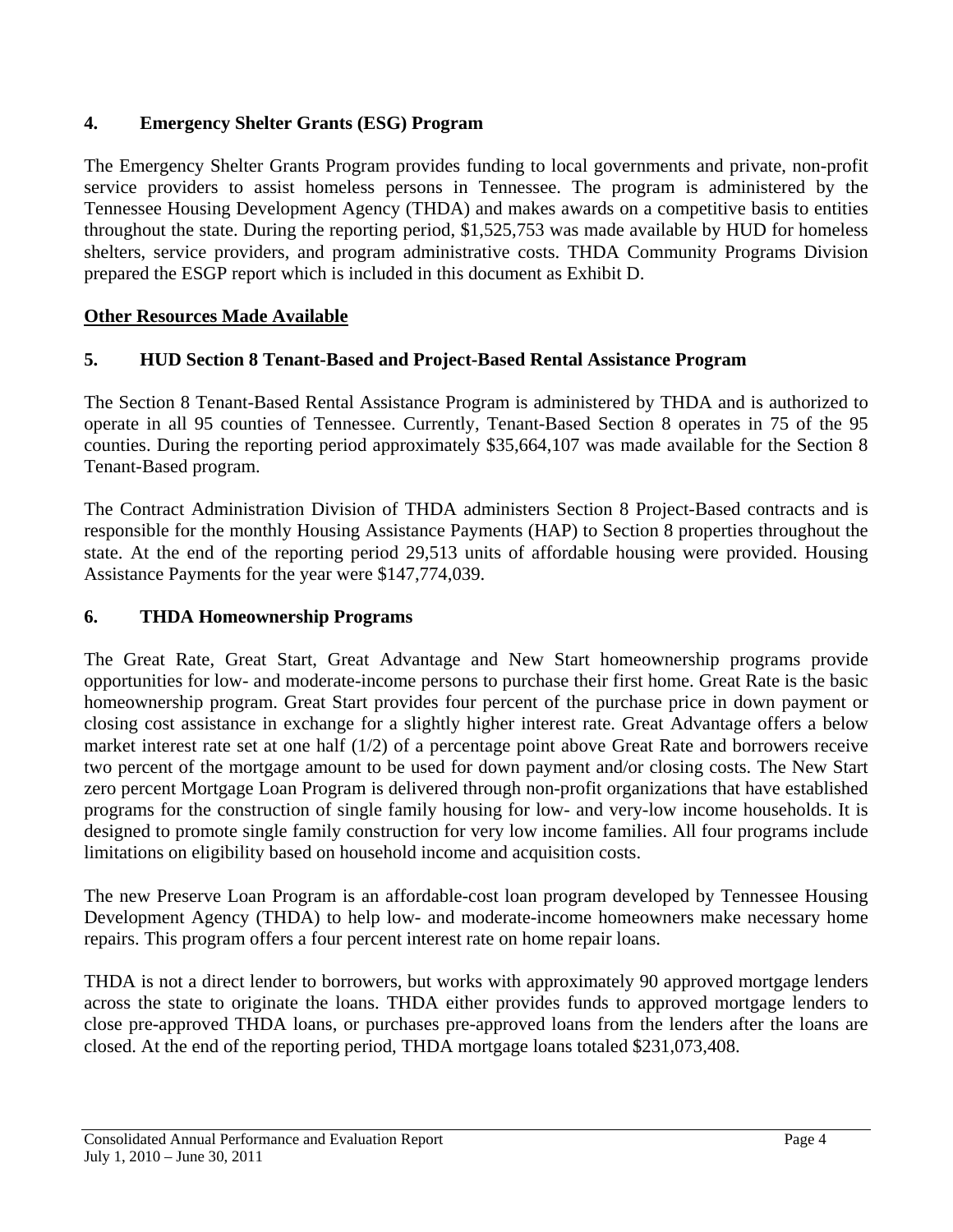## **7. THDA House Repair Program**

During the fiscal year, THDA continued to partner with the Rural Housing Service (RHS) of the U.S. Department of Agriculture to provide funds for the Rural Repair Program. The THDA grant is restricted to 30% of the RHS approved repair costs and cannot exceed \$5,000 per non-elderly or non-disabled household. For elderly or disabled households, the THDA grant is restricted to 50% of the RHS approved repair costs and cannot exceed \$7,500. During the reporting period, THDA provided \$612,932 to the program to be used with RHS Section 504 program funds.

## **8. Low Income Housing Tax Credit Program (LIHTC)**

The Low-Income Housing Tax Credit (LIHTC) program is authorized under Section 42 of the Internal Revenue Code, as amended, and is administered by THDA. The program offers owners of and investors in low-income rental housing a reduction in federal income tax liability over a period of ten years. The Internal Revenue Service allocates tax credit authority to states on a calendar year basis. The State of Tennessee does not receive actual dollars but receives tax credit authority. In calendar year 2010, the State had tax credit authority in the amount of \$7,311,038 to be issued to non-profit and for-profit developers of low-income housing. In addition the State allocated \$328,800 in non-competitive credits available for non-profit and for-profit developers. The total allocation for the year was \$7,639,838.

## **9. Multi-Family Bond Authority**

THDA authorizes allocation of tax-exempt bond authority to local issuers for permanent financing of multi-family housing units in the state. The authority can be used to provide permanent financing for new construction of affordable rental housing units, conversion of existing properties through adaptive reuse, or acquisition and rehabilitation of rental units. Applications are scored and points are awarded based on certain conditions. In addition, some units must be occupied by households with low-income: 20% of the units must be occupied by households with incomes no greater than 50% of area median income, or 40% of the units must be occupied by households with incomes no greater than 60% of area median income. Seventy-five percent of the units must be occupied by households with incomes no greater than 115% of the area median income. In calendar year 2010, THDA made \$4,100,000 million of authority available to local issuers.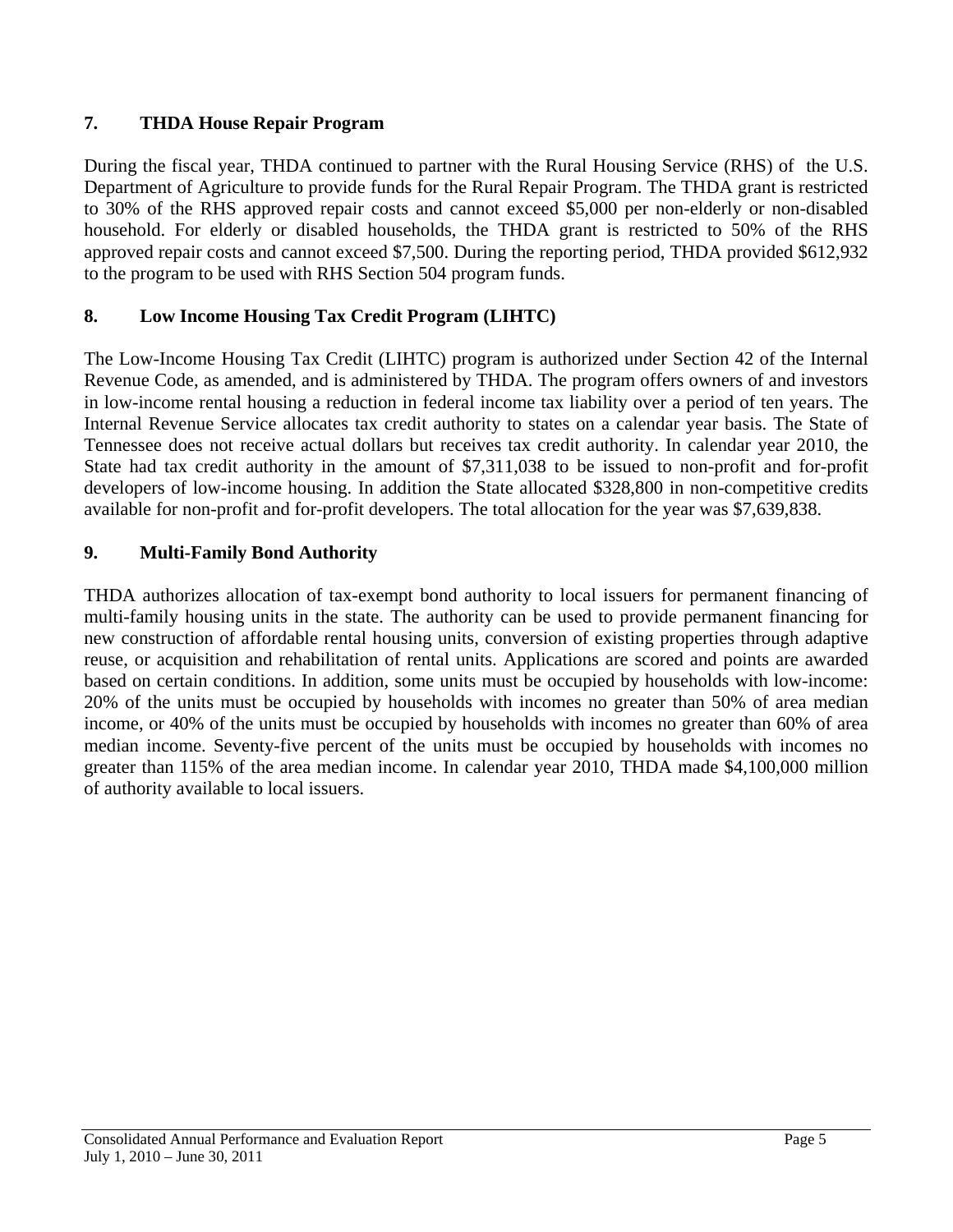## **Summary**

As the following Table 1 demonstrates, the State of Tennessee had over \$475 million available to assist its low- and moderate-income citizens in housing and community development. Federal assistance through the Consolidated Plan programs amounted to nearly \$49 million. Other resources totaled over \$426 million. The following sections of this report will demonstrate how these programs assist low- and moderate-income citizens in Tennessee.

| PROGRAM                                         | <b>FUNDS MADE AVAILABLE</b> |               |
|-------------------------------------------------|-----------------------------|---------------|
| HUD RESOURCES REQUIRED IN THE CONSOLIDATED PLAN |                             |               |
| <b>CDBG</b>                                     | \$29,093,372                |               |
| <b>HOME</b>                                     | \$17,461,612                |               |
| <b>HOPWA</b>                                    | \$911,377                   |               |
| <b>ESG</b>                                      | \$1,525,753                 |               |
| <b>Subtotal of HUD Resources Required</b>       | \$48,992,114                |               |
| <b>OTHER RESOURCES MADE AVAILABLE</b>           |                             |               |
| <b>Section 8 Rental Assistance</b>              | \$35,664,107                |               |
| <b>Section 8 Contract Administration</b>        | \$147,774,039               |               |
| Homeownership                                   | \$231,073,408               |               |
| <b>THDA Rural Repair Program</b>                | \$612,932                   |               |
| <b>LIHTC</b>                                    | \$7,639,838                 |               |
| <b>Multi-Family Bond Authority</b>              | \$4,100,000                 |               |
| <b>Subtotal Other Resources</b>                 | \$426,864,324               |               |
| <b>Grand Total</b>                              |                             | \$475,856,438 |

#### **Table 1. Recap of Resources Made Available All Programs: FY 2010-2011**

## **B) INVESTMENT OF AVAILABLE RESOURCES**

## **1. Community Development Block Grant (CDBG) Small Cities Program**

During the reporting period, 114 awards were made to new recipients or city and county governments, totaling \$25,189,426. Proposed activities of new recipients are summarized in Table 2 below. Each number in the frequency column represents a local government recipient carrying out the described activity. Each local government may carry out multiple activities. More detailed information is contained in the PER (Exhibit A).

The CDBG program allows contracts between TECD and local governments to vary in term, and many contracts continue into subsequent fiscal years.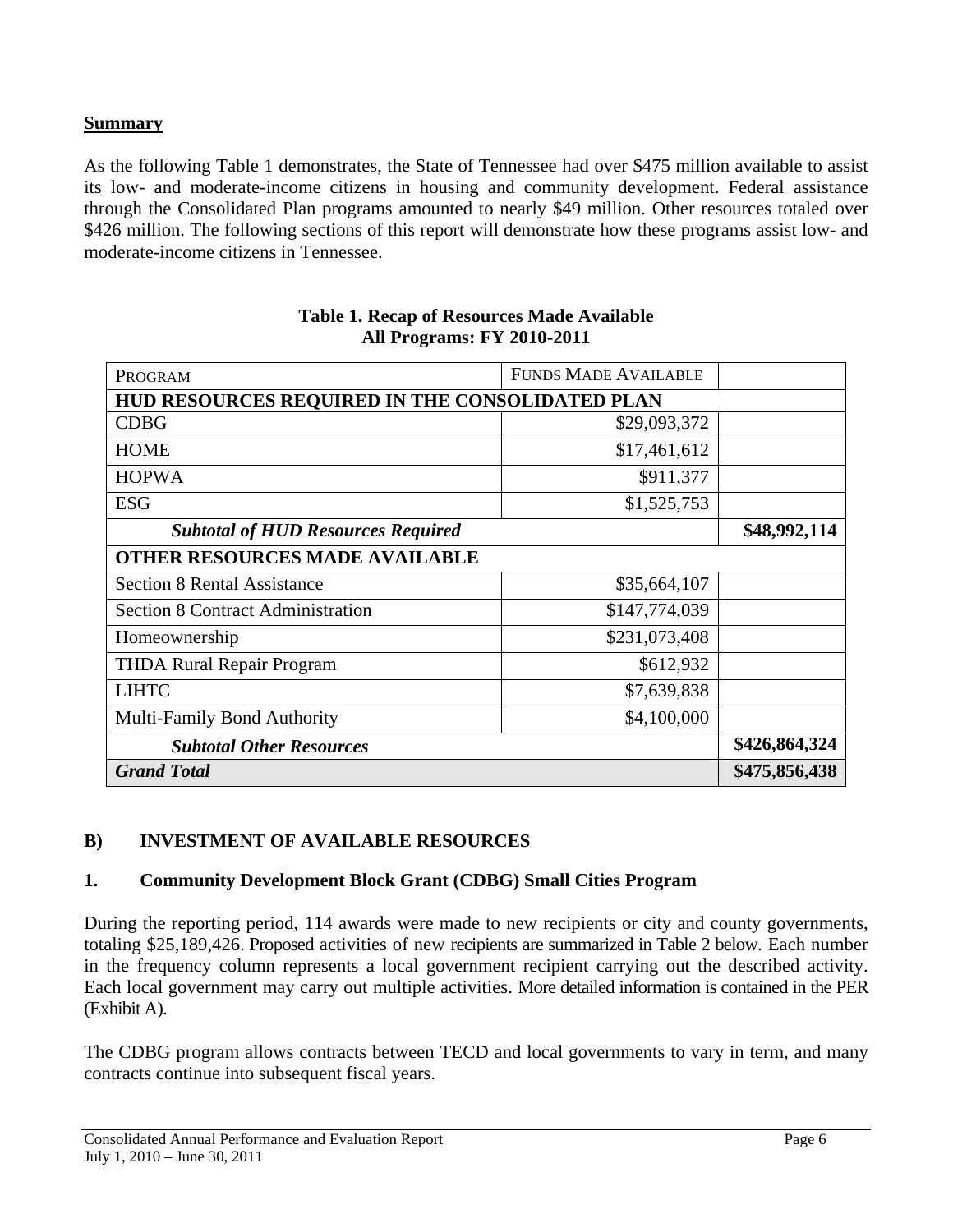| <b>Activity</b>                        | .<br>Activity # | <b>Frequency</b> | <b>Amount</b> | % of Total |
|----------------------------------------|-----------------|------------------|---------------|------------|
| Clearance                              | 2, 6            |                  | \$2,634,920   | 10.46%     |
| Relocation                             | 8               |                  | \$753,000     | 2.99%      |
| Administration, Planning, & Management | 13, 13(P)       | 55               | \$1,424,542   | 5.66%      |
| <b>Public Facilities: Water/Sewer</b>  | 4A, 4(B)        | 45               | \$19,747,964  | 78.40%     |
| Rehabilitation: Residential            | <b>9A</b>       |                  | \$629,000     | 2.50%      |
| <b>Totals</b>                          |                 | 114              | \$25,189,426  | 100.00%    |

**Table 2. CDBG Awards by Type of Activity: FY 2010-2011** 

As was the case in previous years, the largest portion of CDBG funds awarded, 78.4%, was designated for public facilities improvements.

## **2. HOME Investments Partnership (HOME)**

In regards to the HOME Program, the State may spend up to ten percent of its allocation for administrative and planning expenses. The State uses three percent of these funds for its own administrative expenses and the remaining seven percent is available to pay the administrative costs of local governments and non-profit grant recipients. The State also allows CHDOs to request up to seven percent for operating expenses. The balance of the State HOME allocation was divided programmatically as follows:

For Fiscal Year 2010-2011 the HOME program was awarded \$17,461,612 and allocated an additional \$62,598 of program income and recaptured funds. The HOME program provided a total of \$17,524,210 to fund 49 applicants and to provide or preserve 477 units of affordable housing. The majority of those units, 83%, will be rehabilitated owner occupied units. The following table provides a breakdown by activity of the awards made from 2010 HOME Program funds.

| <b>Type of Activity (1 Activity Per Application)</b>     | <b>Total Applications Awarded = 49</b> |                |              |  |
|----------------------------------------------------------|----------------------------------------|----------------|--------------|--|
|                                                          | Apps.                                  | <b>Units</b>   | Total \$     |  |
| Homeownership/Down Payment Assistance                    |                                        | 15             | \$150,000    |  |
| Homeownership Rehab                                      | 38                                     | 399            | \$13,073,045 |  |
| Homeownership New Construction                           | 3                                      | 20             | \$1,252,771  |  |
| <b>Rental Acquisition/Rehab</b>                          |                                        | 6              | \$450,000    |  |
| <b>Rental New Construction</b>                           | 5                                      | 31             | \$2,098,394  |  |
|                                                          |                                        |                |              |  |
| <b>Type of Activity (&gt;1 Activity Per Application)</b> | 1                                      |                |              |  |
| Homeownership New Construction                           |                                        | $\overline{2}$ | \$166,666    |  |
| <b>Rental New Construction</b>                           |                                        | 4              | \$333,334    |  |
|                                                          |                                        |                |              |  |
| <b>TOTAL</b>                                             | 49                                     | 477            | \$17,524,210 |  |

**Table 3. HOME Awards by Type of Activity: FY 2010-2011** 

*\*Homeownership activities may include acquisition and rehabilitation of single family homes for homeownership, new construction, and/or homeownership down payment assistance.*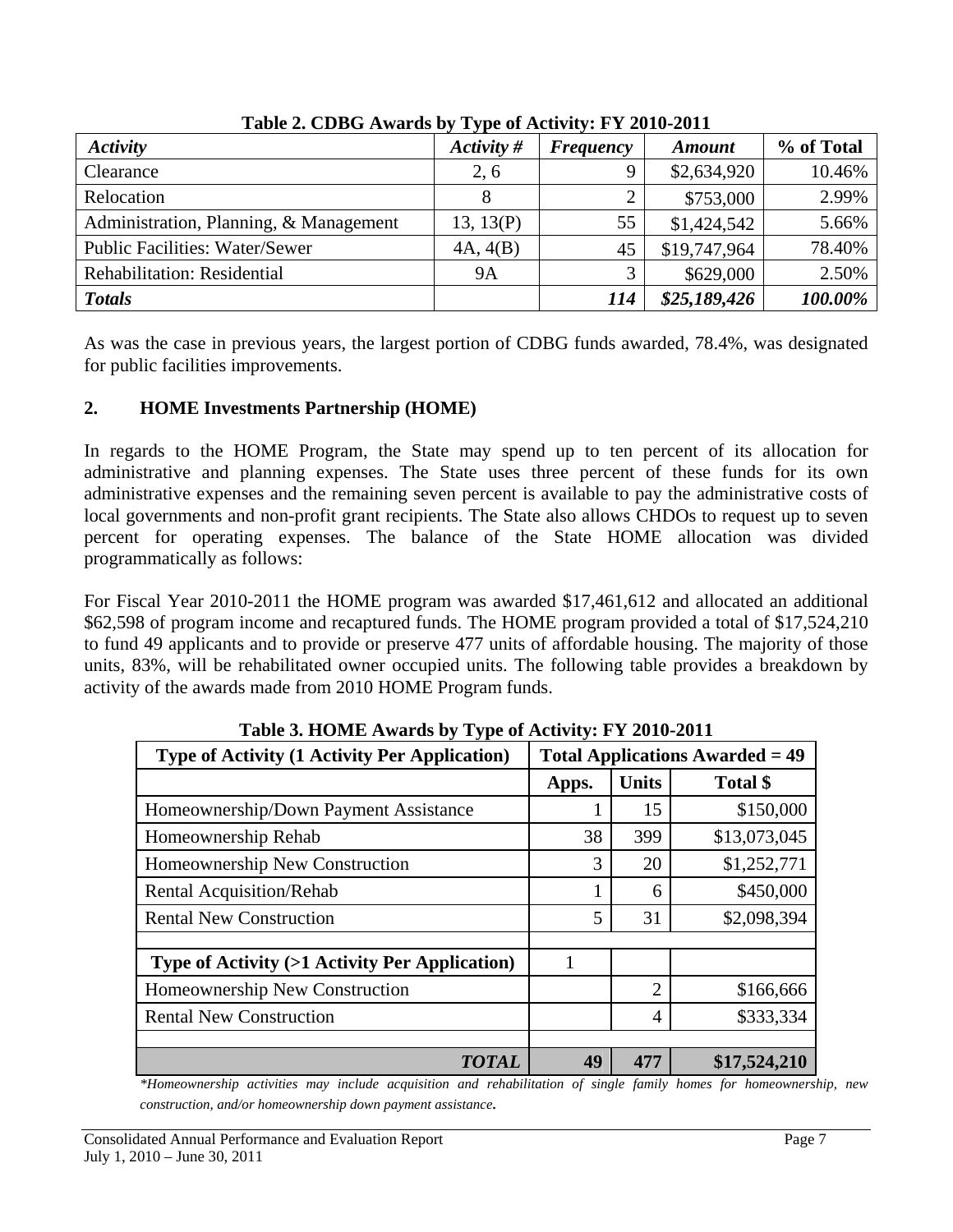## **3. Housing Opportunities for Persons with AIDS (HOPWA)**

For Fiscal Year 2010-2011 the State Department of Health awarded \$922,000 to seven nonprofit project sponsors. Additionally, HOPWA allocated \$11,000 of state funding to one service provider. Contracts between the Department of Health and the project sponsors are for one-year terms and coincide with the State's fiscal year July 1, 2010 to June 30, 2011. Grantees that were awarded funding included programs across Tennessee, as listed below.

| <b>Grand Division</b>             | <b>Awarded</b> |
|-----------------------------------|----------------|
| East                              |                |
| East TN(East TN HRA)              | \$278,500      |
| Northeast TN (Frontier Health)    | \$99,300       |
| Southeast TN (Chattanooga CARES)  | \$225,800      |
| <b>Total East</b>                 | \$603,600      |
| <b>Middle</b>                     |                |
| Mid Cumberland (Nashville CARES)  | \$45,100       |
| South central TN (Columbia CARES) | \$65,600       |
| Upper Cumberland (UC HRA)         | \$63,200       |
| <b>Total Middle</b>               | \$173,900      |
| West                              |                |
| West TN (West TN Legal Svc)       | \$144,500      |
| <b>Total West</b>                 | \$144,500      |
| <b>Grand Total</b>                | \$922,000      |

## **Table 4. HOPWA Awards FY 2010-2011 By Grand Division**

## **4. Emergency Shelter Grants (ESG)**

The State was allocated \$1,525,753 in FY 2010-2011 for the ESG Program. Additionally, there was \$159,480 in unspent funds from ESG 2009, which were added to the competitive grant round. The total amount was subdivided as follows:

| <b>Small Cities Set-Aside</b> | \$777,128   |
|-------------------------------|-------------|
| <b>TDMHDD Set-Aside</b>       | \$100,000   |
| <b>ESG Competitive Round</b>  | \$768,823   |
| <b>Program Total</b>          | \$1,645,951 |
| <b>State Administration</b>   | \$39,282    |
|                               |             |

Contracts between THDA and eligible entities are for one–year terms and coincide with the State's fiscal year. The State received a total of 25 applications in the competitive round for FY 2010-11, with requests totaling \$1,409,290. A total of 12 applications were received from the East Region of the state, five from the Middle Region of the state and eight from the West Region. The State completed a total of 33 contracts with 15 private, non-profit agencies providing homeless assistance services through shelter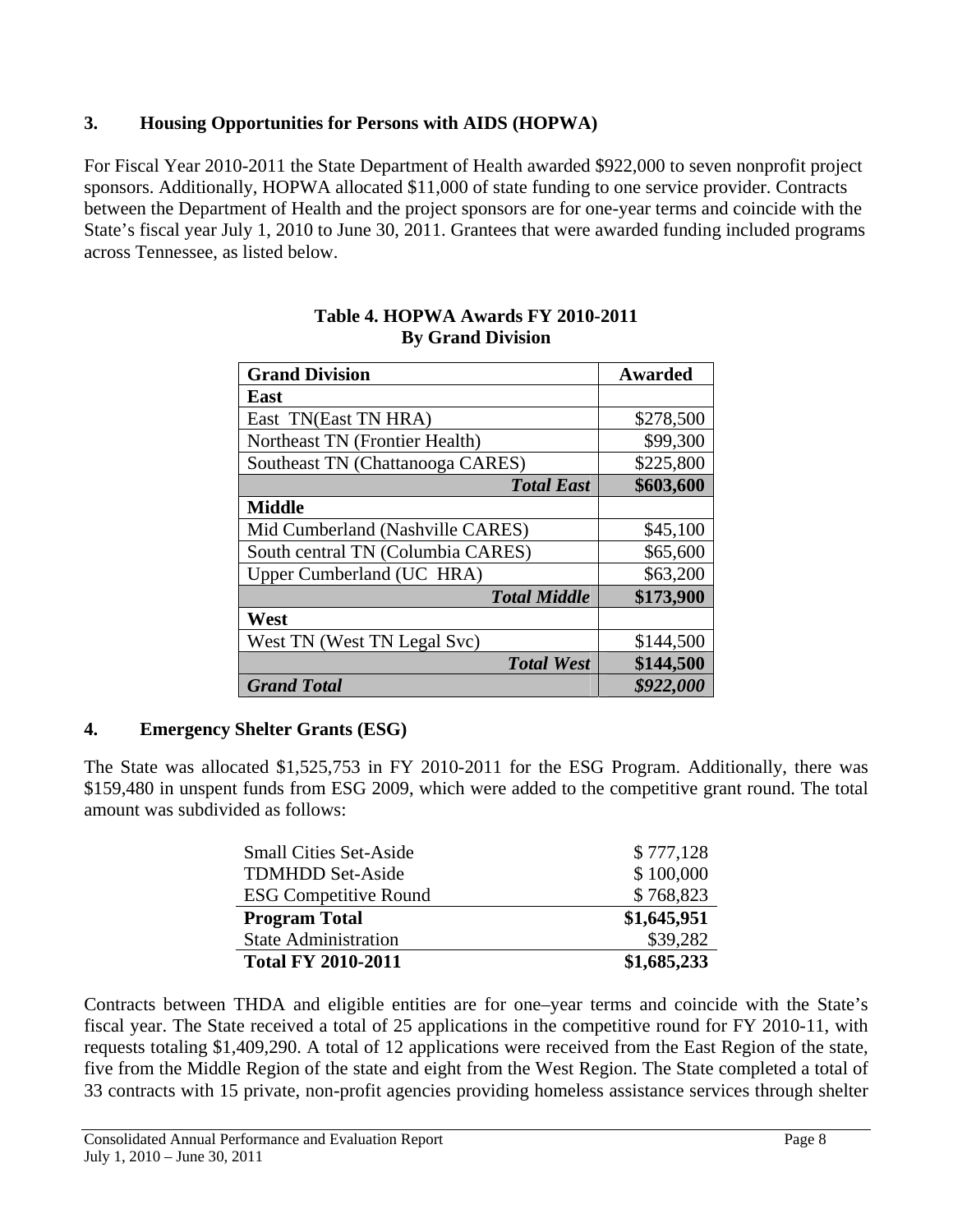and non-shelter based programs. Each of the eleven local government agencies sub-contracted with local non-profit agencies.

Prevention discretionary funds of \$100,000 (HUD does not require a match) were used for a statewide Homeless Prevention Project through contracts with seven regional housing agencies providing housing assistance for persons with mental health issues. This activity meets HUD's Discharge Planning requirement to ensure that persons being released from hospitals, prisons and mental health facilities are not discharged with no place to go. A total of 12 beds were added this year, leading to a total of 903 beds available at the end of the reporting period. More detailed information can be found in the ESG Annual Report (Exhibit D).

## **Other Resources Made Available**

## **5. HUD Section 8 Tenant-Based and Project-Based Rental Assistance Programs**

The THDA Rental Assistance Division administers the Section 8 Tenant-Based assistance program through nine field offices throughout the state that provide services to families participating in the program. In FY 2010-11, the Rental Assistance Division had \$35,664,107 for Tenant-Based assistance.

The THDA Contract Administration division continued administration of Project-Based units during FY 2010-11. At the end of the year, the Housing Assistance Payments (HAP) totaled \$147,774,039.

## **6. THDA Homeownership Programs**

During the reporting period, there were 2,214 loans made through the THDA homeownership programs totaling \$231,073,408. The basic homeownership program is known as Great Rate which offers a below market interest rate loan secured by a first mortgage. Great Start offers borrowers an amount equal to 4% of the loan amount for down payment and closing costs, with a higher interest rate applied to the loan. Great Advantage offers a rate set at one half (1/2) of a percentage point above Great Rate and two percent of the mortgage amount to be used for down payment and/or closing costs. The New Start program, delivered through non-profit organizations, promotes construction of new homes for very low income Tennesseans. Loans are available to first-time homebuyers for primary residences only, and limits on household income and acquisition price varies by county. The Preserve loan program offers a 4% interest rate and was developed by THDA to help low- and moderate-income homeowners make necessary home repairs.

|                        | 0<br><b>Mortgages</b> |               |               | Average   |
|------------------------|-----------------------|---------------|---------------|-----------|
| Program                | #                     | $\frac{6}{6}$ |               |           |
| <b>Great Start</b>     | 1829                  | 82.61%        | \$193,472,248 | \$105,780 |
| <b>Great Advantage</b> | 61                    | 2.76%         | \$6,875,512   | \$112,713 |
| <b>Great Rate</b>      | 212                   | 9.58%         | \$21,485,213  | \$101,345 |
| <b>New Start</b>       | 111                   | 5.01%         | \$9,227,035   | \$83,126  |
| Preserve               |                       | 0.05%         | \$13,400      | <b>NA</b> |
| All                    | 2,214                 | 100.00%       | \$231,073,408 | 104,369   |

**Table 5. THDA Single Family Loans, FY 2010-2011**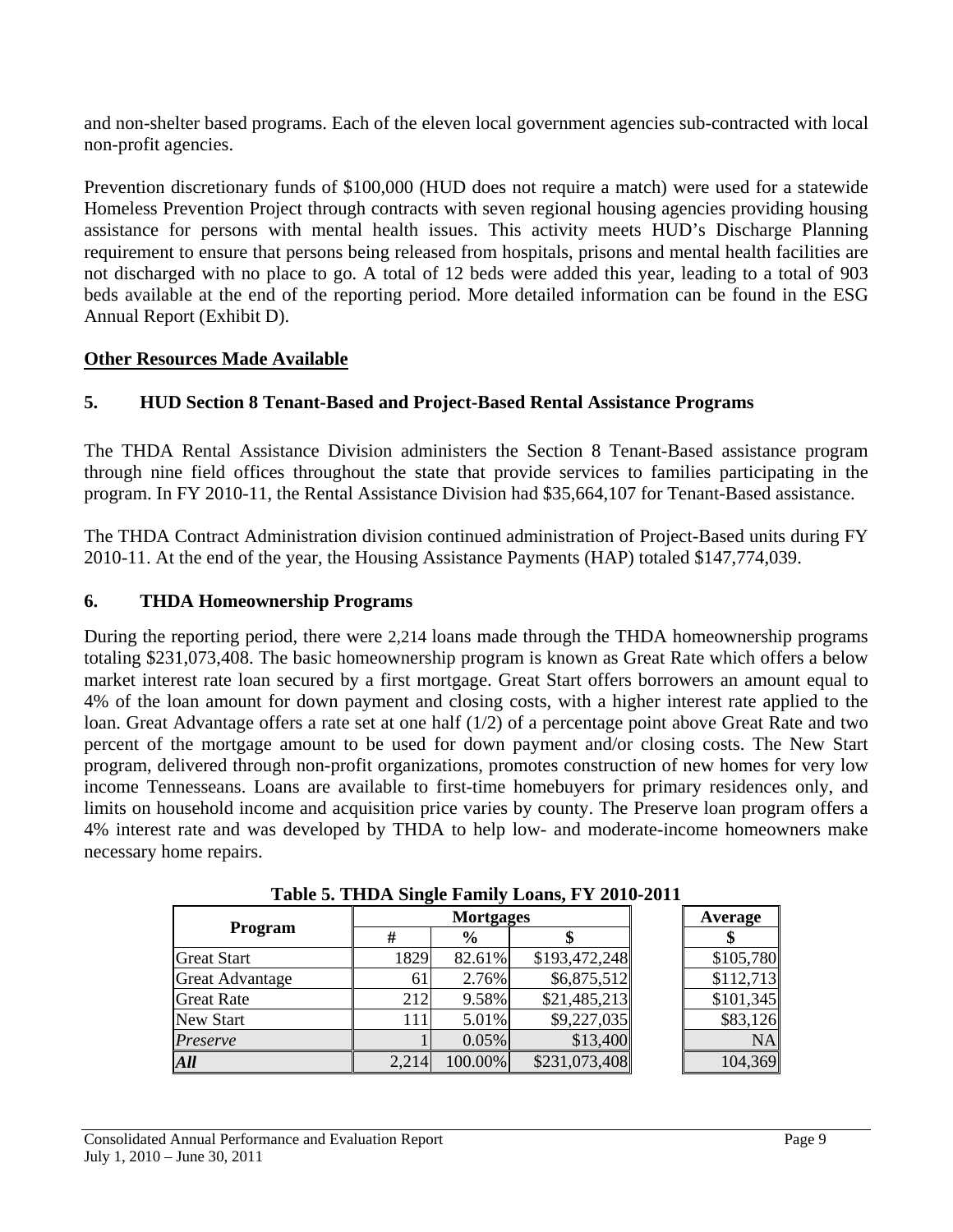## **7. THDA Rural Repair Program**

The THDA Rural Repair Program continued its partnership with the Rural Housing Service (RHS) of the U. S. Department of Agriculture. The program provides funds for the repair of homes of low-income people. The THDA grant is restricted to 50% of the RHS approved repair costs and cannot exceed \$7,500 per household and is only available to homeowners aged 62+. A grant/loan combination is made if the applicant can repay part of the cost and cannot exceed \$27,500. During the fiscal year, THDA provided \$612,932, contributing to 142 grants/loans.

## **8. Low Income Housing Tax Credit Program (LIHTC)**

The State of Tennessee received tax credit authority in calendar year 2010 in the amount of \$13,226,448 to be allocated to for-profit and non-profit developers of low-income housing. Of this amount, \$7,311,038 was actually allocated and the balance of 2010 tax credits carries forward to 2011. In addition, the State allocated a total of \$328,800 in non-competitive tax credits to non-profit and for-profit developers. The competitive and non-competitive LIHTCs totaled \$7,639,838.

## **9. Multi-Family Bond Authority**

THDA allocates a maximum of \$11,500,000 of tax-exempt bond authority to a development involving new construction and \$17,250,000 for developments involving conversion and/or acquisition. Points are awarded to applications demonstrating that developments address certain conditions – meeting housing needs, meeting energy/maintenance standards, serving special populations, and increasing housing stock. In calendar year 2010, a total of \$4,100,000 was allocated.

## **Summary**

For Fiscal Year 2010-2011, the State expended a total of \$472,185,193 in funds for community development and housing programs in Tennessee, as shown in the table below.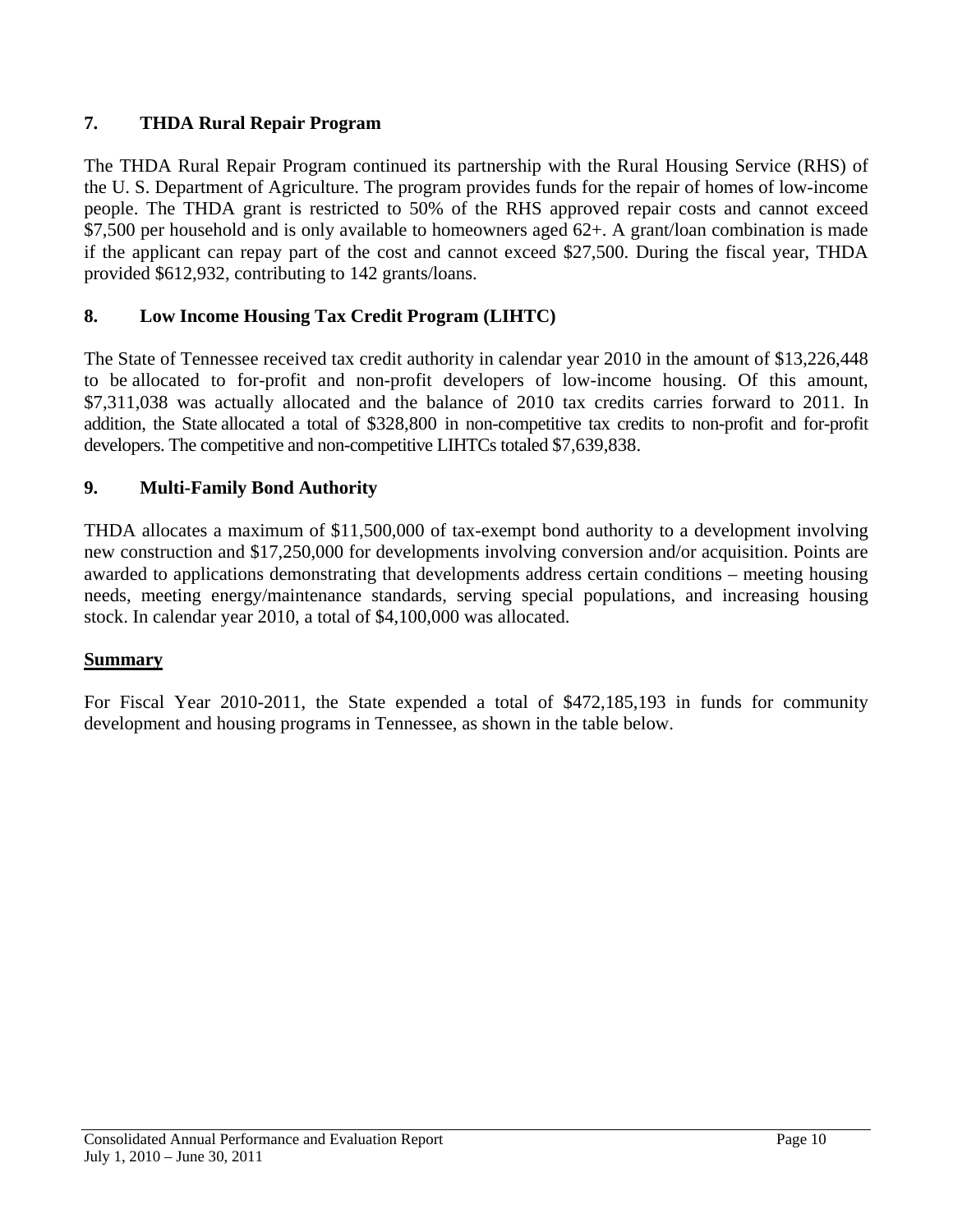|                                   | <b>Table 6. Recap of Investments</b> |
|-----------------------------------|--------------------------------------|
| <b>All Programs: FY 2010-2011</b> |                                      |

| PROGRAM                                             | FUNDS AWARDED/GRANTED/LOANED |  |  |  |  |  |
|-----------------------------------------------------|------------------------------|--|--|--|--|--|
| <b>INVESTMENT OF TOTAL RESOURCES MADE AVAILABLE</b> |                              |  |  |  |  |  |
| <b>CDBG</b>                                         | \$25,189,426                 |  |  |  |  |  |
| <b>HOME</b>                                         | \$17,524,210                 |  |  |  |  |  |
| <b>HOPWA</b>                                        | \$922,000                    |  |  |  |  |  |
| <b>ESG</b>                                          | \$1,685,233                  |  |  |  |  |  |
| <b>Subtotal</b>                                     | \$45,320,869                 |  |  |  |  |  |
| <b>INVESTMENT OF OTHER RESOURCES MADE AVAILABLE</b> |                              |  |  |  |  |  |
| <b>Section 8 Rental Assistance</b>                  | \$35,664,107                 |  |  |  |  |  |
| <b>Section 8 Contract Administration</b>            | \$147,774,039                |  |  |  |  |  |
| Homeownership                                       | \$231,073,408                |  |  |  |  |  |
| <b>THDA House Repair Program</b>                    | \$612,932                    |  |  |  |  |  |
| <b>LIHTC</b>                                        | \$7,639,838                  |  |  |  |  |  |
| Multi-Family Bond Authority                         | \$4,100,000                  |  |  |  |  |  |
| Subtotal                                            | \$426,864,324                |  |  |  |  |  |
| <b>Grand Total</b>                                  | \$472,185,193                |  |  |  |  |  |

## **C) GEOGRAPHIC DISTRIBUTION AND LOCATION OF INVESTMENTS**

## **1. Community Development Block Grant (CDBG) Small Cities Program**

TECD administers the CDBG program and prepared the State Performance and Evaluation Report (PER) which is presented in Exhibit A. The following table, derived from the PER, summarizes information on the location of new recipients and on funding amounts by Grand Division. Of the total funding awarded, 38% was awarded in East Tennessee, 42% in Middle Tennessee and 20% in West Tennessee. An expanded version of this table is presented in Exhibit A.

| <b>Grand Division</b> | <b>New Recipients</b> | <b>Total Dollars</b> | $\frac{6}{6}$ |
|-----------------------|-----------------------|----------------------|---------------|
|                       |                       |                      |               |
| <b>Total East</b>     | 20                    | \$9,527,301          | 38%           |
|                       |                       |                      |               |
| <b>Total Middle</b>   | 22                    | \$10,549,483         | 42%           |
|                       |                       |                      |               |
| Total West            | 14                    | \$5,112,642          | 20%           |
|                       |                       |                      |               |
| <b>GRAND TOTAL</b>    |                       | \$25,189,426         | 100%          |

|  | Table 7. CDBG Funding By Grand Divisions: FY 2010-2011 |  |
|--|--------------------------------------------------------|--|
|  |                                                        |  |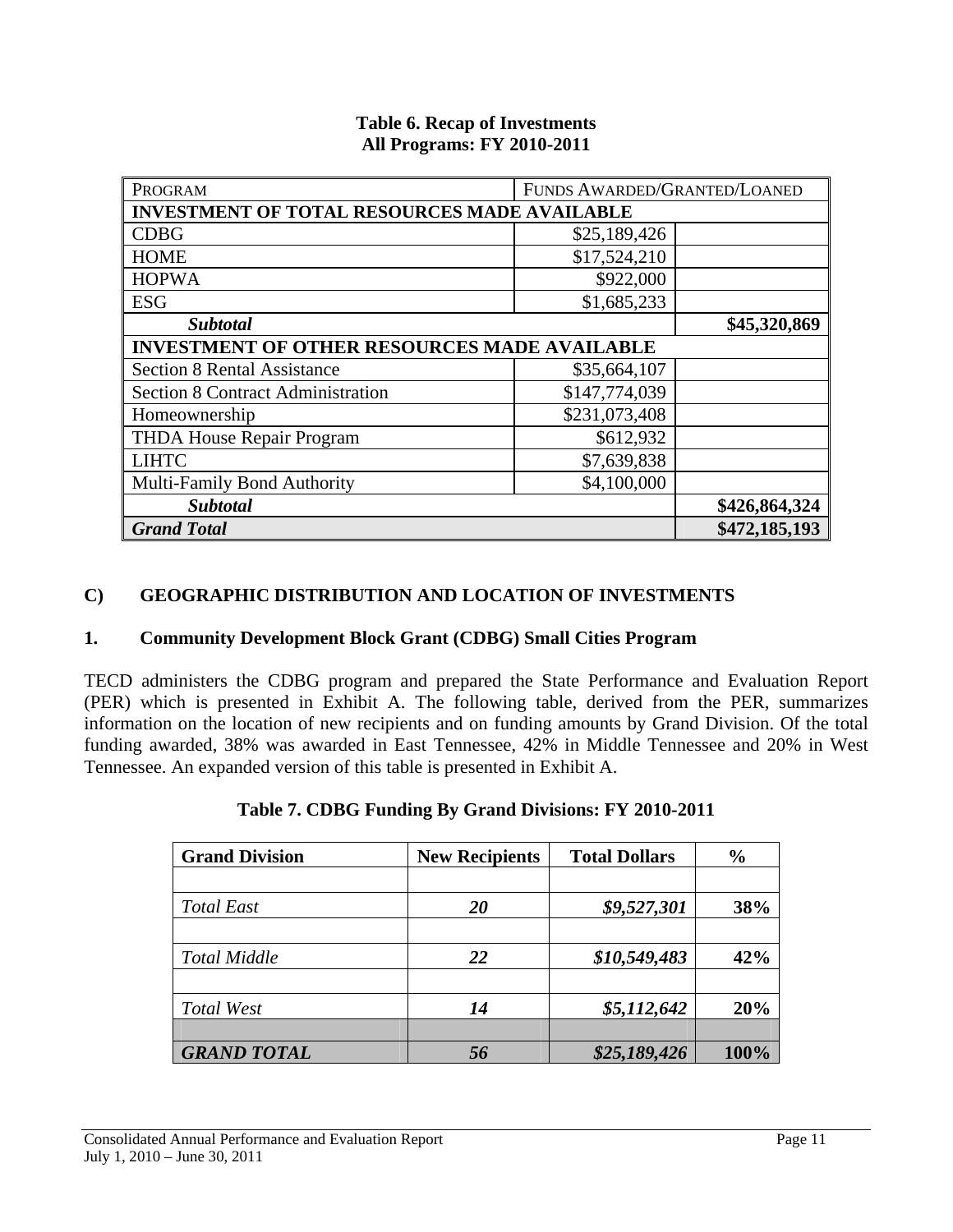## **2. HOME Investments Partnership (HOME)**

During the reporting period, THDA awarded HOME funds in the amount of \$17,524,210 to 49 grantees proposing to construct or improve 483 housing units. The following table presents the geographic distribution of HOME awards for the CHDO, Special Needs (SN), and Regional categories. The total award to CHDOs was \$2,752,771, the total award to Special Needs was \$1,548,394, and the total of the Regional award was \$13,223,045.

| <b>Grand Division</b>            | Program             | <b>Activity</b>                                                                      | # of Apps<br><b>Funded</b> | <b>Total</b><br><b>Units</b> | Total \$     |
|----------------------------------|---------------------|--------------------------------------------------------------------------------------|----------------------------|------------------------------|--------------|
|                                  | <b>CHDO</b>         | Homeownership New<br><b>Construction &amp; Rental New</b><br>Construction            | 3                          | 23                           | \$1,477,771  |
| East                             | <b>SN</b>           | Rental Acquisition/Rehab/New<br><b>Construction &amp; Rental New</b><br>Construction | 3                          | 14                           | \$1,145,356  |
|                                  | Regional            | Homeownership Rehab                                                                  | 17                         | 194                          | \$5,578,458  |
|                                  | <b>East Total</b>   |                                                                                      | 23                         | 231                          | \$8,201,585  |
|                                  | <b>CHDO</b>         | Homeownership New<br><b>Construction &amp; Rental New</b><br>Construction            | $\overline{2}$             | 14                           | \$775,000    |
| <b>Middle</b>                    | <b>SN</b>           |                                                                                      | $\overline{0}$             | $\overline{0}$               | \$0          |
|                                  | Regional            | Homeownership Rehab &<br>Rental Acquisition/Rehab                                    | 14                         | 152                          | \$5,354,572  |
|                                  | <b>Middle Total</b> |                                                                                      | 16                         | 166                          | \$6,129,572  |
| West                             | <b>CHDO</b>         | Homeownership New<br>Construction                                                    | 1                          | 6                            | \$500,000    |
|                                  | <b>SN</b>           | Rental Acquisition/Rehab                                                             | 1                          | 6                            | \$403,038    |
|                                  | Regional            | Homeownership Rehab                                                                  | 8                          | 68                           | \$2,290,015  |
| <b>West Total</b>                |                     |                                                                                      | 10                         | 80                           | \$3,193,053  |
|                                  |                     | <b>CHDO</b> Total                                                                    | 6                          | 43                           | \$2,752,771  |
|                                  |                     | <b>SN</b> Total                                                                      | $\overline{4}$             | 20                           | \$1,548,394  |
|                                  |                     | <b>Regional Total</b>                                                                | 39                         | 420                          | \$13,223,045 |
| <b>Funded Applications Total</b> |                     |                                                                                      | 49                         | 477                          | \$17,524,210 |

#### **Table 8. HOME Awards FY 2010-2011 Type of Activity & Dollar Amount by Grand Division**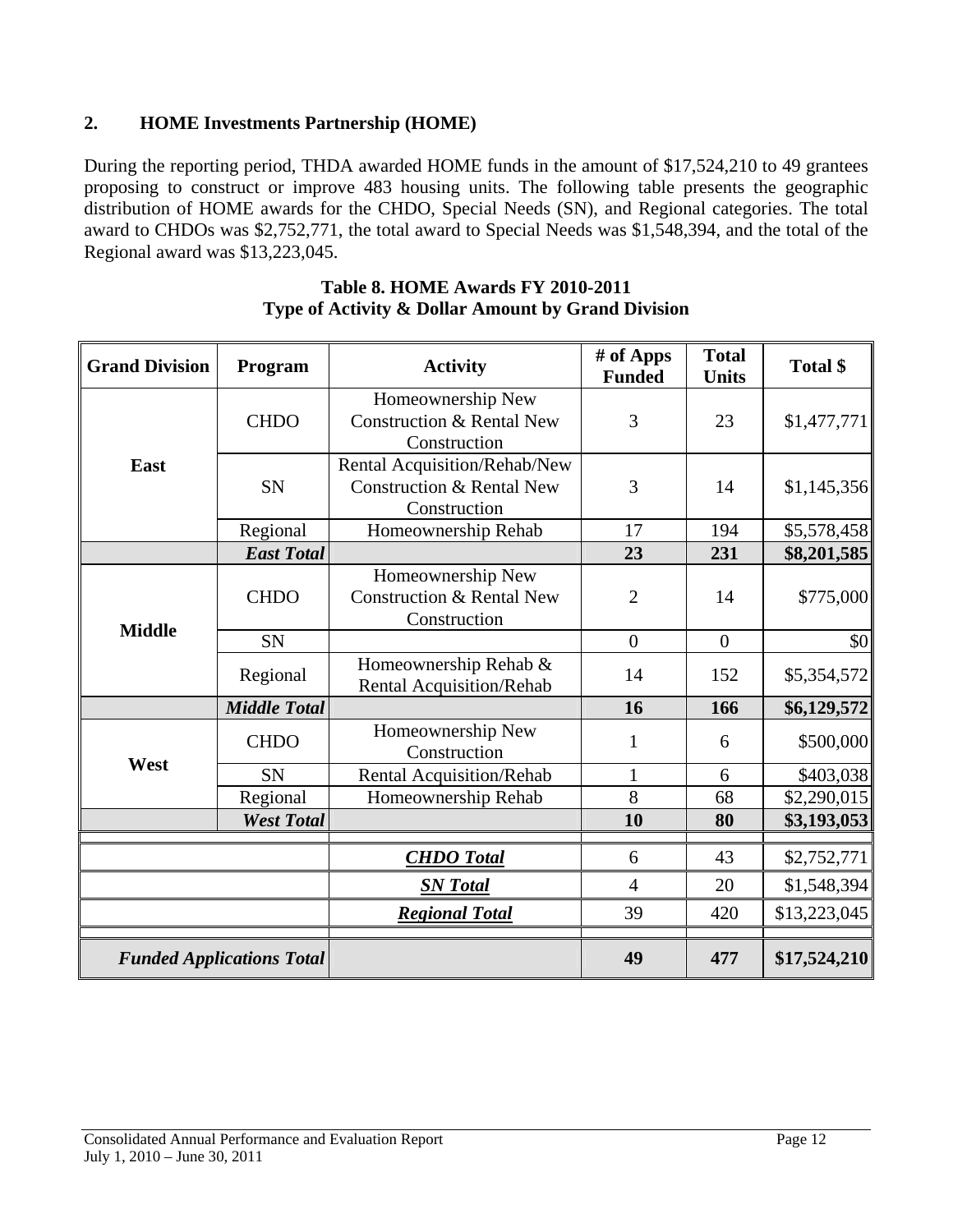## **3. Housing Opportunities for Persons with AIDS (HOPWA)**

The Tennessee Department of Health provided \$922,000 to seven project sponsors covering 77 counties in Tennessee. At the end of the reporting period, the project sponsors had expended \$922,000. The majority of funds or 56% were spent on Supportive Services, 32% was spent on Sponsor Administration and 12% on Housing Assistance. Awards are made to sponsors in each of the three Grand Divisions, based on the number of clients to be served. East Tennessee received 65%, Middle Tennessee, 19%, and West Tennessee, 16%. The following table presents, by Grand Division, the amount expended by each project sponsor in each service category.

| <b>Grand Division</b>         | <b>Housing</b><br>Info | <b>Housing</b><br><b>Assistance</b> | <b>Supportive</b><br><b>Services</b> | <b>Sponsor</b><br>Admin. | <b>Total</b> |
|-------------------------------|------------------------|-------------------------------------|--------------------------------------|--------------------------|--------------|
| <b>EAST</b>                   |                        |                                     |                                      |                          |              |
| <b>East TN HRA</b>            | \$0                    | \$2,400                             | \$193,900                            | \$82,200                 | \$278,500    |
| <b>Frontier Health</b>        | \$0                    | \$6,500                             | \$50,000                             | \$42,800                 | \$99,300     |
| Chattanooga CARES             | \$0                    | \$77,650                            | \$125,950                            | \$22,200                 | \$225,800    |
| <b>Total East</b>             | \$0                    | \$86,550                            | \$369,850                            | \$147,200                | \$603,600    |
| <b>MIDDLE</b>                 |                        |                                     |                                      |                          |              |
| <b>Nashville CARES</b>        | \$0                    | \$2,200                             | \$21,500                             | \$21,400                 | \$45,100     |
| Columbia CARES                | \$0                    | \$4,700                             | \$25,300                             | \$35,600                 | \$65,600     |
| <b>Upper Cumberland HRA</b>   | \$0                    | \$4,100                             | \$23,500                             | \$35,600                 | \$63,200     |
| <b>Total Middle</b>           | \$0                    | \$11,000                            | \$70,300                             | \$92,600                 | \$173,900    |
| <b>WEST</b>                   |                        |                                     |                                      |                          |              |
| <b>West TN Legal Services</b> | \$0                    | \$9,500                             | \$71,800                             | \$63,200                 | \$144,500    |
| <b>Total West</b>             | \$0                    | \$9,500                             | \$71,800                             | \$63,200                 | \$144,500    |
| <b>Grand Total</b>            | \$0                    | \$107,050                           | \$511,950                            | \$303,000                | \$922,000    |

#### **Table 9. HOPWA Program – FY 2010-2011 Types of Services by Grand Division**

## **4. Emergency Shelter Grants (ESG)**

During the reporting period, there were 33 contracts completed for the ESG Program. Of these, fifteen were located in East Tennessee; nine were in Middle Tennessee and nine in the West Tennessee. Of the total amount of ESG funds, 45% were awarded in East Tennessee, 29% were in Middle Tennessee and 26% in West Tennessee. Table 10 shows the amounts and location of awards. Greater detail is provided in Exhibit D.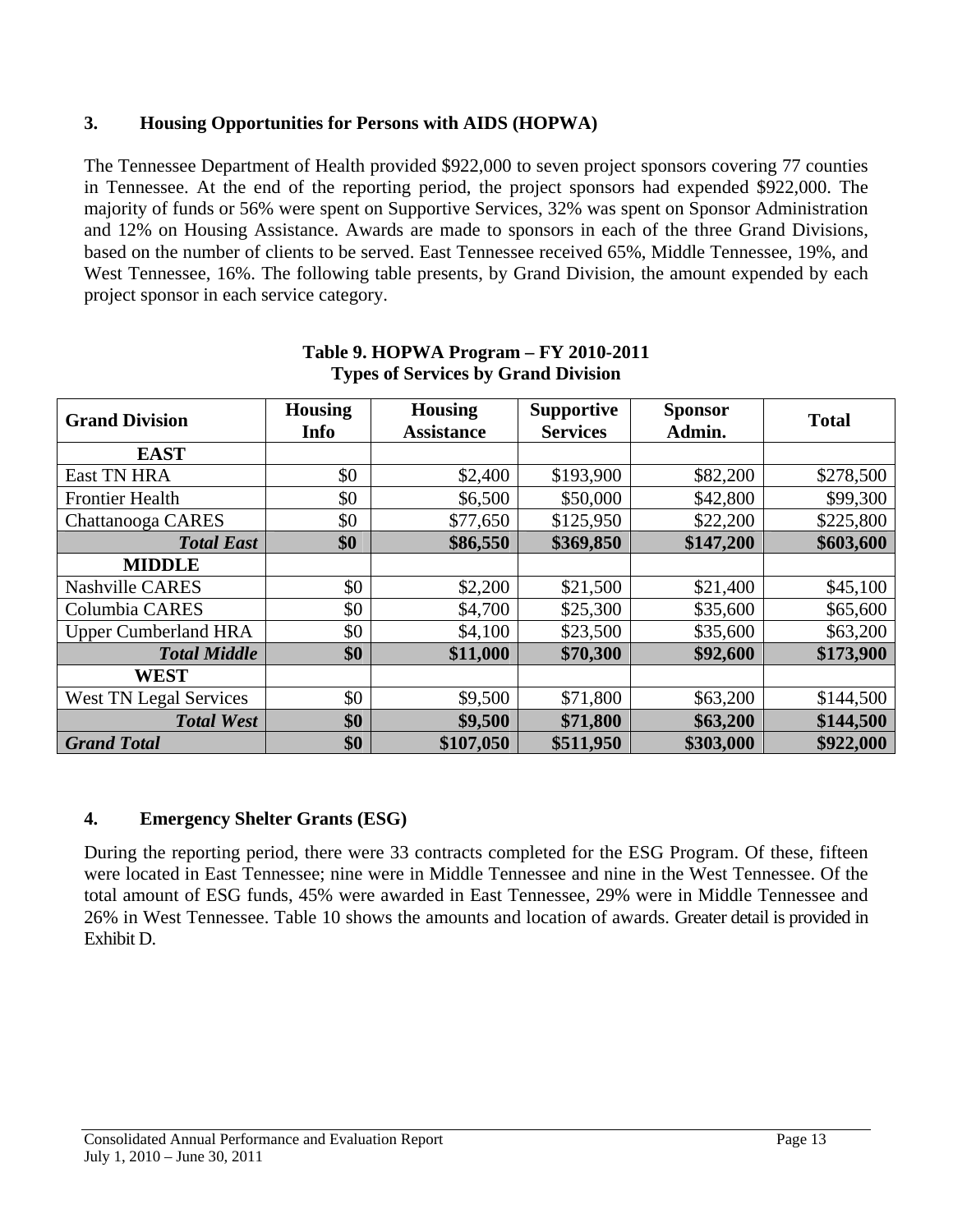| <b>GRANTEE</b>                                 | <b>TOTAL PRGM \$</b> |
|------------------------------------------------|----------------------|
| East                                           |                      |
| AIM Center, Inc.                               | \$14,286             |
| <b>Bristol</b>                                 | \$40,202             |
| Chattanooga                                    | \$84,000             |
| Cleveland                                      | \$68,065             |
| <b>Frontier Health</b>                         | \$14,286             |
| <b>Good Samaritan Ministries</b>               | \$60,000             |
| Interfaith Hospitality of Greater Johnson City | \$58,500             |
| <b>Johnson City</b>                            | \$89,830             |
| Johnson County Safe Haven                      | \$47,000             |
| <b>Kestone Dental</b>                          | \$20,703             |
| Kingsport                                      | \$80,888             |
| Morristown                                     | \$46,855             |
| Oak Ridge                                      | \$34,102             |
| Ridgeview Psychiatric                          | \$14,286             |
| <b>Scott County Homeless Shelter</b>           | \$75,000             |
| <b>East Total</b>                              | \$748,003            |
| <b>Middle</b>                                  |                      |
| <b>Buffalo Valley</b>                          | \$75,000             |
| <b>Centerstone CMHC</b>                        | \$14,285             |
| Clarksville                                    | \$91,285             |
| Dismas House of the Upper Cumberland           | \$42,500             |
| Families in Crisis                             | \$40,000             |
| Franklin                                       | \$34,033             |
| Good Neighbor Mission                          | \$49,120             |
| Murfreesboro                                   | \$110,692            |
| Park Center                                    | \$14,286             |
| <b>Middle Total</b>                            | \$471,201            |
| West                                           |                      |
| <b>Area Relief Ministries</b>                  | \$43,000             |
| BHI, Inc.                                      | \$14,285             |
| <b>Carey Counseling</b>                        | \$14,286             |
| Damascus Road                                  | \$75,000             |
| <b>HOPE Ministries</b>                         | \$35,000             |
| <b>Jackson</b>                                 | \$97,176             |
| Matthew 25:40                                  | \$50,000             |
| <b>Northwest Safeline</b>                      | \$35,000             |
| Wo/Men's Resource & Rape Asst Program          | \$63,000             |
| <b>West Total</b>                              | \$426,747            |
| <b>Total State Admin</b>                       | \$39,282             |
| <b>GRAND TOTAL</b>                             | \$1,685,233          |

**Table 10. ESG Recipients by Grand Division: FY 2010-2011**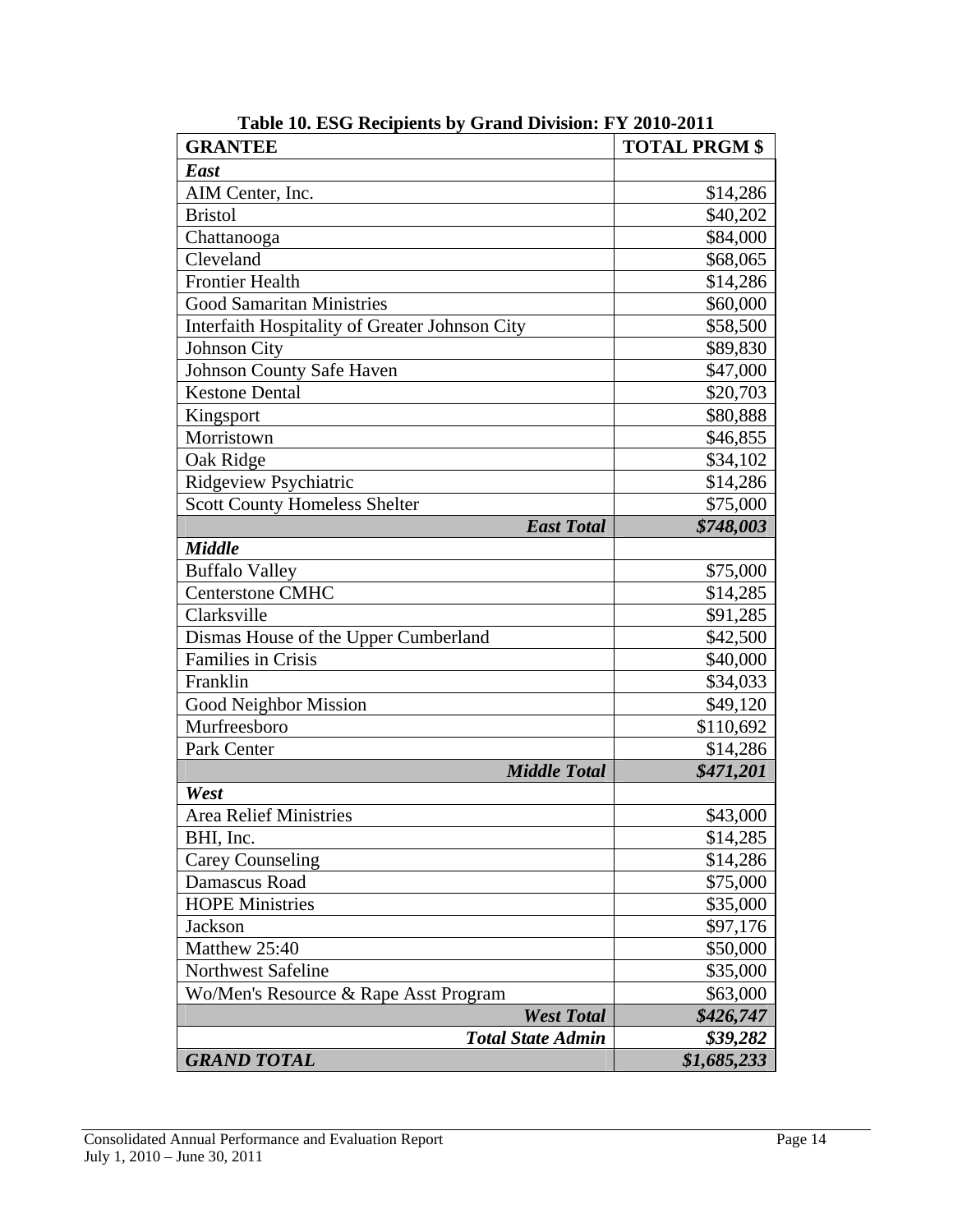#### **5. HUD Section 8 Tenant-Based Rental Assistance and Section 8 Contract Administration**

During the reporting period, \$35,664,107 was made available for the Section 8 Tenant-Based program. The table below shows the breakdown of funds available by Grand Division.

| <b>Grand Division</b>   | <b>Funds Available</b> | <b>Percent of</b><br><b>Total</b> |
|-------------------------|------------------------|-----------------------------------|
| <b>Eastern Division</b> | \$4,269,877            | 12%                               |
| Middle Division         | \$22,440,599           | 63%                               |
| <b>Western Division</b> | \$8,953,631            | 25%                               |
|                         |                        |                                   |
| <b>Program Total</b>    | \$35,664,107           | 100%                              |

## **Table 11. Section 8 Tenant-Based Funds By Grand Division FY 2010-2011**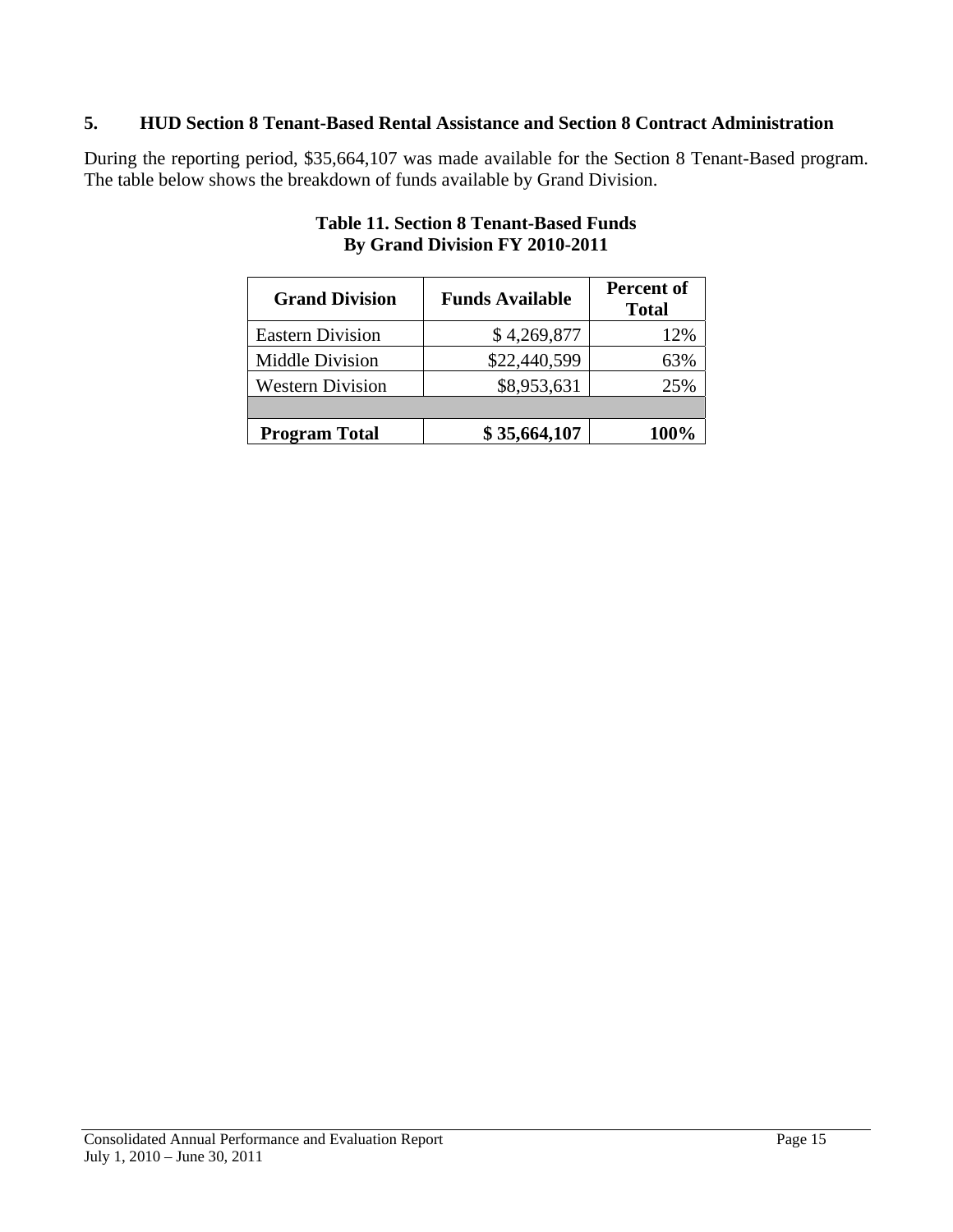THDA's Contract Administration Division has the responsibility for the administration of Section 8 Project-Based contracts throughout the state. At the end of the fiscal year, the Division reported 29,513 units under contract, 36% in East Tennessee, 33% in Middle Tennessee, and 31% in West Tennessee. Table 13 presents the location of these units. HAPs by Grand Division are not available.

| East TN        | Contract       | Middle TN      | Contract        |
|----------------|----------------|----------------|-----------------|
| Counties       | Units          | Counties       | Units           |
| Anderson       | 554            | <b>Bedford</b> | 108             |
| <b>Bledsoe</b> | 119            | Coffee         | 414             |
| <b>Blount</b>  | 258            | Davidson       | 5,359           |
| <b>Bradley</b> | 521            | DeKalb         | 72              |
| Campbell       | 286            | Dickson        | 125             |
| Carter         | 316            | Franklin       | 152             |
| Claiborne      | 30             | Giles          | 181             |
| Cocke          | 144            | Grundy         | 30              |
| Cumberland     | 66             | Hickman        | 75              |
| Grainger       | 24             | Humphreys      | 100             |
| Greene         | 284            | Lewis          | 36              |
| Hamblen        | 266            | Lincoln        | 53              |
| Hamilton       | 1,467          | Marshall       | 203             |
| Hancock        | 50             | Maury          | 155             |
| Hawkins        | <sup>119</sup> | Montgomery     | 334             |
| Jefferson      | 45             | Overton        | 50              |
| Johnson        | 123            | Perry          | $\overline{24}$ |
| Knox           | 3,091          | Pickett        | 24              |
| Loudon         | 250            | Putnam         | 160             |
| Marion         | 60             | Robertson      | 99              |
| McMinn         | 308            | Rutherford     | 873             |
| Meigs          | 24             | Sequatchie     | 50              |
| Monroe         | 139            | Stewart        | 17              |
| Morgan         | 54             | Sumner         | 429             |
| Polk           | 24             | Van Buren      | 25              |
| Roane          | 351            | Warren         | 252             |
| Scott          | 39             | White          | 48              |
| Sevier         | 97             | Williamson     | 50              |
| Sullivan       | 794            | Wilson         | 126             |
| Unicoi         | 89             | <b>TOTAL</b>   | 9,624           |
| Washington     | 737            |                |                 |
| <b>TOTAL</b>   | 10,729         |                |                 |

| East TN        | Contract        | Middle TN    | Contract | West TN      | Contract        |
|----------------|-----------------|--------------|----------|--------------|-----------------|
| Counties       | Units           | Counties     | Units    | Counties     | Units           |
| Anderson       | 554             | Bedford      | 108      | Benton       | 60              |
| <b>Bledsoe</b> | 119             | Coffee       | 414      | Carroll      | 40              |
| Blount         | 258             | Davidson     | 5,359    | Chester      | 195             |
| <b>Bradley</b> | 521             | DeKalb       | 72       | Crockett     | 24              |
| Campbell       | 286             | Dickson      | 125      | Decatur      | 50              |
| Carter         | 316             | Franklin     | 152      | Dyer         | 303             |
| Claiborne      | 30              | Giles        | 181      | Fayette      | 217             |
| Cocke          | 144             | Grundy       | 30       | Gibson       | 199             |
| Cumberland     | 66              | Hickman      | 75       | Hardeman     | 47              |
| Grainger       | $\overline{24}$ | Humphreys    | 100      | Hardin       | $\overline{50}$ |
| Greene         | 284             | Lewis        | 36       | Haywood      | 50              |
| Hamblen        | 266             | Lincoln      | 53       | Henderson    | 110             |
| Hamilton       | 1,467           | Marshall     | 203      | Henry        | 244             |
| Hancock        | 50              | Maury        | 155      | Lake         | 179             |
| <b>Hawkins</b> | 119             | Montgomery   | 334      | Lauderdale   | 145             |
| Jefferson      | 45              | Overton      | 50       | Madison      | 515             |
| Johnson        | 123             | Perry        | 24       | McNairy      | 105             |
| Knox           | 3,091           | Pickett      | 24       | Obion        | 324             |
| Loudon         | 250             | Putnam       | 160      | Shelby       | 6,030           |
| Marion         | 60              | Robertson    | 99       | Tipton       | 237             |
| McMinn         | 308             | Rutherford   | 873      | Weakley      | 36              |
| Meigs          | 24              | Sequatchie   | 50       | <b>TOTAL</b> | 9,160           |
| Monroe         | 139             | Stewart      | 17       |              |                 |
| Morgan         | 54              | Sumner       | 429      |              |                 |
| Polk           | 24              | Van Buren    | 25       |              |                 |
| Roane          | 351             | Warren       | 252      |              |                 |
| Scott          | 39              | White        | 48       |              |                 |
| Sevier         | 97              | Williamson   | 50       | <b>GRAND</b> |                 |
| Sullivan       | 794             | Wilson       | 126      | <b>TOTAL</b> | 29,513          |
| Unicoi         | 89              | <b>TOTAL</b> | 9.624    |              |                 |

## **Table 12. Section 8 Contract Administration Units By Grand Division and County FY 2010-2011**

| West TN       | Contract |
|---------------|----------|
| Counties      | Units    |
| <b>Benton</b> | 60       |
| Carroll       | 40       |
| Chester       | 195      |
| Crockett      | 24       |
| Decatur       | 50       |
| Dyer          | 303      |
| Fayette       | 217      |
| Gibson        | 199      |
| Hardeman      | 47       |
| Hardin        | 50       |
| Haywood       | 50       |
| Henderson     | 110      |
| Henry         | 244      |
| Lake          | 179      |
| Lauderdale    | 145      |
| Madison       | 515      |
| McNairy       | 105      |
| Obion         | 324      |
| Shelby        | 6,030    |
| Tipton        | 237      |
| Weakley       | 36       |
| <b>TOTAL</b>  | 9,160    |

| <b>GRAND</b> |        |
|--------------|--------|
| <b>TOTAL</b> | 29,513 |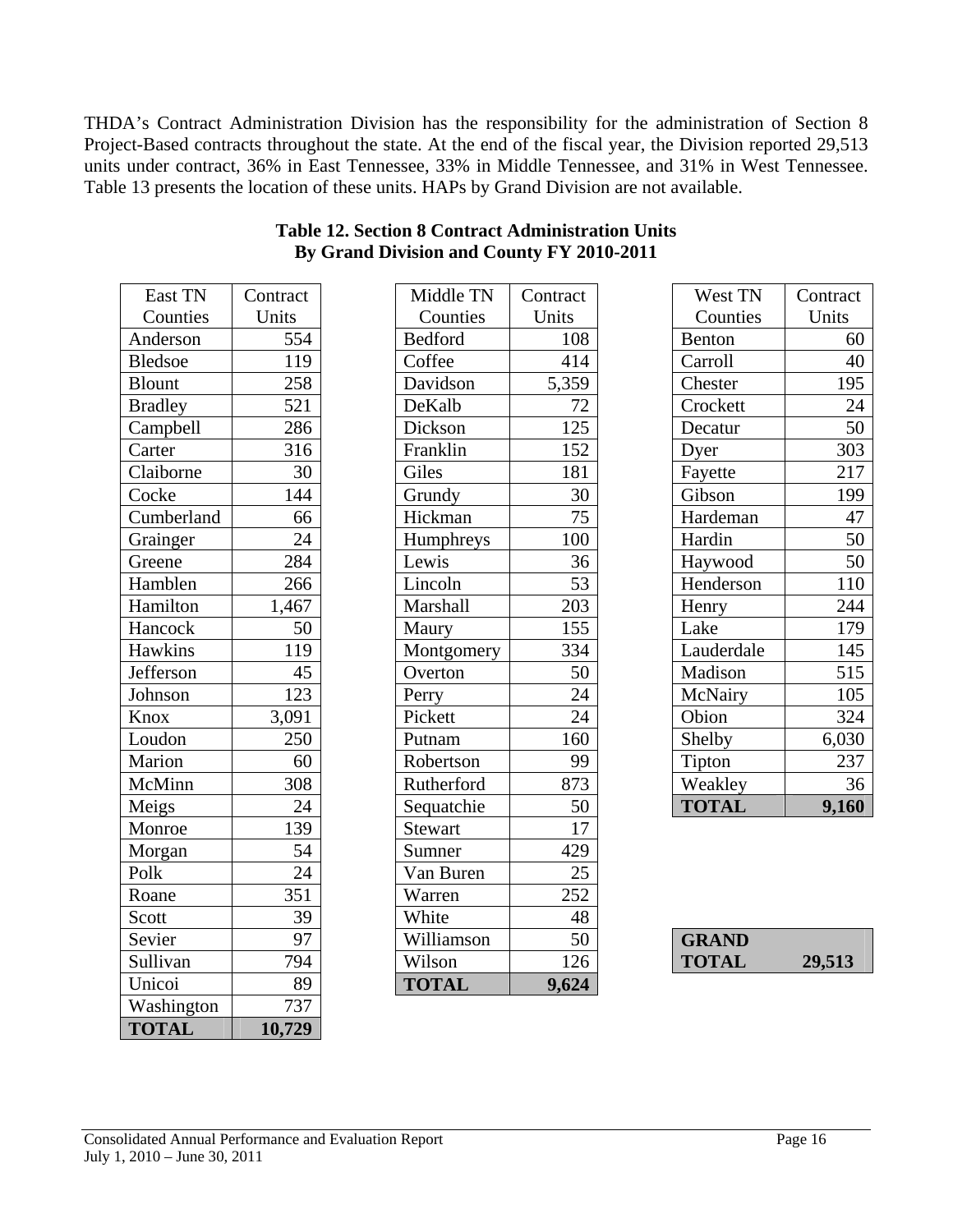#### **6. THDA Homeownership Programs**

Loans were made in 79 of the 95 counties in the state with the greatest number of loans, 54.9%, made in Middle Tennessee. The breakdown by Grand Division is shown in Table 14.

| <b>LADIC 13. LITDA HUMCOWNCI SMIP DV GLANU DIVISION – F L 2010-2011</b> |            |            |                        |  |  |  |
|-------------------------------------------------------------------------|------------|------------|------------------------|--|--|--|
| <b>Grand Division</b>                                                   | % of Loans | # of Loans | <b>Amount of Loans</b> |  |  |  |
| East                                                                    | 28.55%     | 632        | \$59,101,393           |  |  |  |
| Middle                                                                  | 54.92%     | 1.216      | \$136,867,218          |  |  |  |
| West                                                                    | 16.53%     | 366        | \$35,104,797           |  |  |  |
| <b>Total</b>                                                            | 100.00%    | 2,214      | \$231,073,408          |  |  |  |

**Table 13. THDA Homeownership By Grand Division – FY 2010-2011**

## **7. THDA Rural Repair Program**

The THDA Rural Repair Program is a partnership with the Rural Housing Service (RHS) of the U.S. Department of Agriculture to provide grants and loans for the repair of homes of low-income people. The following table presents program activity by Grand Division at the end of the reporting period.

| <b>EAST</b>    |                |          |                     | <b>MIDDLE</b>  |           |                    | <b>WEST</b>    |           |  |
|----------------|----------------|----------|---------------------|----------------|-----------|--------------------|----------------|-----------|--|
| County         | #Loan          | Total \$ | County              | # Loan         | Total \$  | <b>County</b>      | #Loan          | Total \$  |  |
| Anderson       | $\overline{c}$ | \$13,995 | <b>Beford</b>       |                | \$870     | Benton             | 3              | \$9,115   |  |
| <b>Bledsoe</b> | 3              | \$6,907  | Dekalb              |                | \$5,737   | Carroll            |                | \$7,491   |  |
| Campbell       | 12             | \$68,492 | Dickson             | $\overline{c}$ | \$6,617   | Crockett           |                | \$7,500   |  |
| Carter         | 3              | \$17,700 | Fentress            |                | \$2,250   | Dyer               |                | \$5,096   |  |
| Claiborne      | 4              | \$16,962 | Franklin            |                | \$3,913   | Fayette            |                | \$4,239   |  |
| Cocke          | 3              | \$7,574  | Giles               | 1              | \$3,210   | Gibson             |                | \$4,812   |  |
| Cumberland     | 1              | \$3,100  | Grundy              | 7              | \$33,713  | Haywood            | $\overline{2}$ | \$3,000   |  |
| Grainger       | 1              | \$7,500  | Humphreys           |                | \$5,905   | Henderson          | $\overline{c}$ | \$3,295   |  |
| Greene         | 5              | \$15,276 | Jackson             |                | \$6,000   | Henry              | $\overline{2}$ | \$12,038  |  |
| Hamilton       | 3              | \$5,856  | Lawrence            | 3              | \$14,950  | Lake               |                | \$1,658   |  |
| Hancock        | $\mathbf{1}$   | \$2,835  | Lincoln             | 3              | \$10,907  | Lauderdale         | 7              | \$38,099  |  |
| Hawkins        | 5              | \$24,574 | Macon               |                | \$1,764   | Madison            |                | \$4,916   |  |
| Johnson        | $\mathbf{1}$   | \$7,500  | Overton             |                | \$4,659   | McNairy            |                | \$2,250   |  |
| Loudon         | $\mathbf{1}$   | \$2,500  | Perry               |                | \$2,695   | Obion              | 4              | \$23,247  |  |
| Marion         | $\mathbf{1}$   | \$518    | Pickett             | 5              | \$33,275  | Tipton             | 3              | \$20,233  |  |
| McMinn         | 4              | \$17,062 | Putnam              | $\overline{c}$ | \$5,440   | Benton             | 3              | \$9,115   |  |
| Monroe         | $\mathbf{1}$   | \$4,392  | Van Buren           | $\overline{c}$ | \$7,503   | Carroll            |                | \$7,491   |  |
| Morgan         | 8              | \$21,349 | White               | 3              | \$12,889  | Crockett           |                | \$7,500   |  |
| Rhea           | 4              | \$15,852 | <b>Total Middle</b> | 37             | \$162,297 | <b>Total West</b>  | 31             | \$146,989 |  |
| Scott          | $\overline{2}$ | \$7,259  |                     |                |           | <b>Grand Total</b> | 142            | \$732,558 |  |
| Sevier         | $\mathbf{1}$   | \$6,690  |                     |                |           |                    |                |           |  |
| Sullivan       | $\overline{4}$ | \$9,199  |                     |                |           |                    |                |           |  |
| Union          | $\overline{c}$ | \$9,954  |                     |                |           |                    |                |           |  |
| Washington     | $\overline{2}$ | \$10,600 |                     |                |           |                    |                |           |  |

**Table 14. FY 2010-2011 Rural Repair Program Activity by County and Grand Division** 

*Total East* **74 \$303,646**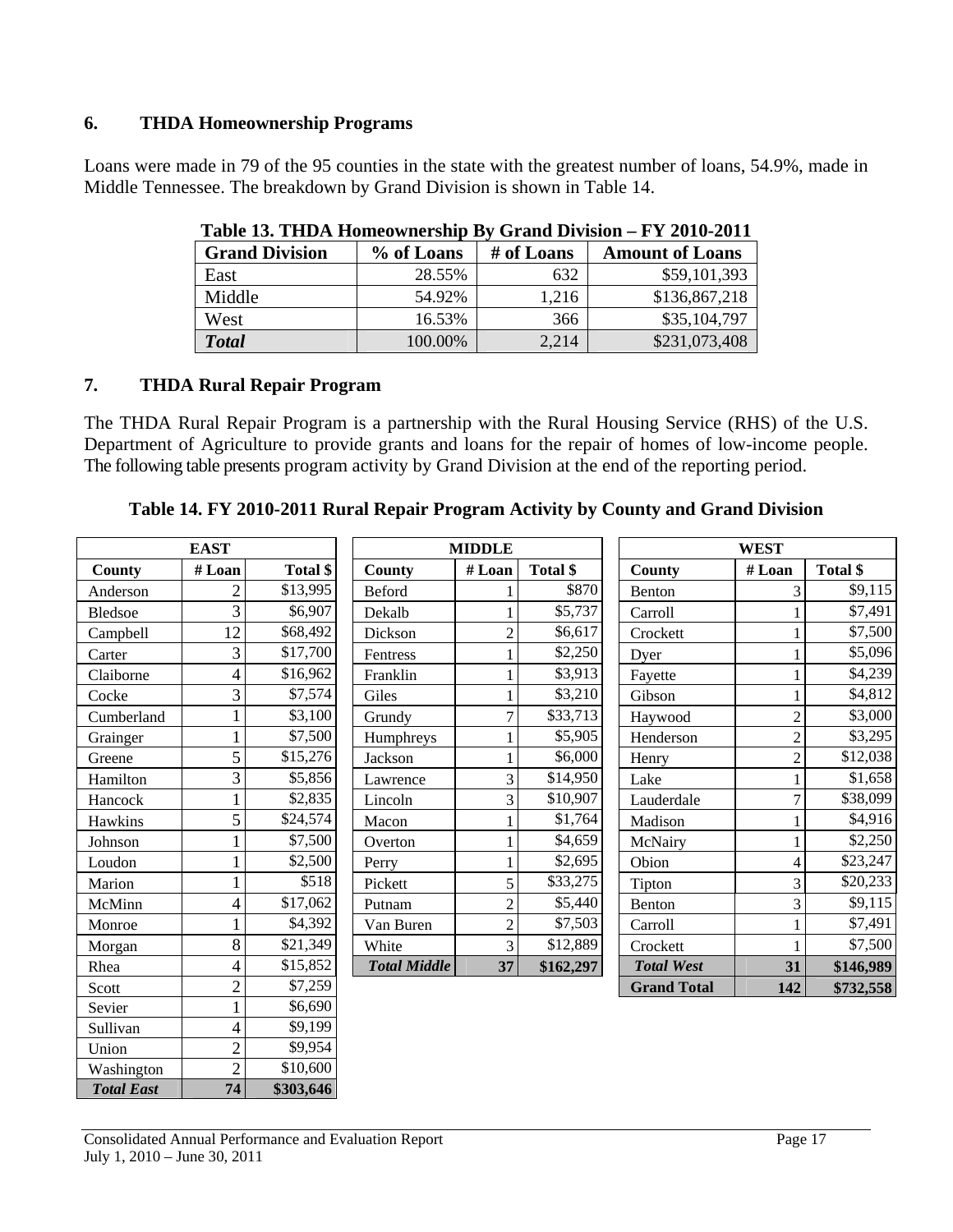## **8. Low Income Housing Tax Credit Program (LIHTC)**

Low Income Housing Tax Credits are allocated on a calendar year (CY) basis. During CY 2010, projects in 13 Tennessee counties received allocations for LIHTC, creating 821 units of affordable housing. Geographically, allocations were made in three East Tennessee counties, utilizing 27% of the total dollar allocation. In Middle Tennessee, allocations were made in eight counties, utilizing 59% of the total dollar allocation, and in West Tennessee, allocations were made in two counties, utilizing 14% of the total allocations.

The following table presents additional information. It should be noted that one project represented below includes a Multi-Family Bond Authority allocation as well as LIHTC and that 128 units are also included in the following Multi-Family Bond Authority section.

| Grand<br><b>Division</b> | County              | <b>Units</b> | \$ Allocation |
|--------------------------|---------------------|--------------|---------------|
| East                     | <b>Blount</b>       | 124          | \$678,518     |
|                          | Grainger            | 64           | \$750,101     |
|                          | Monroe              | 48           | \$600,000     |
|                          | <b>Total East</b>   | 236          | \$2,028,619   |
| Middle                   | Davidson            | 60           | \$706,544     |
|                          | Franklin            | 48           | \$621,971     |
|                          | Humphreys           | 48           | \$595,471     |
|                          | Lincoln             | 136          | \$1,793,610   |
|                          | Sumner              | 176          | \$820,862     |
|                          | <b>Total Middle</b> | 468          | \$4,538,458   |
| West                     | Fayette             | 36           | \$191,643     |
|                          | Shelby              | 81           | \$881,118     |
|                          | <b>Total West</b>   | 117          | \$1,072,761   |
|                          | <b>GRAND TOTAL</b>  | 821          | \$7,639,838   |

## **Table 15. Low Income Housing Tax Credit Allocations By County and Grand Division: CY 2010**

## **9. THDA Tax-Exempt Multi-Family Bond Authority**

In CY 2010, tax-exempt bond authority was reallocated to provide permanent financing for developments in one county, which will result in a total of 128 units. The allocation was made in one Middle Tennessee county and is represented in the following table. It should be noted, the project represented below includes a LIHTC allocation as well as the Multi-Family Bond Authority allocation and that 128 units are also included in the previous LIHTC section.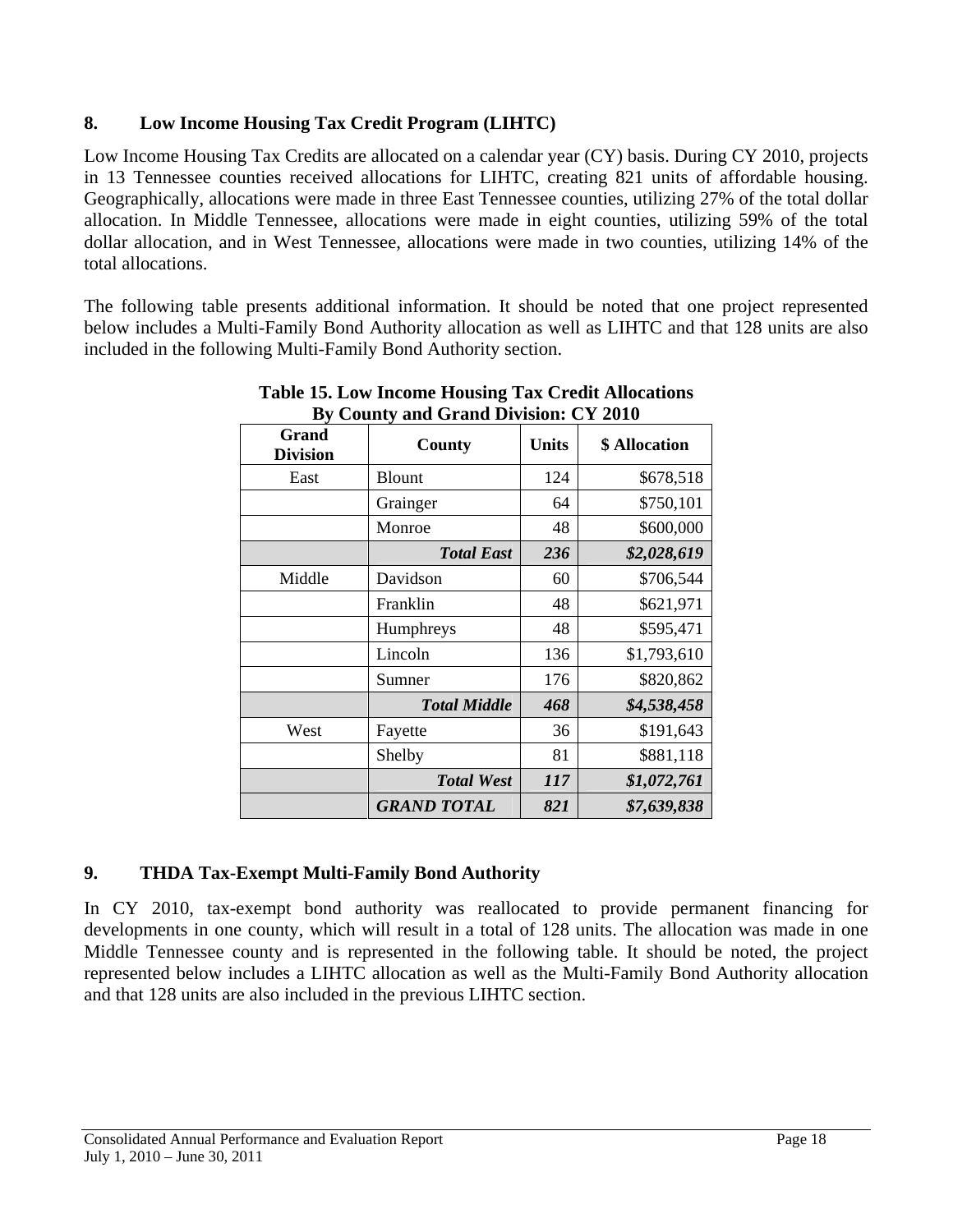| <b>Grand Division</b> | County              | <b>Units</b>             | \$ Allocation |
|-----------------------|---------------------|--------------------------|---------------|
| East                  |                     |                          | \$0.00        |
|                       | <b>Total East</b>   |                          | \$0.00        |
| Middle                | Sumner              | 128                      | \$4,100,000   |
|                       | <b>Total Middle</b> | 128                      | \$4,100,000   |
| West                  |                     | $\overline{\phantom{0}}$ | \$0.00        |
|                       | <b>Total West</b>   |                          | \$0.00        |
|                       | <b>GRAND TOTAL</b>  | 128                      | \$4,100,000   |

#### **Table 16. Tax-Exempt Multi-Family Bond Authority by Grand Division: CY 2010**

#### **Summary**

Overall, Middle Tennessee received the largest portion of funds largely because of THDA's homeownership, Section 8 Tenant-Based, LIHTC and Multifamily Bond Authority programs. Table 18 provides greater detail regarding the amount of funds awarded in each program.

| <b>PROGRAM</b>                                                               | <b>EAST TN</b> | <b>MIDDLE TN</b> | <b>WEST TN</b> | <b>TOTAL</b>  |  |
|------------------------------------------------------------------------------|----------------|------------------|----------------|---------------|--|
| GEOGRAPHIC DISTRIBUTION OF HUD INVESTMENTS REQUIRED IN THE CONSOLIDATED PLAN |                |                  |                |               |  |
| <b>CDBG</b>                                                                  | \$9,527,301    | \$10,549,483     | \$5,112,642    | \$25,189,426  |  |
| <b>HOME</b>                                                                  | \$8,201,585    | \$6,129,572      | \$3,193,053    | \$17,524,210  |  |
| <b>HOPWA</b>                                                                 | \$603,600      | \$173,900        | \$144,500      | \$922,000     |  |
| ESG*                                                                         | \$748,003      | \$471,201        | \$426,747      | \$1,645,951   |  |
| <b>Total</b>                                                                 | \$19,080,489   | \$17,324,156     | \$8,876,942    | \$45,281,587  |  |
| % of Total                                                                   | 42%            | 38%              | 20%            | 100%          |  |
| <b>OTHER INVESTMENTS</b><br><b>GEOGRAPHIC DISTRIBUTION OF</b>                |                |                  |                |               |  |
| <b>Section 8 Tenant-Based</b>                                                | \$4,269,877    | \$22,440,599     | \$8,953,631    | \$35,664,107  |  |
| Section 8 Project-Based**                                                    |                |                  |                | \$147,774,039 |  |
| Homeownership                                                                | \$59,101,393   | \$136,867,218    | \$35,104,797   | \$231,073,408 |  |
| <b>THDA Rural Repair Program</b>                                             | \$303,646      | \$162,297        | \$146,989      | \$612,932     |  |
| <b>LIHTC</b>                                                                 | \$2,028,619    | \$4,538,458      | \$1,072,761    | \$7,639,838   |  |
| Multi-Family Bond                                                            |                | \$4,100,000      |                | \$4,100,000   |  |
| <b>Total</b>                                                                 | \$65,703,535   | \$168,108,572    | \$45,278,178   | \$426,864,324 |  |
| % of Total                                                                   | 24%            | 60%              | 16%            |               |  |
| <b>Grand Total</b>                                                           | \$84,784,024   | \$185,432,728    | \$54,155,120   | \$472,145,911 |  |
| % of Grand Total                                                             | 26%            | 57%              | 19%            |               |  |

|  |  | Table 17. Recap of Geographic Distribution - All Programs: FY 2010-2011 |  |
|--|--|-------------------------------------------------------------------------|--|
|  |  |                                                                         |  |

**\*Administrative funds are not reflected in this chart (\$39,282).** 

**\*\*Payment information by Grand Division is not available and is not reflected in Grand Division totals.**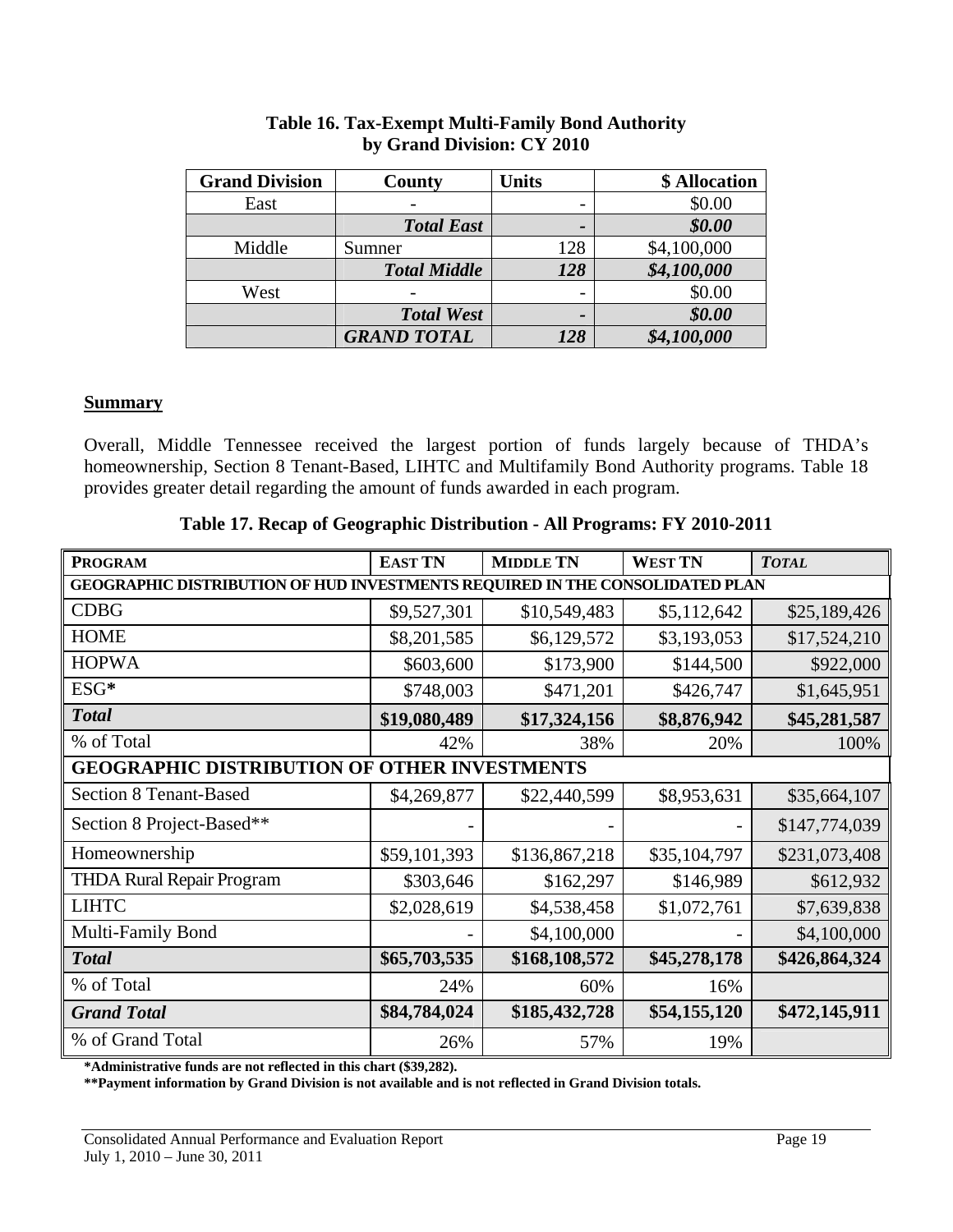## **D) FAMILIES AND PERSONS ASSISTED INCLUDING RACIAL AND ETHNIC STATUS**

#### **1. Community Development Block Grant (CDBG) Small Cities Program**

The following table summarizes the data from the 2010 PER Part III: Civil Rights, which reports on the CDBG applicants and beneficiaries, by race and gender characteristics (Exhibit A). The racial categories are those reported in the PER. For the reporting period, the total for applicants and beneficiaries is 179,404 persons, with 23,252 minorities and 36,965 female heads of household.

| <b>Racial Category</b>                                  | <b>Total Served</b> | $\frac{6}{6}$ |
|---------------------------------------------------------|---------------------|---------------|
| White                                                   | 156,152             | 87.04%        |
| <b>Black/African American</b>                           | 16,621              | 9.26%         |
| Asian                                                   | 456                 | 0.25%         |
| American Indian/Alaskan Native                          | 363                 | 0.20%         |
| Native Hawaiian/Other Pacific Islander                  | 56                  | 0.03%         |
| American Indian/Alaskan Native & White                  | 144                 | 0.08%         |
| Asian & White                                           | <b>130</b>          | 0.07%         |
| Black/African American & White                          | <b>320</b>          | 0.18%         |
| American Indian/Alaskan Native & Black/African American | 48                  | 0.03%         |
| Other Multi-Racial                                      | 5,114               | 2.85%         |
| <b>Total</b>                                            | 179,404             | 100.00%       |
| <b>Gender Characteristics</b>                           |                     |               |
| Female Head of Household                                | 36,965              | 20.60%        |

#### **Table 18. CDBG Program Demographics by Grant Year: FY 2010-2011**

Information on the benefit to low- and moderate-income persons is also reported in the PER. The following table presents a summary of the information derived from CDBG contract closeouts. An expanded table is presented in Exhibit A. Based on that information, 2,613,821 persons are reported as beneficiaries, and of that number, 1,926,985 or 74% are low- and moderate-income persons.

#### **Table 19**. **CDBG Benefit to Low and Moderate Income Persons By Projects Pending Final Audit: FY 2010-2011**

|                                   | Total # of     | Total # of         | $%$ of |
|-----------------------------------|----------------|--------------------|--------|
| <b>Purpose</b>                    | <b>Persons</b> | <b>LMI Persons</b> | LMI    |
| <b>Total Economic Development</b> | 969            | 555                | 57%    |
| <b>Total Housing</b>              | 1.727          | 1,710              | 99%    |
| <b>Total Public Facilities</b>    | 2,611,125      | 1,924,720          | 74%    |
| <b>GRAND TOTAL</b>                | 2,613,821      | 1,926,985          | 74%    |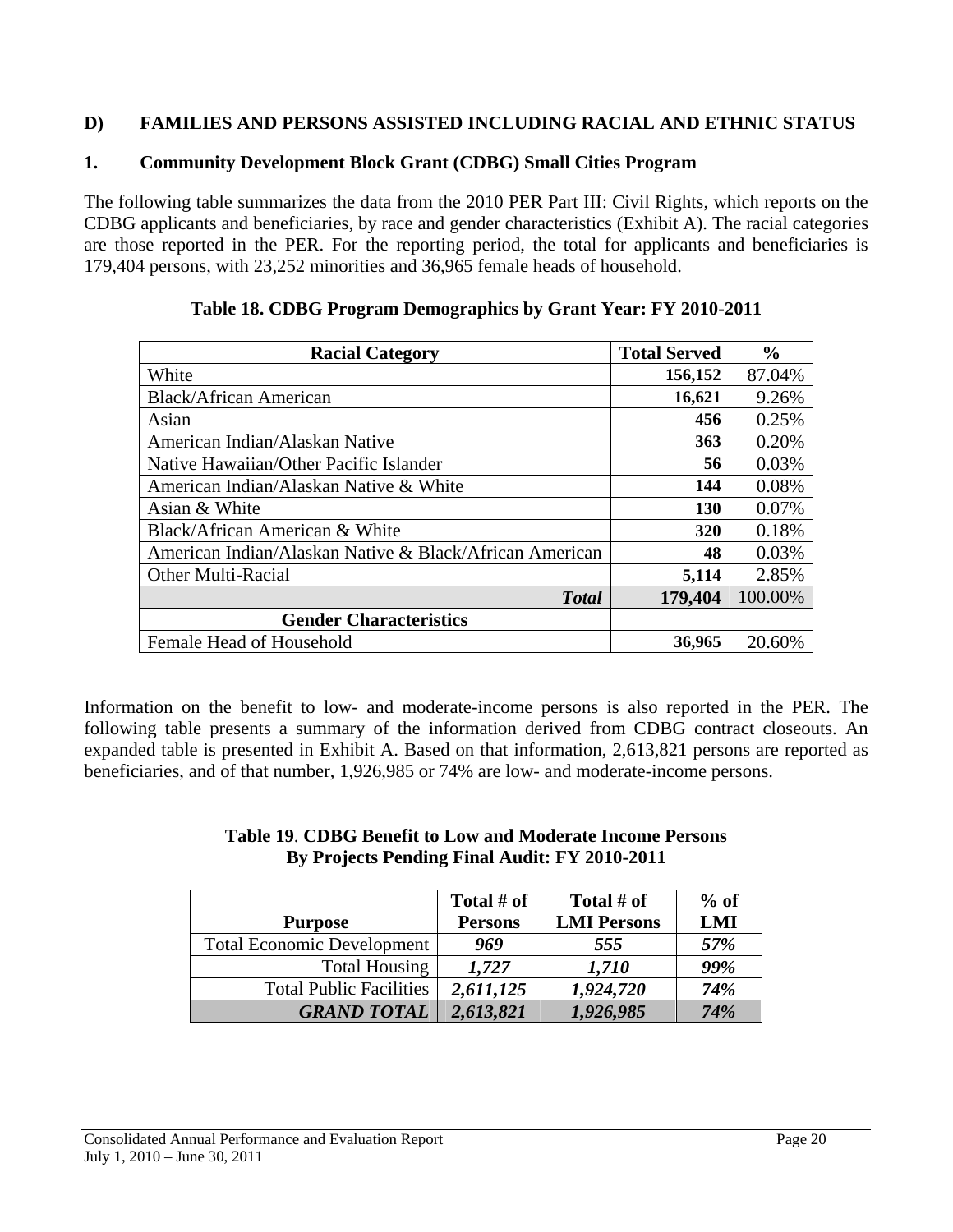## **2. HOME Investments Partnership (HOME)**

For the HOME program, beneficiary information is obtained when the project completion report is entered into IDIS. During the reporting period, the HOME program assisted 250 units, with Middle Tennessee having the most units with 108, or 43% of the total units. Fifty-eight percent of the households were very low income.

The following two tables provide further information, by program and income categories.

| % of Median         | <b>East TN</b> | <b>Middle TN</b> | <b>West TN</b> | <b>Totals</b> | $\frac{0}{0}$ |
|---------------------|----------------|------------------|----------------|---------------|---------------|
| $0\% - 30\%$        | 24             | 26               | 9              | 59            | 24%           |
| 31%-50%             | 29             | 44               | 12             | 85            | 34%           |
| 51%-60%             | 23             | 18               |                | 49            | 20%           |
| 61%-80%             | 23             | 20               | 14             | 57            | 23%           |
| <b>Grand Totals</b> | 99             | 108              | 43             | 250           | 100%          |

**Table 20. Income Characteristics of HOME Beneficiaries: FY 2010-2011** 

| % of Median         | <b>East TN</b> | <b>Middle TN</b> | <b>West TN</b> | <b>Totals</b> | $\frac{0}{0}$ |
|---------------------|----------------|------------------|----------------|---------------|---------------|
| Very Low-0-50\%     | 53             | 70               | 21             | 144           | 58%           |
| $Low-51-80%$        | 46             | 38               | つつ             | 106           | 42%           |
| <b>Grand Totals</b> | 99             | 108              | 43             | 250           | 100%          |

Of the households served by the HOME program, 26.4% were minority. Table 23 reflects this information.

| Race                           | <b>East TN</b> | <b>Middle TN</b> | <b>West TN</b> | <b>Totals</b> | $\frac{6}{9}$ |
|--------------------------------|----------------|------------------|----------------|---------------|---------------|
| Caucasian                      | 84             | 77               | 23             | 184           | 73.6%         |
| African-American               | 13             | 31               | 20             | 64            | 25.6%         |
| Asian                          |                |                  |                |               | 0.4%          |
| American Indian/Alaskan Native |                |                  |                |               |               |
| & Black/African American       |                |                  |                |               | 0.4%          |
| <b>Grand Totals</b>            |                | 108              | 43             | 250           | 00.O%         |

| <b>Ethnicity</b>    | <b>East TN</b> | Middle TN   West TN   Totals |  | $\frac{6}{9}$ |
|---------------------|----------------|------------------------------|--|---------------|
| Hispanic            |                |                              |  | 100%          |
| <b>Grand Totals</b> |                |                              |  | 100%          |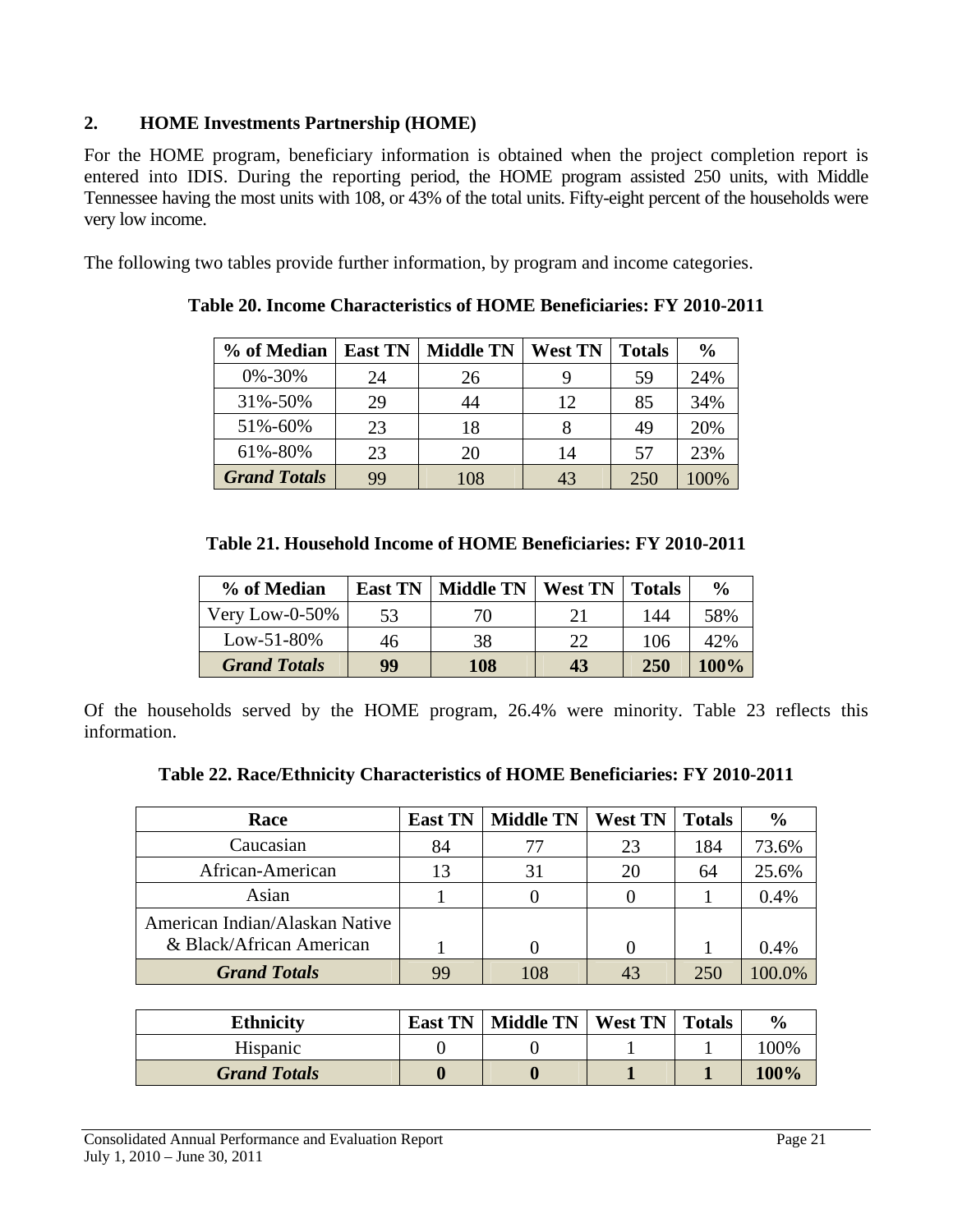The following two tables present household size and household type of HOME beneficiaries. Forty percent of households assisted with HOME funds were one-person households.

| <b>HH</b> Size | <b>East TN</b> | <b>Middle TN</b> | <b>West TN</b> | <b>Total</b> | $\frac{0}{0}$ |
|----------------|----------------|------------------|----------------|--------------|---------------|
|                | 51             | 34               | 15             | 100          | 40%           |
| 2              | 21             | 28               | 14             | 63           | 25%           |
| 3              | 14             | 18               | 7              | 39           | 16%           |
| 4              |                | 12               | 3              | 22           | 9%            |
| 5              | 4              | 9                | 2              | 15           | 6%            |
| 6              | $\overline{2}$ |                  | $\theta$       | 6            | 2%            |
| 7              | $\mathbf{0}$   | 2                | 2              | 4            | 2%            |
| 8              |                |                  | 0              |              | 0%            |
| <b>Totals</b>  | 99             | 108              | 43             | 250          | 100%          |

**Table 23. Household Size of HOME Beneficiaries: FY 2010-2011** 

The most frequent household type of HOME beneficiaries was Elderly with 42% followed by Single/Non-Elderly with 23%.

| <b>HH</b> Type               | <b>East TN</b> | <b>Middle TN</b> | <b>West TN</b> | <b>Total</b> | $\frac{0}{0}$ |
|------------------------------|----------------|------------------|----------------|--------------|---------------|
| Single/Non-Elderly           | 20             | 18               | 19             | 57           | 23%           |
| Elderly                      | 49             | 44               | 12             | 105          | 42%           |
| <b>Related/Single Parent</b> | 13             | 13               | 5              | 31           | 12%           |
| Related/Two Parent           |                | 15               |                | 27           | 11%           |
| Other                        | 9              | 18               |                | 30           | 12%           |
| <b>TOTAL</b>                 | 99             | 108              |                | 250          | 100%          |

**Table 24. Type of HOME Beneficiary Households: FY 2010-2011**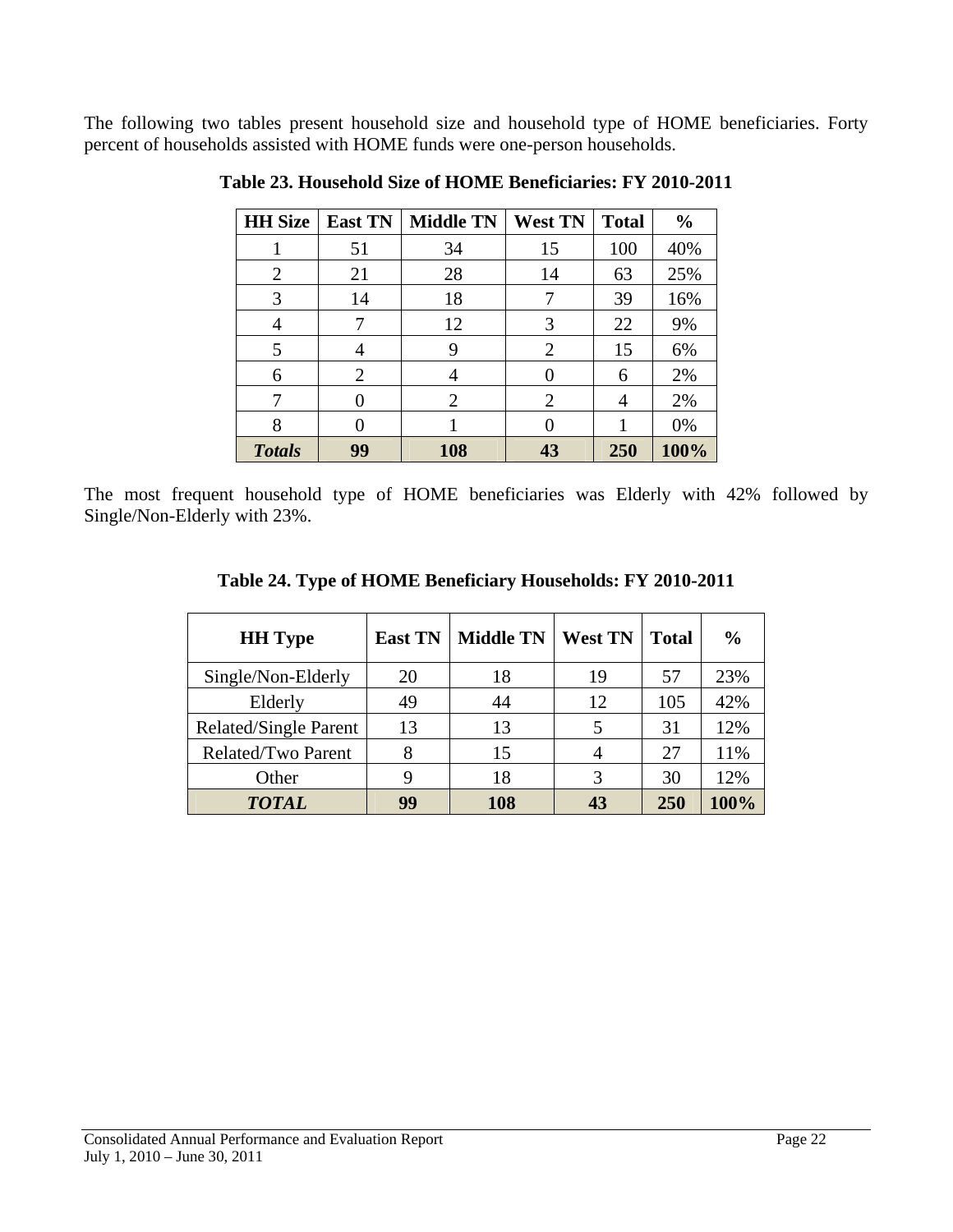## **3. Housing Opportunities for Persons with AIDS (HOPWA)**

During the grant year, the HOPWA program reported activity for 551 individuals with HIV/AIDS and 440 affected family members as beneficiaries of Short Term Rent, Mortgage and Utility Payment and Supportive Services.

The race/ethnicity of the beneficiaries is as follows:

| Caucasian                              | 63%     |
|----------------------------------------|---------|
| <b>Black/African American</b>          | 32%     |
| American Indian/Alaskan Native         | 2%      |
| Native Hawaiian/Other Pacific Islander | $0.2\%$ |
| Other Multi Racial                     | 2%      |
| Hispanic                               | $0.8\%$ |

Of the 991 persons who received housing assistance, 62% were male and 38% were female. Of the total beneficiaries, 100% were low- to moderate-income.

## **4. Emergency Shelter Grants (ESG)**

Information contained in Exhibit D was summarized into Table 26 to show demographic information on all Emergency Shelter Grant activities. Overall, numbers indicate that more females than males received assistance across the state, however a signficant number of beneficiaries did not report gender. Agencies continue to report the increasing incidence of families with young children becoming homeless. The increasingly diverse population is also becoming a part of the homeless population as the immigrant population in the state continues to grow. Most of the shelters in Tennessee cannot accommodate family units and thus the families continue to encounter further disruption when fathers/husbands must be sheltered apart from the wives and children. Agencies also report increasing numbers of homeless persons with physical disabilities, mental illness and drug/alcohol problems for which placement options are limited.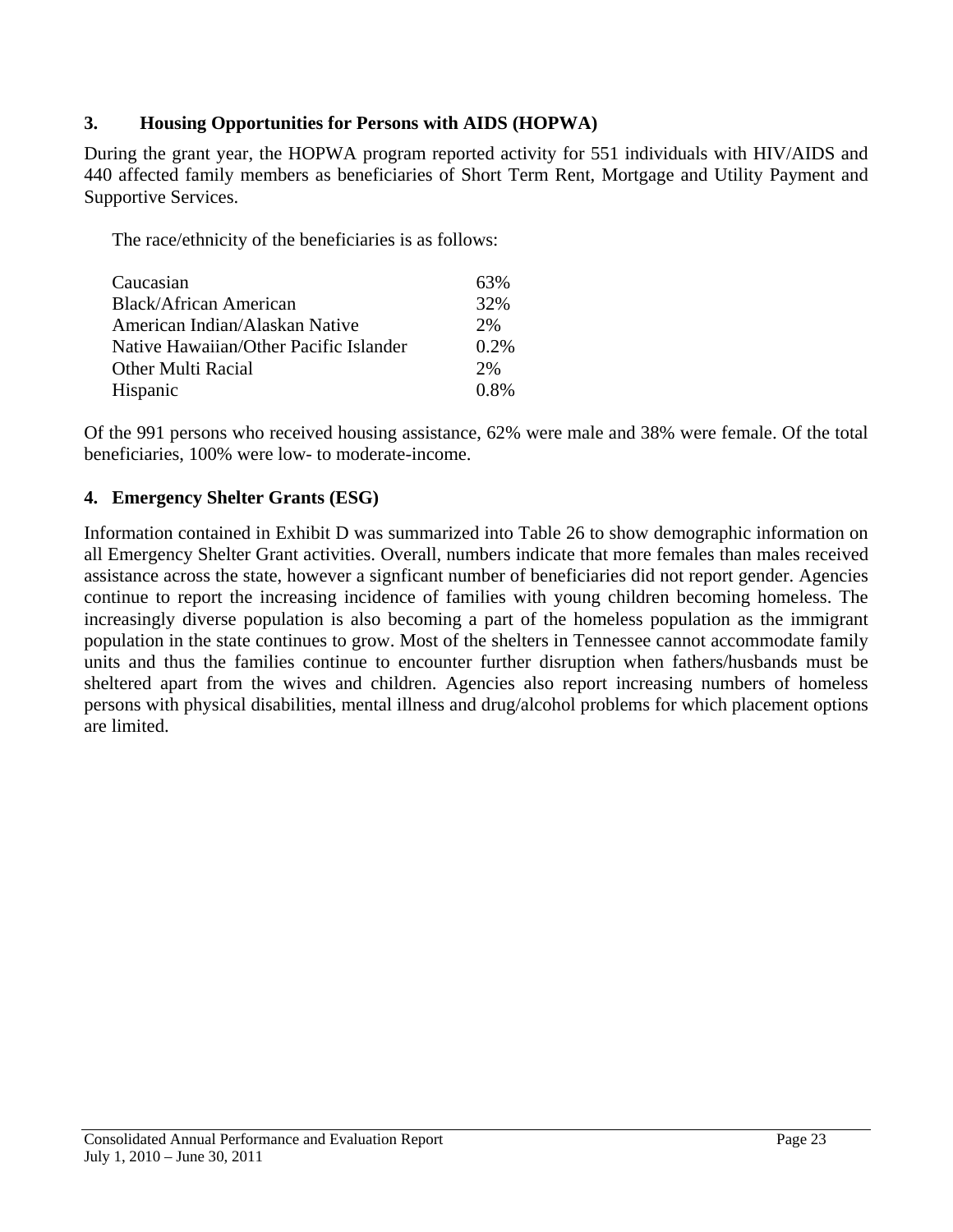| <b>EAST</b>                                    |                |               |             |              |  |  |  |  |  |  |
|------------------------------------------------|----------------|---------------|-------------|--------------|--|--|--|--|--|--|
| <b>Agency</b>                                  | <b>Male</b>    | <b>Female</b> | Unavailable | <b>Total</b> |  |  |  |  |  |  |
| <b>AIM Center</b>                              | 17             | 34            |             | 51           |  |  |  |  |  |  |
| City of Bristol                                |                |               | 7,466       | 7,466        |  |  |  |  |  |  |
| City of Chattanooga                            |                |               | 20,923      | 20,923       |  |  |  |  |  |  |
| City of Cleveland                              | 192            | 154           | 344         | 690          |  |  |  |  |  |  |
| City of Johnson City                           |                |               | 4,870       | 4,870        |  |  |  |  |  |  |
| City of Kingsport                              |                |               | 6,092       | 6,092        |  |  |  |  |  |  |
| City of Morristown                             | $\blacksquare$ |               | 1,622       | 1,622        |  |  |  |  |  |  |
| City of Oak Ridge                              |                |               | 546         | 546          |  |  |  |  |  |  |
| <b>Frontier Health</b>                         | 39             | 20            |             | 59           |  |  |  |  |  |  |
| <b>Good Samaritan Ministries</b>               | 30             | 43            | 70          | 143          |  |  |  |  |  |  |
| Interfaith Hospitality Network of Johnson City | 15             | 76            | 4           | 95           |  |  |  |  |  |  |
| Johnson County Safe Haven                      | 6              | 276           |             | 282          |  |  |  |  |  |  |
| Keystone Dental                                | 35             | 16            |             | 51           |  |  |  |  |  |  |
| Ridgeview, Inc.                                | 16             | 21            |             | 37           |  |  |  |  |  |  |
| Scott County Homeless Shelter                  | 33             | 30            |             | 63           |  |  |  |  |  |  |
| <b>Total For East Tennessee</b>                | 383            | 676           | 41,937      | 43,009       |  |  |  |  |  |  |
| <b>MIDDLE</b>                                  |                |               |             |              |  |  |  |  |  |  |
| <b>Buffalo Valley</b>                          | 77             |               |             | 77           |  |  |  |  |  |  |
| Centerstone                                    | 6              | 19            |             | 25           |  |  |  |  |  |  |
| City of Clarksville                            |                |               | 2,647       | 2,647        |  |  |  |  |  |  |
| City of Franklin                               | 275            | 1207          |             | 1482         |  |  |  |  |  |  |
| City of Murfreesboro                           |                |               | 3,809       | 3,809        |  |  |  |  |  |  |
| Dismas House of the Upper Cumberland           | 13             | 6             |             | 19           |  |  |  |  |  |  |
| Families in Crisis                             |                | 132           |             | 132          |  |  |  |  |  |  |
| Good Neighbor Mission                          |                |               | 397         | 397          |  |  |  |  |  |  |
| Park Center                                    | 6              | 16            |             | 22           |  |  |  |  |  |  |
| <b>Total for Middle Tennessee</b>              | 377            | 1,380         | 6,853       | 8,610        |  |  |  |  |  |  |
|                                                | <b>WEST</b>    |               |             |              |  |  |  |  |  |  |
| <b>Behavioral Health Initiatives</b>           | $\overline{4}$ | 19            |             | 23           |  |  |  |  |  |  |
| Carey Counseling, Inc.                         | 20             | $\,8\,$       |             | 28           |  |  |  |  |  |  |
| City of Jackson                                |                |               | 1,414       | 1,414        |  |  |  |  |  |  |
| Damascus Road                                  | 173            | 97            |             | 270          |  |  |  |  |  |  |
| Matthew 25:40                                  |                |               | 315         | 315          |  |  |  |  |  |  |
| Northwest Safeline                             | 12             | 100           |             | 112          |  |  |  |  |  |  |
| <b>Area Relief Ministries</b>                  | 282            |               |             | 282          |  |  |  |  |  |  |
| <b>HOPE Ministries</b>                         |                |               | 182         | 182          |  |  |  |  |  |  |
| <b>Total For West Tennessee</b>                | 559            | 3,363         | 1,911       | 5,833        |  |  |  |  |  |  |
| <b>Grand Total</b>                             | 1,319          | 5,413         | 50,701      | 57,433       |  |  |  |  |  |  |

**Table 25. Emergency Shelter Grant Program Participants by Gender - FY 2010-2011**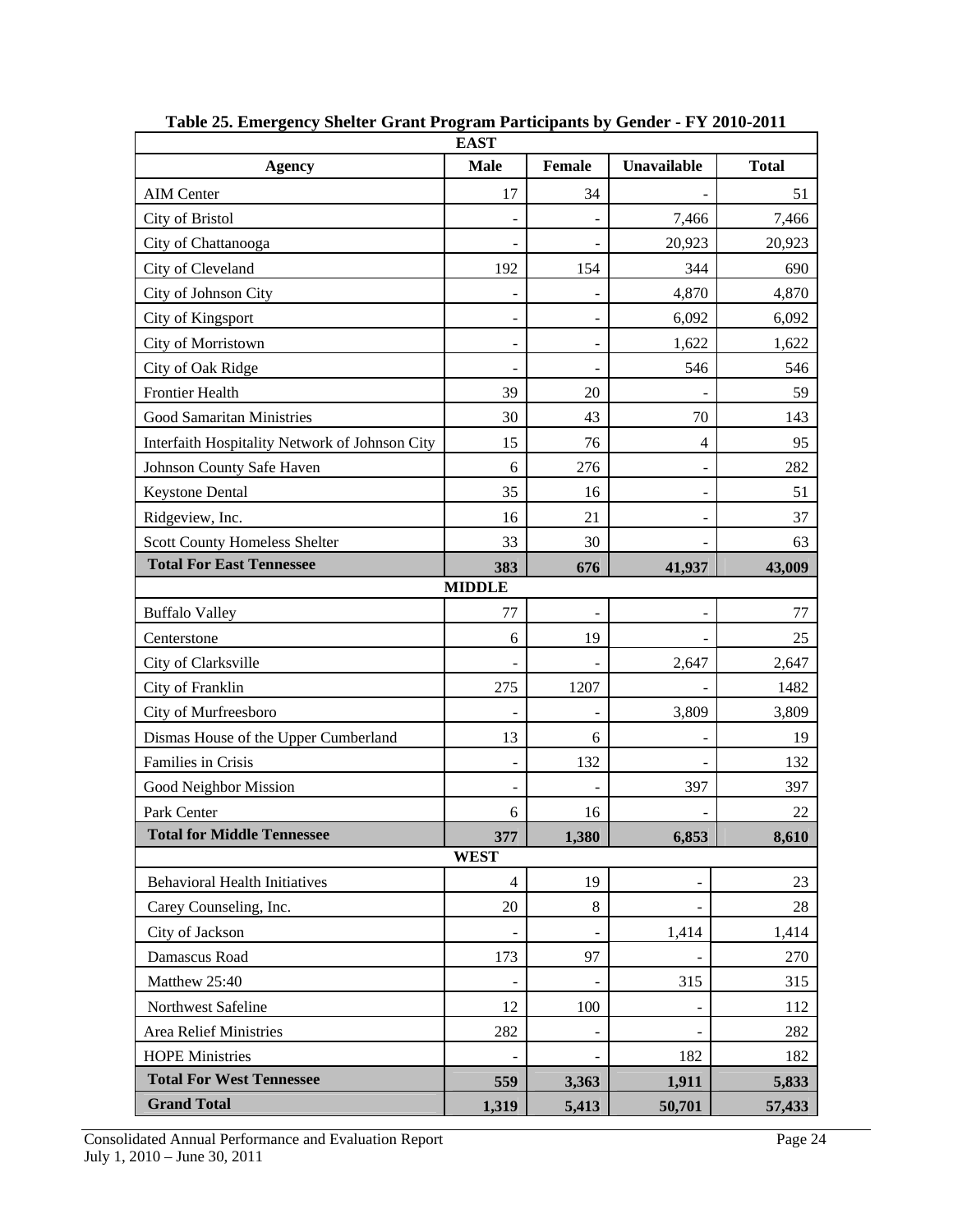| Agency                        | White            | <b>Black</b><br>African<br>American | <b>Black</b><br>African<br>American/<br>White | <b>Native</b><br><b>Hawaiian</b><br>Pacific<br><b>Islander</b> | Asian            | Asian<br>&<br>White     | American<br>Indian<br><b>Alaskan</b><br><b>Native</b> | American<br>Indian<br>Alaskan<br><b>Native</b><br>White | American<br>Indian/<br>Alaskan<br>Native/Black/<br>Af. American | <b>Balance</b> /<br>Other | Total  |
|-------------------------------|------------------|-------------------------------------|-----------------------------------------------|----------------------------------------------------------------|------------------|-------------------------|-------------------------------------------------------|---------------------------------------------------------|-----------------------------------------------------------------|---------------------------|--------|
| <b>Grand Division: East</b>   |                  |                                     |                                               |                                                                |                  |                         |                                                       |                                                         |                                                                 |                           |        |
| AIM Center                    | 25               | 26                                  | $\mathbf{0}$                                  | $\boldsymbol{0}$                                               | $\boldsymbol{0}$ | $\mathbf{0}$            | $\boldsymbol{0}$                                      | $\boldsymbol{0}$                                        | $\boldsymbol{0}$                                                | $\boldsymbol{0}$          | 51     |
| City of Bristol               | 6,927            | 367                                 | 26                                            | $\boldsymbol{0}$                                               | 3                | $\overline{0}$          | 44                                                    | 26                                                      | $\mathbf{0}$                                                    | 73                        | 7,466  |
| City of Chattanooga           | 7,506            | 13,001                              | 14                                            | 38                                                             | 51               | $\mathbf{1}$            | 1                                                     | 6                                                       | $\mathbf{1}$                                                    | 304                       | 20,923 |
| City of Cleveland             | 472              | 148                                 | $\overline{0}$                                | $\boldsymbol{0}$                                               | $\overline{0}$   | $\overline{0}$          | 3                                                     | $\boldsymbol{0}$                                        | $\theta$                                                        | 67                        | 690    |
| City of Johnson City          | 3,933            | 432                                 | 5                                             | 14                                                             | 19               | $\mathbf{1}$            | 39                                                    | 5                                                       | 3                                                               | 419                       | 4,870  |
| City of Kingsport             | 3,865            | 1,236                               | 663                                           | $\boldsymbol{0}$                                               | $\boldsymbol{0}$ | $\mathbf{0}$            | 156                                                   | $\boldsymbol{0}$                                        | $\boldsymbol{0}$                                                | 172                       | 6,092  |
| City of Morristown            | 1,339            | 110                                 | 5                                             | $\mathbf{1}$                                                   | 3                | $\mathbf{0}$            | $\boldsymbol{0}$                                      | $\boldsymbol{0}$                                        | $\boldsymbol{0}$                                                | 164                       | 1,622  |
| City of Oak Ridge             | 381              | 148                                 | $\mathbf{0}$                                  | $\boldsymbol{0}$                                               | $\mathbf{1}$     | $\mathbf{0}$            | $\boldsymbol{0}$                                      | $\boldsymbol{0}$                                        | $\boldsymbol{0}$                                                | 16                        | 546    |
| <b>Frontier Health</b>        | 53               | 3                                   | $\boldsymbol{0}$                              | $\boldsymbol{0}$                                               | $\boldsymbol{0}$ | $\mathbf{0}$            | $\boldsymbol{0}$                                      | $\boldsymbol{0}$                                        | $\mathbf{0}$                                                    | 3                         | 59     |
| Good Samaritan Ministries     | 129              | 14                                  | $\boldsymbol{0}$                              | $\boldsymbol{0}$                                               | $\boldsymbol{0}$ | $\mathbf{0}$            | $\boldsymbol{0}$                                      | $\boldsymbol{0}$                                        | $\boldsymbol{0}$                                                | $\boldsymbol{0}$          | 143    |
| Interfaith Hospitality, Inc.  | 78               | 11                                  | $\boldsymbol{0}$                              | $\boldsymbol{0}$                                               | $\boldsymbol{0}$ | $\mathbf{0}$            | $\boldsymbol{0}$                                      | $\boldsymbol{0}$                                        | $\boldsymbol{0}$                                                | 6                         | 95     |
| Johnson Co Safe Haven         | 279              | $\boldsymbol{0}$                    | $\mathbf{0}$                                  | $\boldsymbol{0}$                                               | $\boldsymbol{0}$ | $\mathbf{0}$            | $\boldsymbol{0}$                                      | $\boldsymbol{0}$                                        | $\boldsymbol{0}$                                                | 3                         | 282    |
| Keystone Dental Care          | 44               | 6                                   | $\boldsymbol{0}$                              | $\boldsymbol{0}$                                               | $\mathbf{0}$     | $\overline{0}$          | $\overline{0}$                                        | $\overline{0}$                                          | $\mathbf{0}$                                                    | $\mathbf{1}$              | 51     |
| Ridgeview, Inc.               | 34               | 3                                   | $\boldsymbol{0}$                              | $\boldsymbol{0}$                                               | $\mathbf{0}$     | $\mathbf{0}$            | $\mathbf{0}$                                          | $\boldsymbol{0}$                                        | $\mathbf{0}$                                                    | $\mathbf{0}$              | 37     |
| Scott County Homeless Shelter | 62               | 1                                   | $\boldsymbol{0}$                              | $\boldsymbol{0}$                                               | $\overline{0}$   | $\mathbf{0}$            | $\boldsymbol{0}$                                      | $\mathbf{0}$                                            | $\mathbf{0}$                                                    | $\mathbf{0}$              | 63     |
| <b>Total For East TN</b>      | 25,127           | 15,506                              | 713                                           | 53                                                             | 77               | $\overline{2}$          | 243                                                   | 37                                                      | $\overline{\mathbf{4}}$                                         | 1,228                     | 42,990 |
| <b>Grand Division: Middle</b> |                  |                                     |                                               |                                                                |                  |                         |                                                       |                                                         |                                                                 |                           |        |
| <b>Buffalo Valley</b>         | 50               | 26                                  | $\boldsymbol{0}$                              | $\mathbf{1}$                                                   | $\mathbf{0}$     | $\mathbf{0}$            | $\boldsymbol{0}$                                      | $\boldsymbol{0}$                                        | $\boldsymbol{0}$                                                | $\boldsymbol{0}$          | 77     |
| Centerstone                   | 16               | 9                                   | $\mathbf{0}$                                  | $\boldsymbol{0}$                                               | $\boldsymbol{0}$ | $\mathbf{0}$            | $\boldsymbol{0}$                                      | $\boldsymbol{0}$                                        | $\boldsymbol{0}$                                                | $\boldsymbol{0}$          | 25     |
| City of Clarksville           | 1,412            | 1,014                               | 87                                            | $10\,$                                                         | 8                | 2                       | 22                                                    | $\overline{2}$                                          | $\mathbf{1}$                                                    | 89                        | 2,647  |
| City of Franklin              | 1,183            | 169                                 | $\mathbf{0}$                                  | $\mathbf{1}$                                                   | 10               | $\mathbf{0}$            | 3                                                     | $\boldsymbol{0}$                                        | 3                                                               | 113                       | 1,482  |
| City of Murfreesboro          | 2,340            | 1,341                               | 34                                            | $\boldsymbol{0}$                                               | 14               | $\mathbf{0}$            | 8                                                     | 6                                                       | 3                                                               | 63                        | 3,809  |
| Dismas House of the UC        | 12               | 5                                   | $\overline{c}$                                | $\boldsymbol{0}$                                               | $\mathbf{0}$     | $\mathbf{0}$            | $\mathbf{0}$                                          | $\boldsymbol{0}$                                        | $\boldsymbol{0}$                                                | $\mathbf{0}$              | 19     |
| Families in Crisis            | $\boldsymbol{0}$ | $\boldsymbol{0}$                    | $\boldsymbol{0}$                              | $\boldsymbol{0}$                                               | $\mathbf{0}$     | $\overline{0}$          | $\boldsymbol{0}$                                      | $\boldsymbol{0}$                                        | $\mathbf{0}$                                                    | 132                       | 132    |
| Good Neighbor Mission         | 237              | 150                                 | 3                                             | $\boldsymbol{0}$                                               | $\boldsymbol{0}$ | $\mathbf{0}$            | $\boldsymbol{0}$                                      | $\boldsymbol{0}$                                        | $\boldsymbol{0}$                                                | $\overline{7}$            | 397    |
| Park Center                   | 6                | 15                                  | $\boldsymbol{0}$                              | $\boldsymbol{0}$                                               | $\boldsymbol{0}$ | $\mathbf{0}$            | $\boldsymbol{0}$                                      | $\boldsymbol{0}$                                        | $\mathbf{0}$                                                    | $\mathbf{1}$              | 22     |
| <b>Total for Middle TN</b>    | 5,256            | 2,729                               | $126\,$                                       | $\bf 12$                                                       | 32               | $\mathbf{2}$            | 33                                                    | $\bf{8}$                                                | $\overline{7}$                                                  | 405                       | 8,610  |
| <b>Grand Division: West</b>   |                  |                                     |                                               |                                                                |                  |                         |                                                       |                                                         |                                                                 |                           |        |
| Area Relief Ministries        | 109              | 164                                 | $\mathbf{0}$                                  | $\overline{0}$                                                 | $\mathbf{1}$     | $\mathbf{0}$            | $\overline{c}$                                        | $\overline{0}$                                          | $\mathbf{0}$                                                    | 6                         | 282    |
| <b>Behavioral Health</b>      | $\overline{2}$   | 21                                  | $\mathbf{0}$                                  | $\overline{0}$                                                 | $\mathbf{0}$     | $\overline{0}$          | $\overline{0}$                                        | $\overline{0}$                                          | $\overline{0}$                                                  | $\overline{0}$            | 23     |
| Carey Counseling, Inc.        | 17               | 11                                  | $\mathbf{0}$                                  | $\boldsymbol{0}$                                               | $\overline{0}$   | $\overline{0}$          | $\mathbf{0}$                                          | $\boldsymbol{0}$                                        | $\overline{0}$                                                  | $\overline{0}$            | 28     |
| Damascus Road                 | 168              | 79                                  | 11                                            | $\overline{0}$                                                 | $\boldsymbol{0}$ | $\overline{0}$          | $\mathbf{1}$                                          | 3                                                       | $\mathbf{0}$                                                    | 8                         | 270    |
| <b>HOPE Ministries</b>        | 124              | 56                                  | $\mathbf{1}$                                  | $\mathbf{1}$                                                   | $\overline{0}$   | $\overline{0}$          | $\overline{0}$                                        | $\overline{0}$                                          | $\boldsymbol{0}$                                                | $\overline{0}$            | 182    |
| Matthew 25:40                 | 236              | 78                                  | $\boldsymbol{0}$                              | $\mathbf{1}$                                                   | $\mathbf{0}$     | $\overline{0}$          | $\overline{0}$                                        | $\overline{0}$                                          | $\boldsymbol{0}$                                                | $\overline{0}$            | 315    |
| Northwest Safeline            | 92               | 20                                  | $\boldsymbol{0}$                              | $\boldsymbol{0}$                                               | $\overline{0}$   | $\overline{0}$          | $\overline{0}$                                        | $\boldsymbol{0}$                                        | $\mathbf{0}$                                                    | $\mathbf{0}$              | 112    |
| City of Jackson               | 648              | 670                                 | $\boldsymbol{0}$                              | $\mathbf{0}$                                                   | 16               | $\overline{0}$          | $\tau$                                                | $\overline{0}$                                          | $\boldsymbol{0}$                                                | 73                        | 1,414  |
| Wo/Men's Resource &Rape Asst. | 2,151            | 861                                 | 11                                            | 10                                                             | 41               | $\overline{0}$          | $\boldsymbol{0}$                                      | $\boldsymbol{0}$                                        | $\boldsymbol{0}$                                                | 133                       | 3,207  |
| <b>Total For West TN</b>      | 1,683            | 1,224                               | 23                                            | $\bf{0}$                                                       | 3 <sup>1</sup>   | $\bf{0}$                | 3 <sup>1</sup>                                        | $\overline{\mathbf{4}}$                                 | $\bf{0}$                                                        | 85                        | 3,025  |
| <b>Grand Total</b>            | 33,930           | 20,195                              | 862                                           | 77                                                             | 167              | $\overline{\mathbf{4}}$ | 286                                                   | 48                                                      | 11                                                              | 1,721                     | 57,433 |

## **Table 26. Emergency Shelter Grant Program Participants by Race/Ethnicity, FY 2010-2011**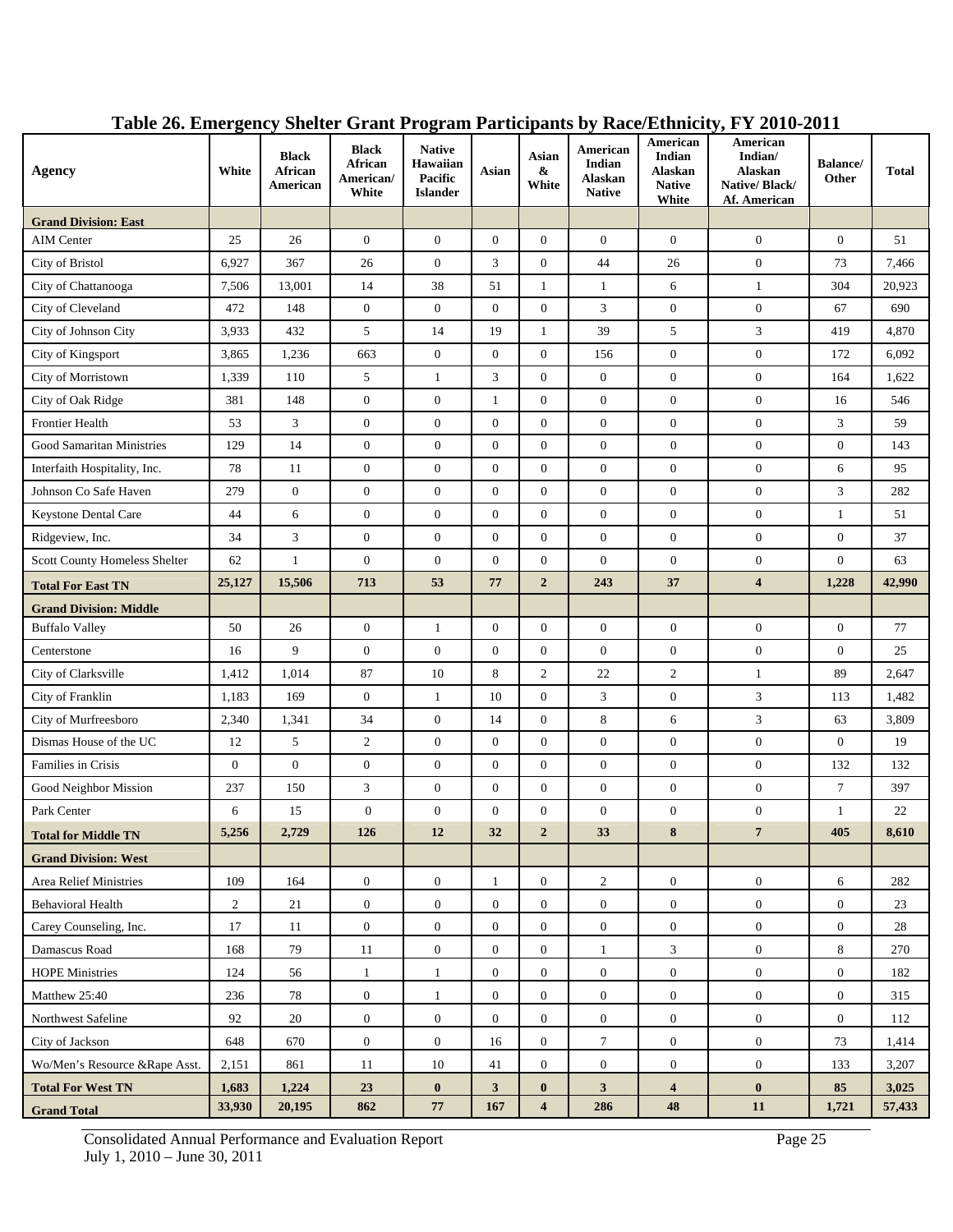#### **5. HUD Section 8 Tenant-Based and Project-Based Rental Assistance Programs**

THDA managed both Tenant-Based and Project-Based Section 8 programs through the Divisions of Rental Assistance and Contract Administration, respectively. The following two tables present various point in time demographic information about the tenants assisted in the programs.

| $\cdots$<br><b>Total Participants as of June 30, 2011</b> | 6,270  |
|-----------------------------------------------------------|--------|
| <b>Household Income*</b>                                  |        |
| With any wages                                            | 1.50%  |
| With any TANF                                             | 19.01% |
| With any SS/SSI                                           | 31.95% |
| With any Child Support                                    | 25.09% |
| With any Other Income                                     | 97.13% |
| <b>Annual Income*</b>                                     |        |
| \$0                                                       | 1.75%  |
| \$1 to \$5,000                                            | 18.98% |
| \$5,001 to \$10,000                                       | 36.43% |
| \$10,001 to \$15,000                                      | 21.59% |
| \$15,001 to \$20,000                                      | 12.25% |
| \$20,001 to \$25,000                                      | 5.53%  |
| $>$ \$25,000                                              | 3.46%  |
| <b>Family Type**</b>                                      |        |
| Age $62+$                                                 | 12.78% |
|                                                           | 34.70% |
| Age<62, with Disability                                   | 65.06% |
| <b>Families with Dependents</b>                           |        |
| <b>Race/Ethnicity</b>                                     |        |
| Minority                                                  | 60.00% |
| Non-Minority                                              | 40.00% |
| <b>Household Size</b>                                     |        |
| 0 Bedroom                                                 | 1.77%  |
| 1 Bedroom                                                 | 8.68%  |
| 2 Bedrooms                                                | 36.17% |
| 3 Bedrooms                                                | 45.52% |
| 4 Bedrooms                                                | 7.18%  |
|                                                           |        |

#### **Table 27. Section 8 Tenant-Based Rental Assistance Program Selected Demographic Information FY 2010-2011**

\* Household income includes the income for all household members.

\*\*The family type categories of age 62 and over and less than age 62 with a disability include only those families where the head of household or spouse is either age 62 or over or have a disability.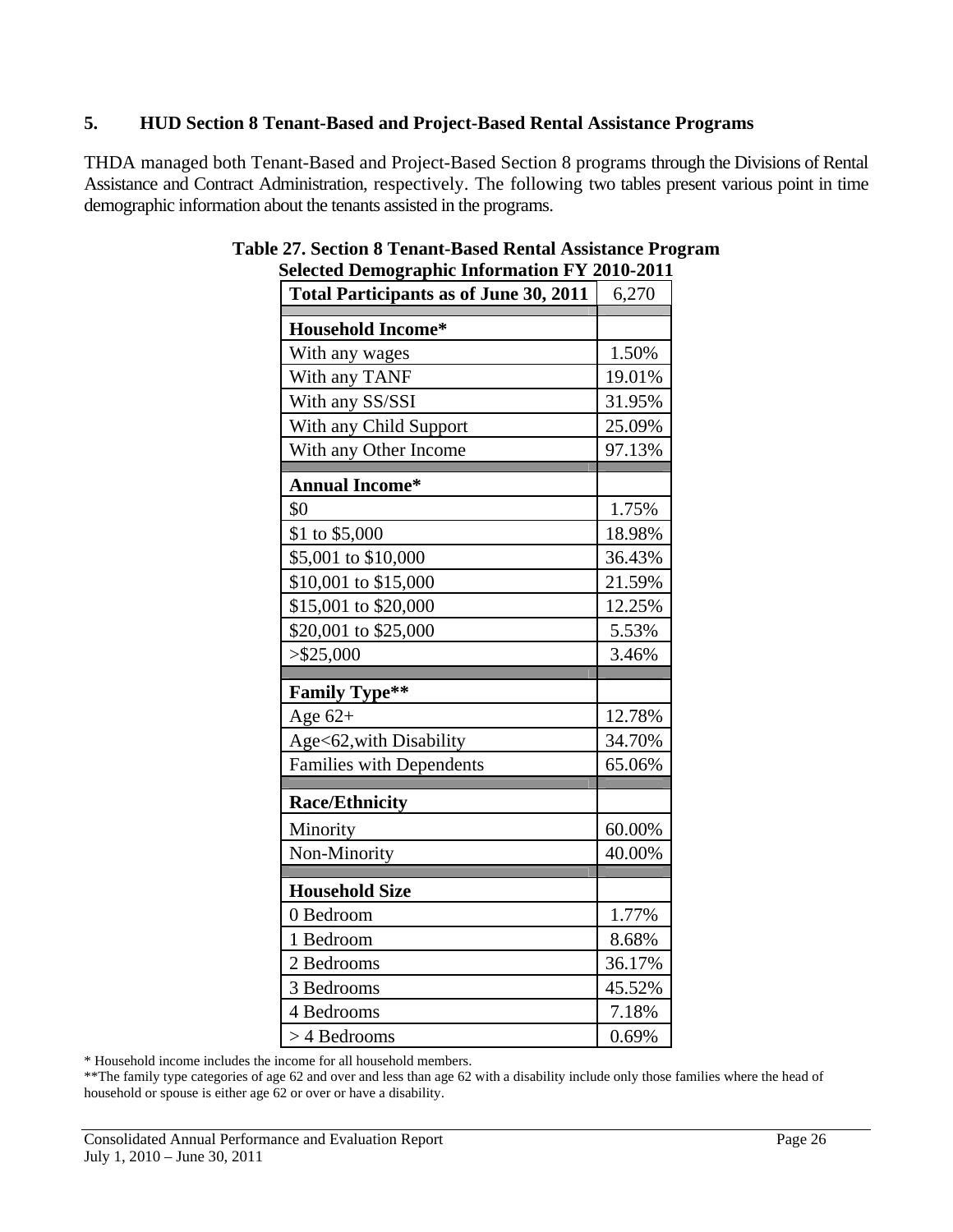The following table presents Section 8 Project-Based tenant information, encompassing households benefiting from this program, including move-ins and move-outs. This table is based on participants, while Table 12 in the previous section is based on location of units, which may cause variation in the totals.

|                                                   | East   | <b>Middle</b> | West   | <b>TOTAL</b> |
|---------------------------------------------------|--------|---------------|--------|--------------|
| <b>Total Project-based Section 8 Participants</b> | 11,220 | 9,624         | 9,174  | 30,018       |
| <b>Income Category</b>                            |        |               |        |              |
| $0 - 30%$ of median                               | 29.07% | 25.78%        | 25.41% | 80.26%       |
| $31 - 50\%$ of median                             | 7.55%  | 5.63%         | 4.53%  | 17.72%       |
| $51 - 80\%$ of median                             | 0.75%  | 0.65%         | 0.60%  | 2.00%        |
| Unknown                                           | 0.01%  | 0.00%         | 0.01%  | 0.02%        |
| <b>Elderly</b>                                    |        |               |        |              |
|                                                   | 13.34% | 12.55%        | 10.74% | 36.62%       |
| Race                                              |        |               |        |              |
| White                                             | 27.70% | 19.01%        | 8.62%  | 53.2%        |
| <b>Black</b>                                      | 6.54%  | 10.42%        | 20.03% | 36.99%       |
| Asian                                             | 0.13%  | 0.27%         | 0.02%  | 0.42%        |
| Native Hawaiian Or Other Pacific Islander         | 0.03%  | 0.03%         | 0.02%  | 0.07%        |
| American Indian Or Alaska Native                  | 0.16%  | 0.12%         | 0.04%  | 0.31%        |
| Multiple Race Households                          | 0.66%  | 0.66%         | 0.65%  | 1.97%        |
| Unknown                                           | 3.52%  | 2.90%         | 2.19%  | 8.61%        |
| <b>Ethnicity</b>                                  |        |               |        |              |
| Hispanic                                          | 0.66%  | 0.92%         | 0.42%  | 2.00%        |
| <b>Disabled</b>                                   |        |               |        |              |
|                                                   | 0.69%  | 0.81%         | 0.77%  | 2.27%        |

#### **Table 28. Section 8 Project-Based Tenant Characteristics FY 2010-2011 by Grand Division**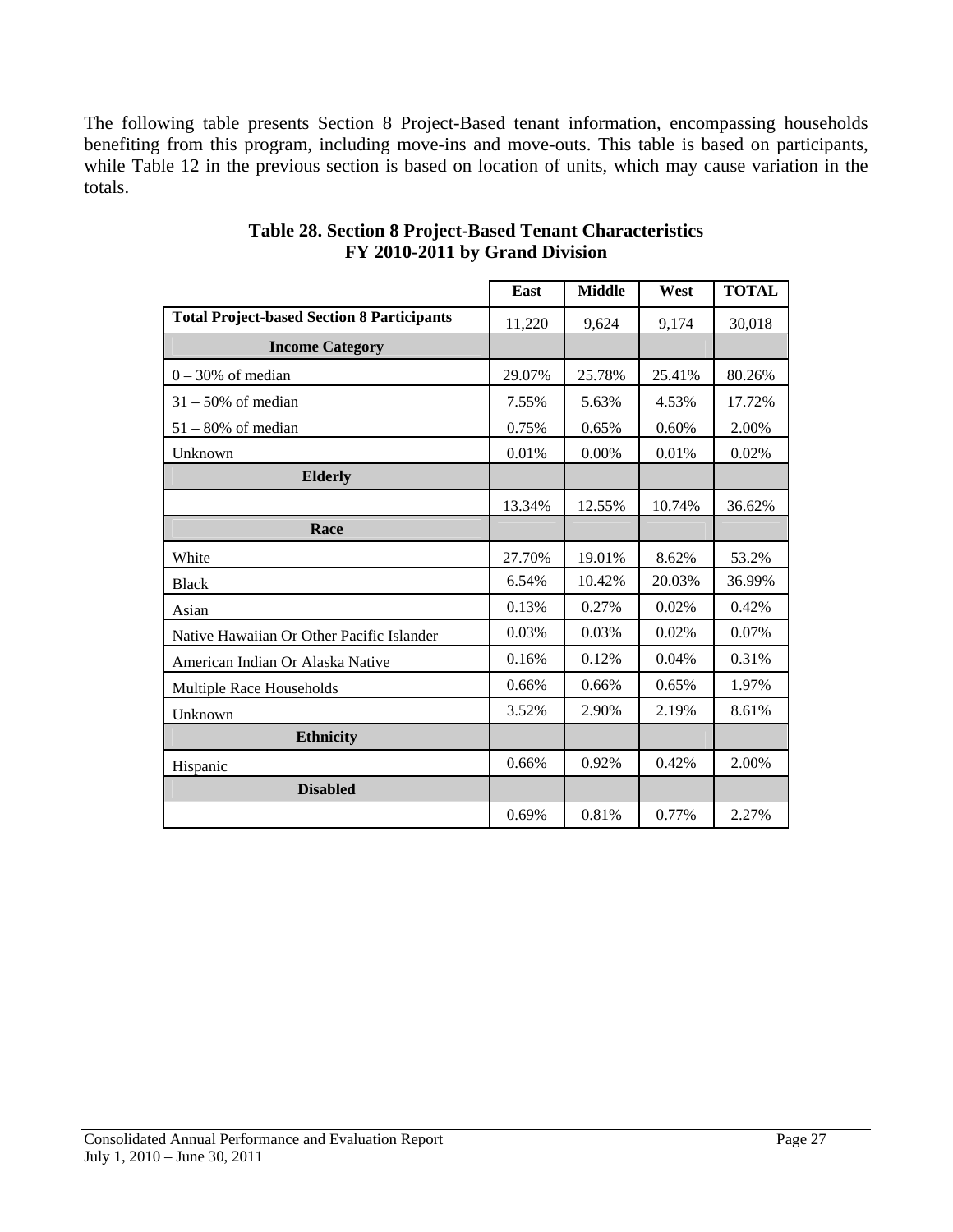#### **6. THDA Homeownership Programs**

Demographics for the Homeownership programs are as follows: The largest number of Great Start loans was made to married couples, followed by single male and single female households. The largest number of Great Advantage loans was made to married couples, followed by single with a child and single male households. The largest number of Great Rate loans was made to married couples, followed by single female and single male households. The majority of New Start loans were made to female with child households. Additional information is presented in Tables 29 and 30.

|                           |     |     | <b>Great Start</b> |      |       | <b>Great Advantage</b> |    |    |                |                |
|---------------------------|-----|-----|--------------------|------|-------|------------------------|----|----|----------------|----------------|
| <b>HH</b> Size            |     | 2   | 3                  | $4+$ | All   |                        |    | 3  | $4+$           | <b>All</b>     |
| <b>Type</b>               |     |     |                    |      |       |                        |    |    |                |                |
| Married Couple            |     | 245 | 160                | 213  | 618   |                        | 11 | 6  | ⇁              | 24             |
| Single Male               | 346 | 67  | 11                 | 6    | 430   | Q                      |    |    |                | 11             |
| Single Female             | 355 | 49  | ⇁                  | 5    | 416   | 9                      |    | O  | $\Omega$       | 9 <sub>1</sub> |
| Other                     | O.  | 2   |                    | 0    | 3     |                        |    | 0  | $\overline{0}$ |                |
| Male w/ child             | 0   | 30  | 28                 | 14   | 72    | 0                      | ◠  | 0  |                | 3              |
| Female w/child            | 0   | 131 | 84                 | 45   | 260   | 0                      | 5  | 5  | ◠              | 12             |
| Single parent w/<br>child |     | 15  | 9                  | 6    | 30    | 0                      |    | 0  | $\theta$       |                |
| <b>All</b>                | 701 | 539 | 300                | 289  | 1,829 | 19                     | 20 | 12 | 10             | 61             |

#### **Table 29. THDA Mortgage Programs by Household Type FY 2010-2011**

|                           |    |    | <b>Great Rate</b> |      | <b>New Start</b> |    |    |    |      |     |
|---------------------------|----|----|-------------------|------|------------------|----|----|----|------|-----|
| <b>HH</b> Size            |    |    | 3                 | $4+$ | All              |    |    | 3  | $4+$ | All |
| <b>Type</b>               |    |    |                   |      |                  |    |    |    |      |     |
| Married Couple            |    | 29 | 24                | 29   | 82               |    |    |    | 15   | 20  |
| Single Male               | 36 | 8  |                   |      | 46               | 11 |    |    |      | 14  |
| Single Female             | 49 | ◠  |                   |      | 52               | 16 |    |    |      | 22  |
| Other                     | 0  |    |                   | 0    |                  | 0  |    |    |      |     |
| Male $w$ child            | 0  | 4  |                   |      |                  |    |    |    |      |     |
| Female w/child            | 0  | 14 | Q                 | 0    | 23               | 0  | 12 | 20 | 13   | 45  |
| Single parent w/<br>child | 0  |    |                   |      | $\mathcal{D}$    | 0  | 3  |    |      |     |
| <b>All</b>                | 85 | 58 | 36                | 33   | 212              | 27 | 29 | 23 | 32   | 111 |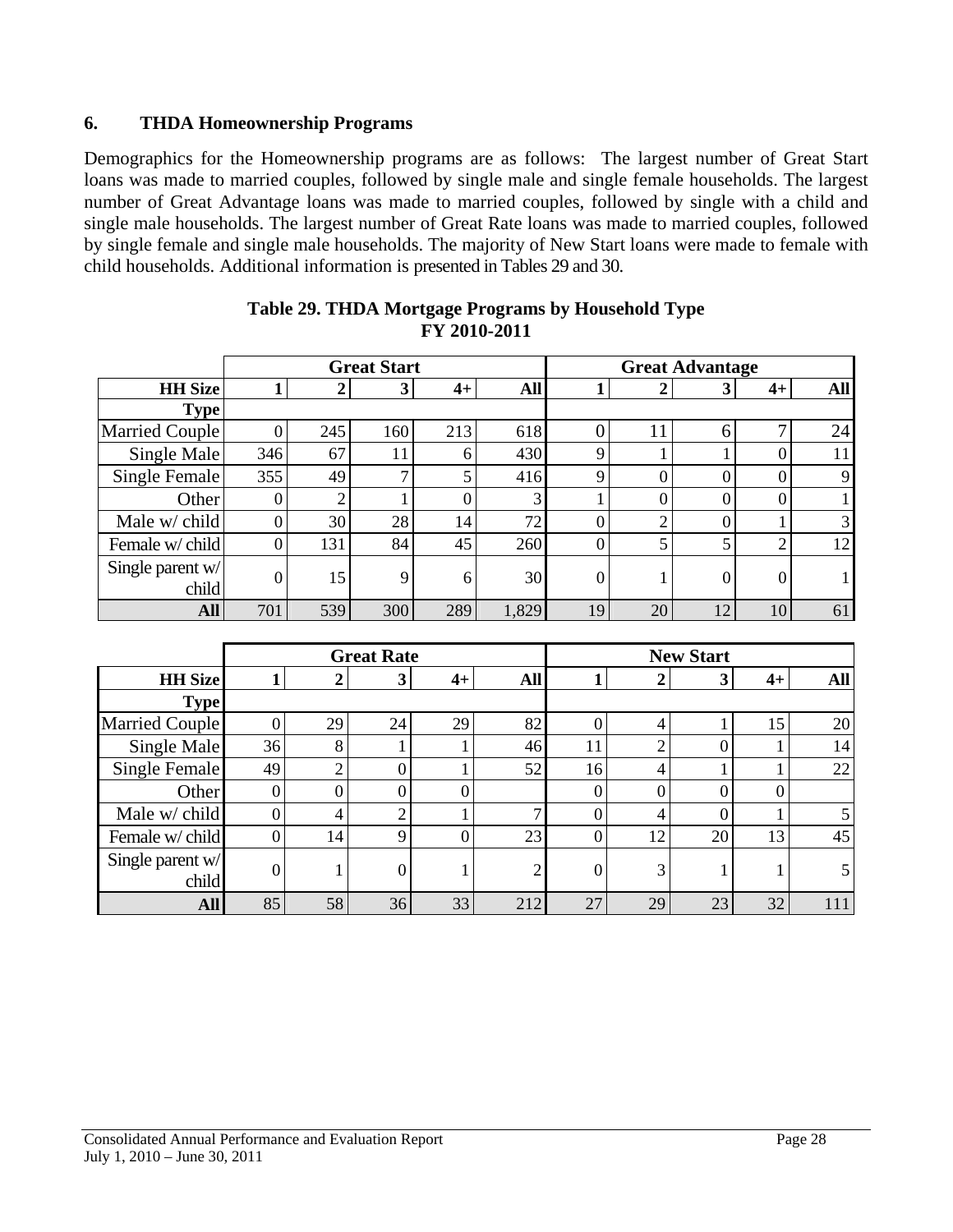Income levels averaged \$42,556 for the Great Start program, \$44,849 for the Great Advantage program, \$40,223 for the Great Rate program and \$23,784 for the New Start program.

|                           |                       | <b>Great Start</b>       |                       | <b>Great Advantage</b>   |                       | <b>Great Rate</b>        | <b>New Start</b>      |                          |
|---------------------------|-----------------------|--------------------------|-----------------------|--------------------------|-----------------------|--------------------------|-----------------------|--------------------------|
| Household<br><b>Type</b>  | Total #<br><b>HHs</b> | Average<br><b>Income</b> | Total #<br><b>HHs</b> | Average<br><b>Income</b> | Total #<br><b>HHs</b> | Average<br><b>Income</b> | Total #<br><b>HHs</b> | Average<br><b>Income</b> |
| Married Couple            | 618                   | \$47,186                 | 24                    | \$49,623                 | 82                    | \$45,591                 | 20                    | \$26,238                 |
| Single Male               | 430                   | \$39,914                 | 11                    | \$40,026                 | 46                    | \$36,622                 | 14                    | \$18,836                 |
| Single Female             | 416                   | \$39,688                 | Q                     | \$38,891                 | 52                    | \$35,143                 | 22                    | \$19,642                 |
| Other                     | 3                     | \$55,191                 |                       | \$46,050                 |                       | NA.                      |                       | NA                       |
| Male w/ child             | 72                    | \$46,072                 |                       | \$58,258                 |                       | \$39,832                 |                       | \$26,764                 |
| Female w/child            | 260                   | \$39,634                 | 12                    | \$40,808                 | 23                    | \$40,265                 | 45                    | \$26,093                 |
| Single Parent w/<br>child | 30                    | \$40,447                 |                       | \$44,001                 | 2                     | \$35,900                 |                       | \$22,285                 |
| <b>All</b>                | 1,829                 | \$42,556                 | 61                    | \$44,849                 | 212                   | \$40,223                 | 111                   | \$23,784                 |

#### **Table 30. THDA Mortgage Programs Average Income by Household Type - FY 2010-2011**

The following two tables present mortgage program data by race/ethnicity and age. During the reporting period, 74.1% of all mortgages were made to non-minorities and 26% were made to minorities. Households age 29 and younger accounted for 46.21% of all mortgages.

| Table 31. THDA Mortgage Programs by             |                |          | Table 32. THDA Mortgage Programs by Age |          |          |  |
|-------------------------------------------------|----------------|----------|-----------------------------------------|----------|----------|--|
| Race/Ethnicity of Primary Borrower FY 2010-2011 |                |          | of Primary Borrower FY 2010-2011        |          |          |  |
| Race                                            | # Served       | % Served | <b>Age Group</b>                        | # Served | % Served |  |
| White                                           | 1,641          | 74.1%    | <25                                     | 563      | 25.43%   |  |
| <b>African American</b>                         | 496            | 22.4%    | $25-29$                                 | 460      | 20.78%   |  |
| Asian                                           | 17             | 0.8%     | $30 - 34$                               | 362      | 16.35%   |  |
| American Indian/ Alaskan<br>Native              | $\overline{2}$ | 0.1%     | 35-39                                   | 221      | 9.98%    |  |
| Nat. Hawaiian/Pacific<br>Islander               | $\overline{0}$ | $0.0\%$  | $40 - 44$                               | 184      | 8.31%    |  |
| Multi-Racial                                    | 8              | 0.4%     | $45 +$                                  | 424      | 19.15%   |  |
| Unknown/Other                                   | 50             | 2.3%     | <b>All</b>                              | 2,214    | 100.00%  |  |
| <b>All</b>                                      | 2,214          | 100.0%   |                                         |          |          |  |
| <b>Ethnicity</b>                                | # Served       | % Served |                                         |          |          |  |
| Hispanic                                        | 70             | 3.2%     |                                         |          |          |  |

| 31. THDA Mortgage Programs by         |                |                     | Table 32. THDA Mortgage Programs by Age  |       |         |  |  |  |
|---------------------------------------|----------------|---------------------|------------------------------------------|-------|---------|--|--|--|
| city of Primary Borrower FY 2010-2011 |                |                     | of Primary Borrower FY 2010-2011         |       |         |  |  |  |
| <b>Race</b>                           |                | # Served   % Served | # Served<br>% Served<br><b>Age Group</b> |       |         |  |  |  |
|                                       | 1,641          | 74.1%               | $<$ 25                                   | 563   | 25.43%  |  |  |  |
| erican                                | 496            | 22.4%               | $25-29$                                  | 460   | 20.78%  |  |  |  |
|                                       | 17             | 0.8%                | $30 - 34$                                | 362   | 16.35%  |  |  |  |
| dian/ Alaskan                         | $\overline{2}$ | 0.1%                | 35-39                                    | 221   | 9.98%   |  |  |  |
| an/Pacific                            | 0              | 0.0%                | 40-44                                    | 184   | 8.31%   |  |  |  |
|                                       | 8              | 0.4%                | $45 +$                                   | 424   | 19.15%  |  |  |  |
| ther                                  | 50             | 2.3%                | <b>All</b>                               | 2,214 | 100.00% |  |  |  |
|                                       |                |                     |                                          |       |         |  |  |  |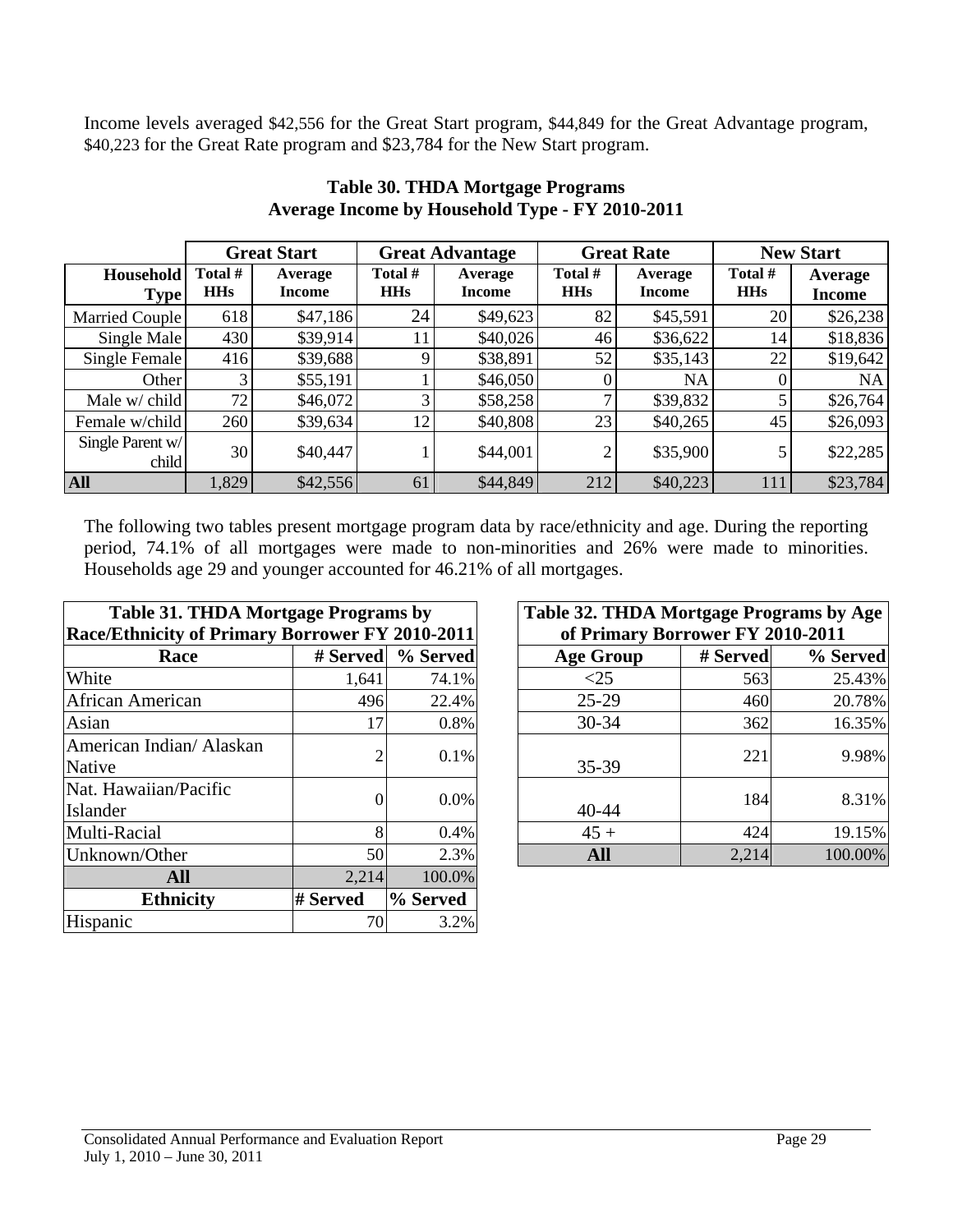## **7. THDA Rural Repair Program**

The THDA Rural Repair Grant program, a partnership with Rural Housing Services of the USDA, continued this reporting period. Presented below is summary beneficiary data by Grand Division.

|                        | <b>EAST</b>    | <b>MIDDLE</b>    | <b>WEST</b>           | <b>TOTAL</b>     | $\frac{0}{0}$ |
|------------------------|----------------|------------------|-----------------------|------------------|---------------|
| <b>INCOME</b>          |                |                  |                       |                  |               |
| <b>VERY LOW</b>        | 73             | 37               | 31                    | 141              | 100%          |
| <b>TOTALS</b>          | $73*$          | 37               | 31                    | 141              | 100%          |
| <b>RACE</b>            |                |                  |                       |                  |               |
| <b>WHITE</b>           | 68             | 35               | 12                    | 115              | 81.6%         |
| <b>BLACK</b>           | 5              | $\overline{2}$   | 18                    | 25               | 17.7%         |
| <b>ASIAN</b>           | $\overline{0}$ | $\boldsymbol{0}$ | 1                     | 1                | 0.7%          |
| <b>BLACK/WHITE</b>     | 0              | 0                | $\mathbf{0}$          | $\overline{0}$   | 0.0%          |
| <b>NATIVE HAWAIIAN</b> | 0              | $\boldsymbol{0}$ | $\overline{0}$        | $\theta$         | 0.0%          |
| <b>TOTALS</b>          | $73*$          | 37               | 31                    | 141              | 100%          |
| <b>ETHNICITY</b>       |                |                  |                       |                  |               |
| <b>HISPANIC</b>        | $\overline{0}$ | $\boldsymbol{0}$ | $\boldsymbol{0}$      | $\boldsymbol{0}$ | 0.00%         |
| <b>TOTALS</b>          | 1              | 0                | $\boldsymbol{\theta}$ | 1                | $0.00\%$      |
| <b>HH SIZE</b>         |                |                  |                       |                  |               |
| $\mathbf{1}$           | 45             | 15               | 18                    | 78               | 55%           |
| $\overline{2}$         | 19             | 16               | 5                     | 40               | 28%           |
| 3                      | $\overline{2}$ | 4                | 4                     | 10               | 7%            |
| $\overline{4}$         | 5              |                  | 4                     | 10               | 7%            |
| 5                      | $\overline{0}$ | $\boldsymbol{0}$ | $\overline{0}$        | $\mathbf{0}$     | 0%            |
| 6                      |                | 0                | $\boldsymbol{0}$      | 1                | 1%            |
| 7                      |                |                  | $\overline{0}$        | $\overline{2}$   | 1%            |
| <b>TOTALS</b>          | $73*$          | 37               | 31                    | 141              | 100%          |

#### **Table 33. THDA Rural Repair Grant Program Selected Household Characteristics by Grand Division FY 2010-2011**

\*Demographic data was not available for one eastern household. A total of 74 households were served during FY 2010-11.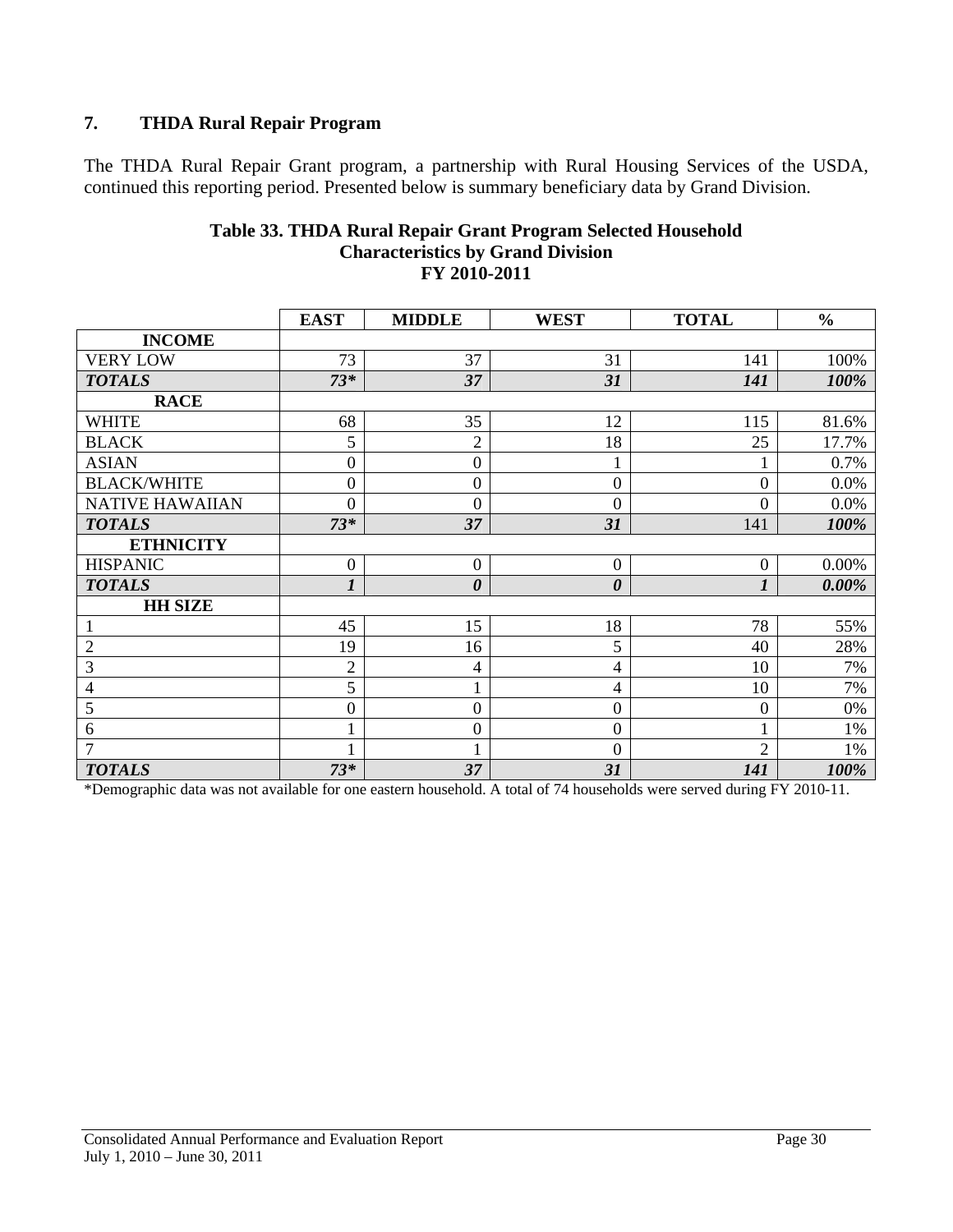## **8. Low Income Housing Tax Credit Program (LIHTC)**

The following table represents LIHTC tenant-level data. The below percentages are based on 53,912 individuals residing in developments receiving LIHTC and in some cases, Tax-Exempt Multi-Family Bond Authority assistance. Presented below is data from 315 properties in 2010, out of 492 active properties.

| Race/Ethnicity*                  |        |
|----------------------------------|--------|
| White                            | 18.36% |
| <b>African American/Black</b>    | 31.94% |
| Asian                            |        |
| American Indian/Alaskan Native   |        |
| Native Hawaiaan/Pacific Islander |        |
| Hispanic                         | 1.56%  |
| Unknown                          | 47.74% |
|                                  |        |
| <b>Family Type</b>               |        |
|                                  |        |
| Elderly, Age 62+**               | 9.4%   |
| Disabled                         | 4.80%  |
|                                  |        |
| <b>Household Size</b>            |        |
| $\mathbf{1}$                     | 54.18% |
| $\overline{2}$                   | 19.03% |
| 3                                | 15.48% |
| $\overline{4}$                   | 7.38%  |

## **Table 34. Low Income Housing Tax Credit Program Selected Demographic Information FY 2010-2011**

\*Race and ethnicity data was unavailable for 25,739 individuals

\*\* Percent elderly is based on 53,603 individuals. The age of 309 individuals is unknown

## **9. Tax-Exempt Multi-Family Bond Authority**

Demographic information was not compiled separately for this program. Please see the above Table 34 for demographic information.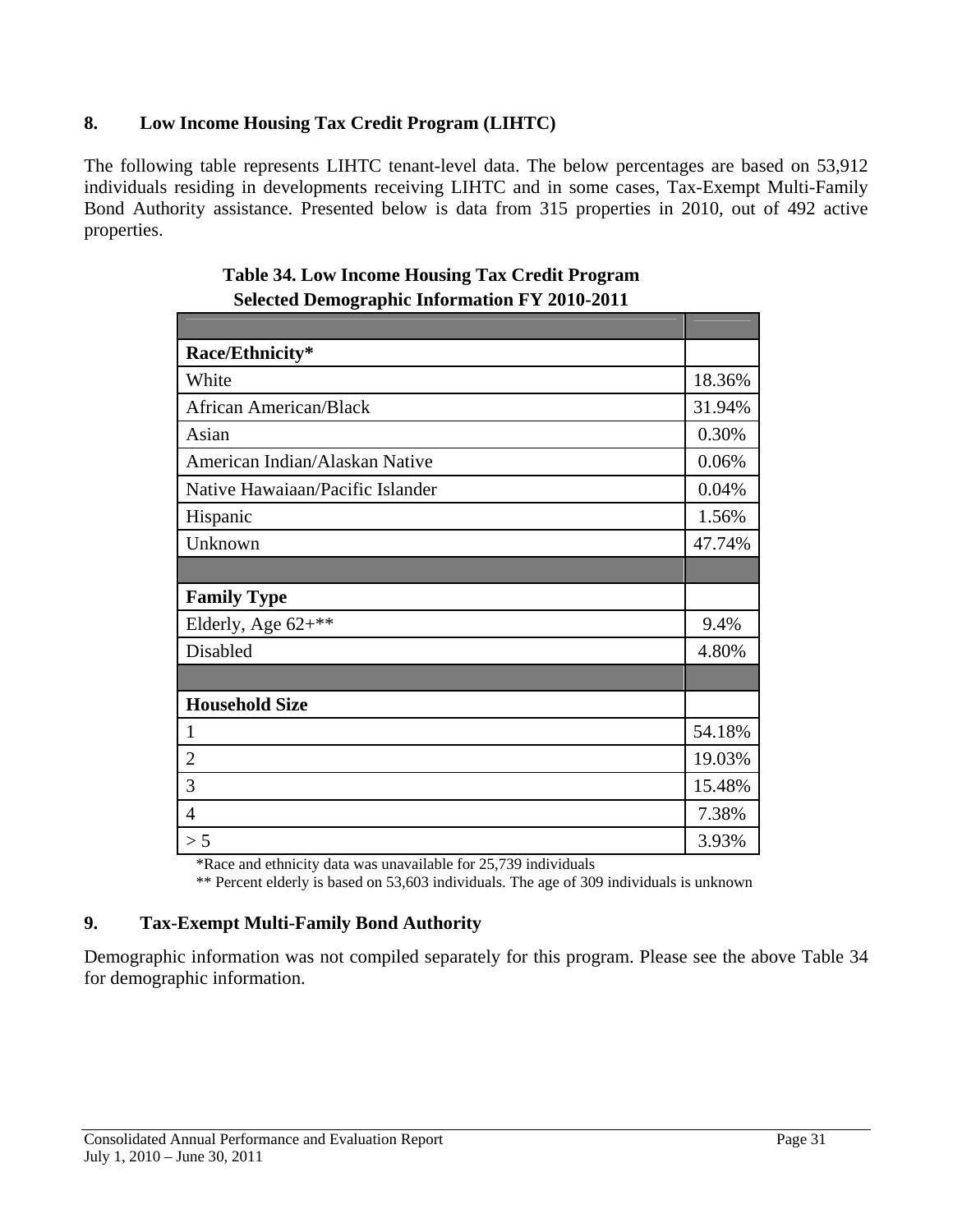#### **Summary**

Information on the numbers of families and persons assisted is maintained in different forms. Information for CDBG, and ESG is in the form of persons. HOPWA provided information both on individual beneficiaries and on family beneficiaries. Information on the remaining programs was in the form of households. Table 35 reflects these separately.

| <b>PROGRAM</b>                         | <b>NON-MIN</b> | <b>MIN</b> | <b>HH<sub>S</sub></b> | <b>PERSONS</b> | <b>FEMALE HH</b> |  |  |  |
|----------------------------------------|----------------|------------|-----------------------|----------------|------------------|--|--|--|
| PROGRAMS REQUIRED BY CONSOLIDATED PLAN |                |            |                       |                |                  |  |  |  |
| <b>CDBG</b>                            | 156,152        | 23,252     |                       | 179,404        | 36,965           |  |  |  |
| <b>HOME</b>                            | 184            | 66         | 250                   |                |                  |  |  |  |
| HOPWA*                                 | 616            | 375        |                       | 991            |                  |  |  |  |
| <b>ESG</b>                             | 33,930         | 23,503     |                       | 57,433         |                  |  |  |  |
| <b>Total</b>                           | 190,882        | 47,196     | 250                   | 237,828        | 36,965           |  |  |  |
| <b>OTHER PROGRAMS</b>                  |                |            |                       |                |                  |  |  |  |
| Section 8 RA                           | 2,508          | 3,762      | 6,270                 |                |                  |  |  |  |
| Section $8$ CA $(2)$                   | 15,970         | 14,048     | 30,018                |                |                  |  |  |  |
| Homeownership                          | 1,641          | 573        | 2,214                 |                |                  |  |  |  |
| Rural Repair Program                   | 115            | 26         | 141                   |                |                  |  |  |  |
| LIHTC**                                | 10,744         | 17,429     |                       | 53,912         |                  |  |  |  |
| Multifamily Bond Authority***          |                |            |                       |                |                  |  |  |  |
| <b>Total</b>                           | 30,978         | 35,838     | 38,643                | 53,912         |                  |  |  |  |
| <b>Grand Total</b>                     | 221,860        | 83,034     | 38,893                | 291,740        | 36,965           |  |  |  |

#### **Table 35. 2010-2011 Recap of Families and Persons Assisted All Programs**

\*Includes 551 individuals and 440 family members

.

\*\*Race and ethnicity data was unavailable for 25,739 individuals

\*\*\*Demographic data is not compiled separately for this program. Demographic data is included in the LIHTC total.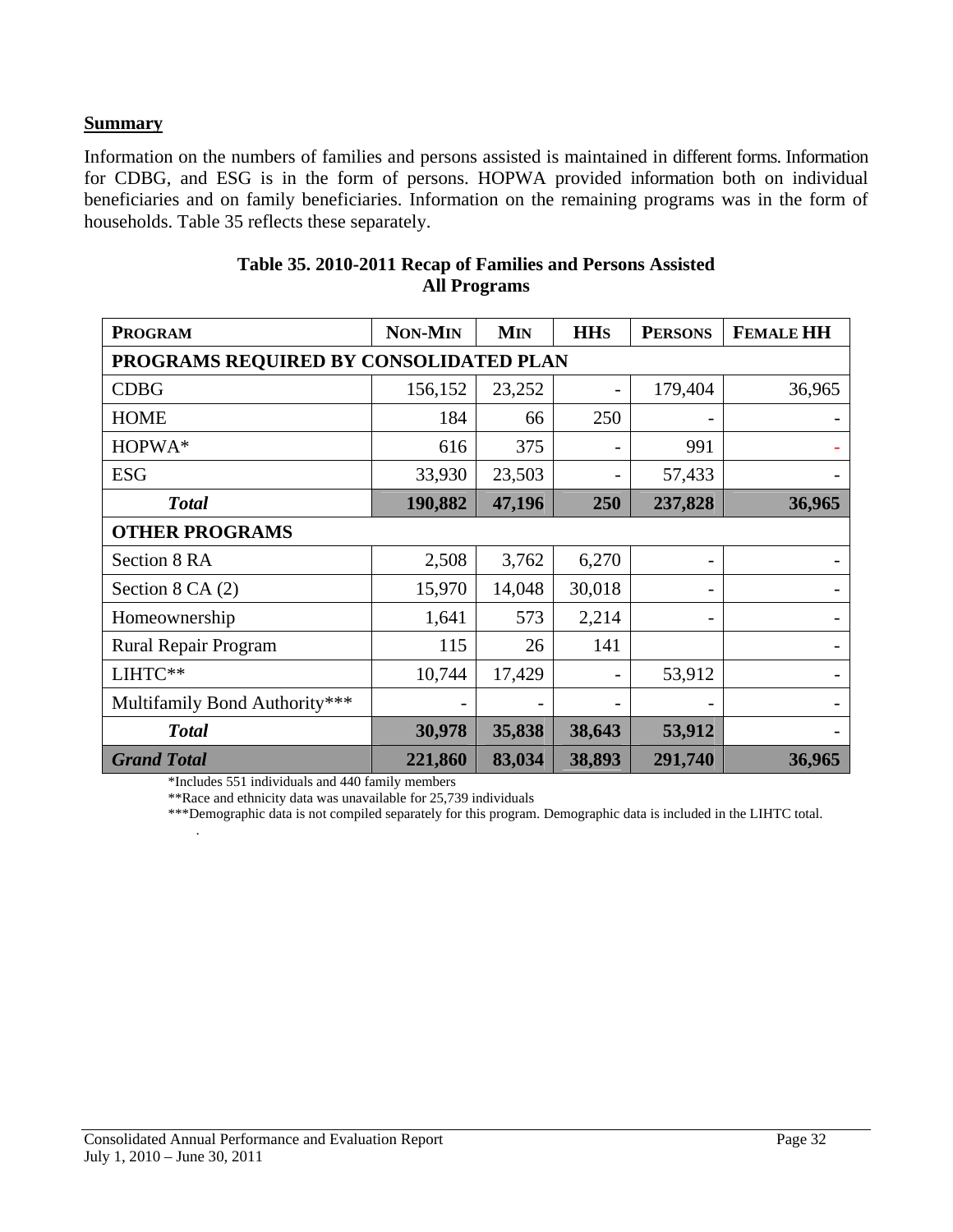## **PART II – ASSESSMENT OF ANNUAL PERFORMANCE**

## **A) REVIEW AND ASSESSMENT OF PRIORITIES AND ACTIONS STEPS**

#### **Review of Priorities and Action Steps**

The HUD Performance Measurement Outcome System states the following three objectives: to create a suitable living environment, to provide decent housing and to create economic activities. The State of Tennessee established four priorities, which compliment HUD's objectives, related to both housing and non-housing community development needs and were approved by HUD in the Consolidated Plan 2010- 2015. Each of the four priorities list actions steps that coincide with the intent of the four priority areas. The Assessment of Annual Performance focuses specifically on the four priority areas. The four priorities and corresponding actions steps are as follows:

#### **Housing**

#### **1. Preserve affordable housing stock, increase the amount of affordable housing and increase home ownership opportunities**

#### Actions Steps

- 1) Preserve the affordable housing stock through housing rehabilitation targeted toward low-very low- and moderate-income populations in the state.
- 2) Encourage the production of multifamily housing to serve low-income individuals in the state.
- 3) Target funds towards housing for elderly residents in the state with emphasis on handicapped accessibility.
- 4) Encourage preservation of 2-3 bedroom affordable housing for low-income families in the state.
- 5) Increase/maintain the number of housing facilities in the state for homeless individuals.
- 6) Increase the ownership rates, especially among lower income and minority households.

#### **Non-Housing Community Development Needs**

**2. Provide for the viability of communities through insuring infrastructure, community livability, health and safety, and economic development** 

Action Steps

- 7) Provide for the safety and well-being of low- and moderate-income families in the state by improving the quality and quantity of water in areas which do not have safe, reliable water sources.
- 8) Provide safe, reliable wastewater services to low- and moderate-income families in underserved areas of the state.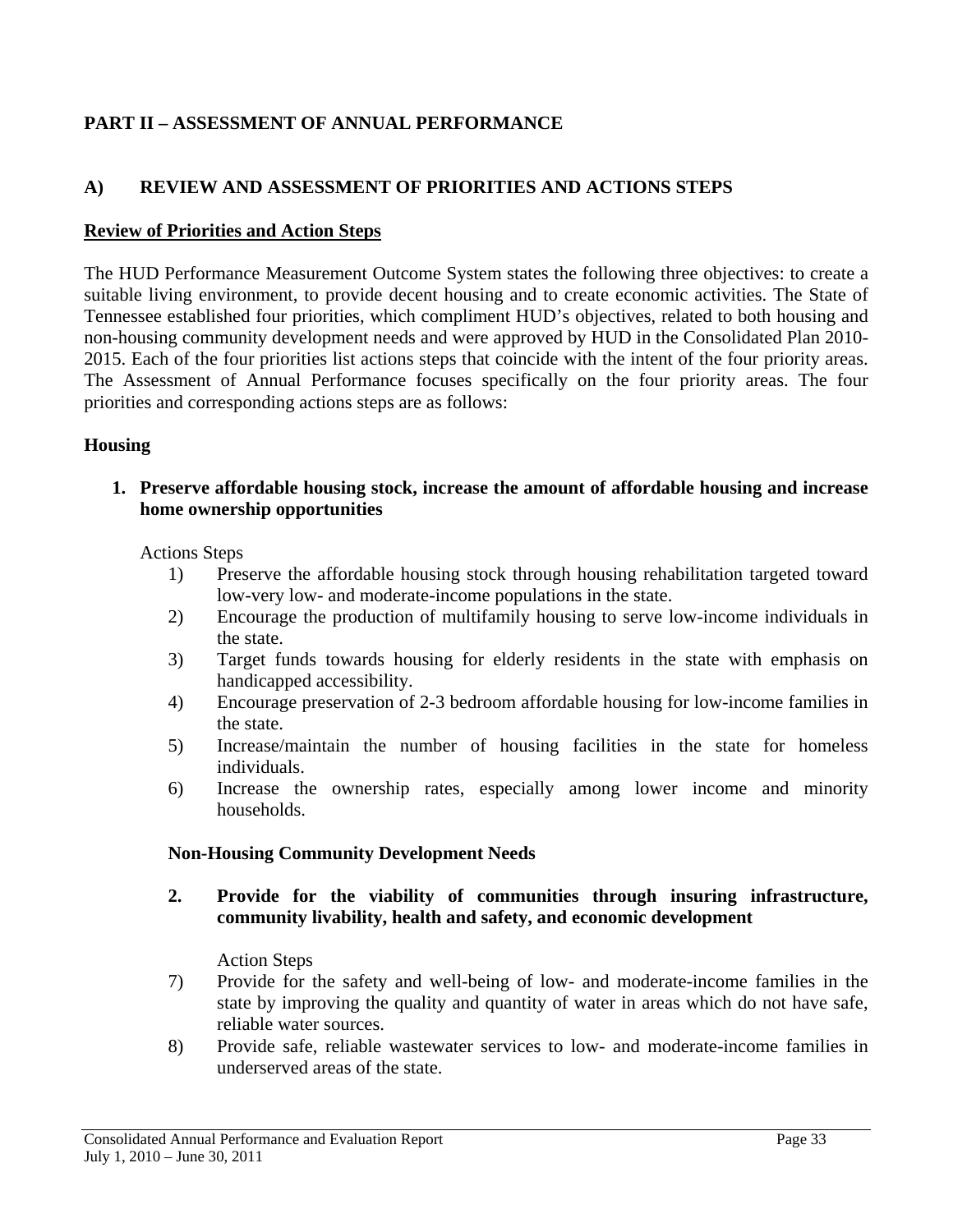- 9) Provide economic development opportunities through the financing of infrastructure development, manufacturing facilities and equipment that support job creation for lowand moderate-income people.
- 10) General enhancement of quality of life in low- and moderate-income neighborhoods throughout the state.

## **3. Provide for the housing and supportive services needs of homeless individuals and other special needs populations**

Actions Steps

- 11) Support the acquisition or rehabilitation of facilities to house homeless persons or those at risk for homelessness.
- 12) Provide funds to assist persons at risk for homelessness.
- 13) Increase the amount of services provided to mentally ill homeless.
- 14) Encourage programs to support children in homeless facilities to receive preventative and emergency medical care, as well as other developmental or cognitive services.
- 15) Provide supportive services and housing-related services for persons who are HIV positive or have AIDS.

## **4. Affirmatively further fair housing and assure access to business opportunities in the state for women and minority-owned businesses**

Action Steps

- 16) Conduct an Analysis of Impediments to Fair Housing Choice in the state.
- 17) Convene fair housing and Title VI workshops in the state for local governments, grantees, housing providers, advocates and consumers.
- 18) Provide fair housing information throughout the state informing citizens of their housing rights.
- 19) Encourage reporting of fair housing violations by making citizens aware of their rights and providing information on access to fair housing advocates and organizations in the state.

## **Assessment of Progress in Meeting Priorities**

For the purposes of this report, each of the priority areas is discussed individually to report on the State's progress in meeting priorities outlined in the Consolidated Plan and the Annual Action Plan in FY 2010- 11. The following section, B) Evaluation of the Jurisdiction's Progress in Providing Affordable Housing, discusses in greater detail the State's performance in meeting the specific objective of providing affordable housing and the State's progress in accomplishing actions steps, which coincide with the four priority areas.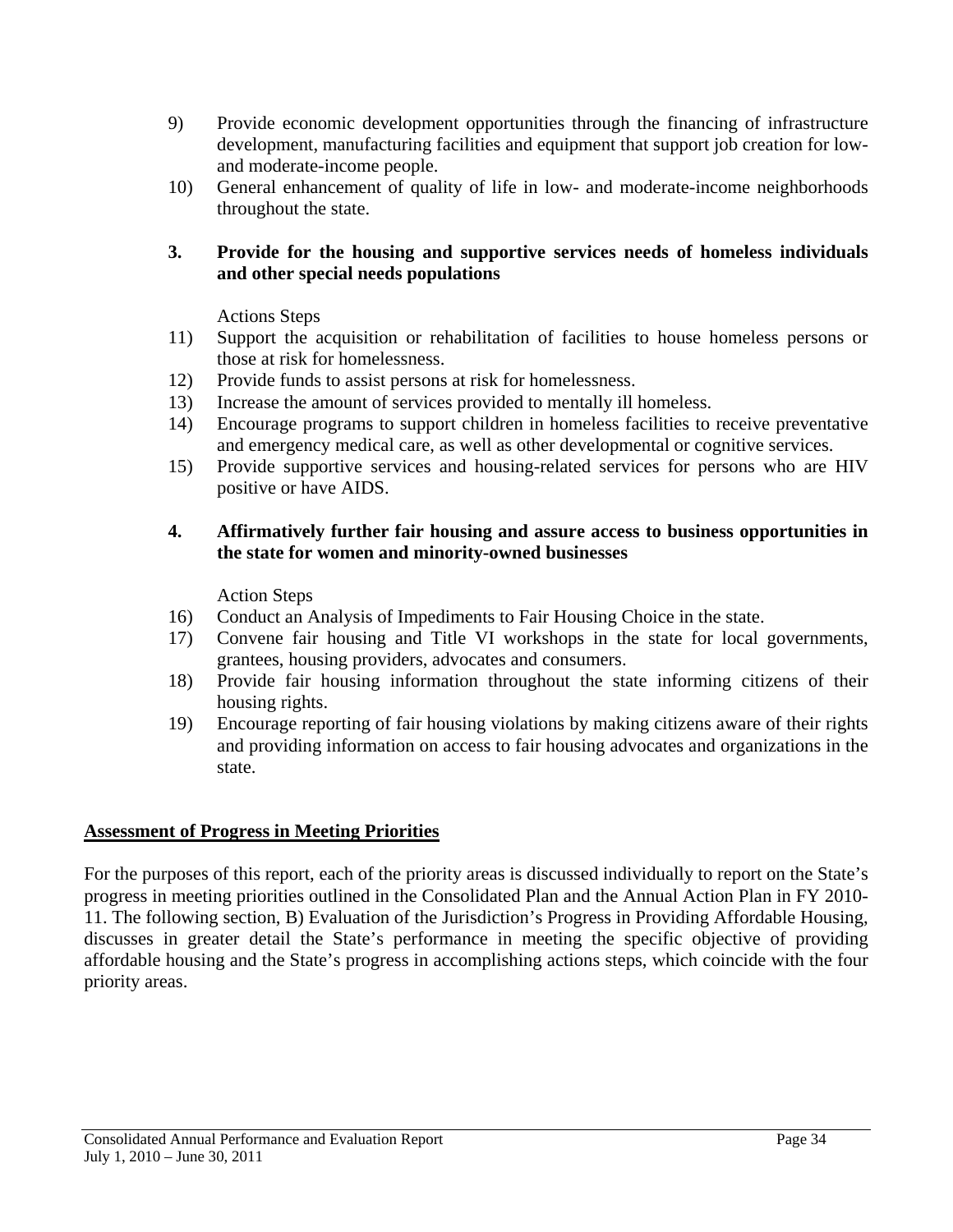#### **1. Preserve affordable housing stock, increase the amount of affordable housing and increase home ownership opportunities**

In FY 2010-11 the State of Tennessee performed significantly in regards to its priority specifically related to housing. The State was able to increase homeownership opportunities by making low-interest loans to 2,214 low- to moderate-income first-time homebuyers. Performance in this priority area was accomplished through THDA's homeownership programs.

Increases in the availability of affordable rental housing units was accomplished through both the rehabilitation and new construction of rental housing, utilizing both HOME and LIHTC funded programs. Grant awards and tax credit allocations by these programs are expected to create 1,124 new or improved units. At this time, no data is currently available on the number of new units completed during the reporting period. Programs responsible for the creation and improvement of new housing units are the LIHTC, the Multifamily Bond Authority Program and HOME.

The State was able to work towards its priority of preserving the affordable housing stock by utilizing CDBG and HOME programs for owner-occupied rehabilitation projects. The Rural Repair Program, a partnership between THDA and the Rural Housing Service of USDA, also contribute to the number of households receiving housing rehabilitation assistance. During the reporting period, HOME provided or preserved 303 units. Through the CDBG Housing Rehabilitation Program, 216 low- and moderateincome homeowners now live in safe, decent housing. Through the THDA Rural Repair Program, 142 households received housing rehabilitation assistance.

The State's housing priority also encompasses housing assistance for homeless persons and persons at risk of becoming homeless. The ESG and HOPWA programs were successful in contributing to this priority area and are addressed in greater detail in the discussion below of the third priority area; Provide for the housing and supportive services needs of homeless individuals and other special needs populations.

#### **2. Provide for the viability of communities through insuring infrastructure, community livability, health and safety, and economic development**

The HOME program provides funds for single family construction and rehabilitation. When combined with local neighborhood community programs, single family construction and rehabilitation contribute to sustaining and building quality neighborhoods and safe communities.

Homebuyer Education, Section 8 Rental Assistance, Homeownership, and Family Self Sufficiency (FSS) programs help both individuals and families invest in their personal futures, as well as the communities in which they reside. THDA, who administers the FSS program has opted to have 235 slots available to Housing Choice Voucher participants. The FSS program continues to provide job training for THDA Rental Assistance Division participants.

The majority of CDBG program funding goes to public facility projects, which improve or expand water, wastewater, drainage and flood control systems, all of which contribute to the overall livability, health and safety of a community and provide for economic development opportunities. Nearly \$19,748,000 of CDBG funds went to the improvement of public facilities in FY 2010-11.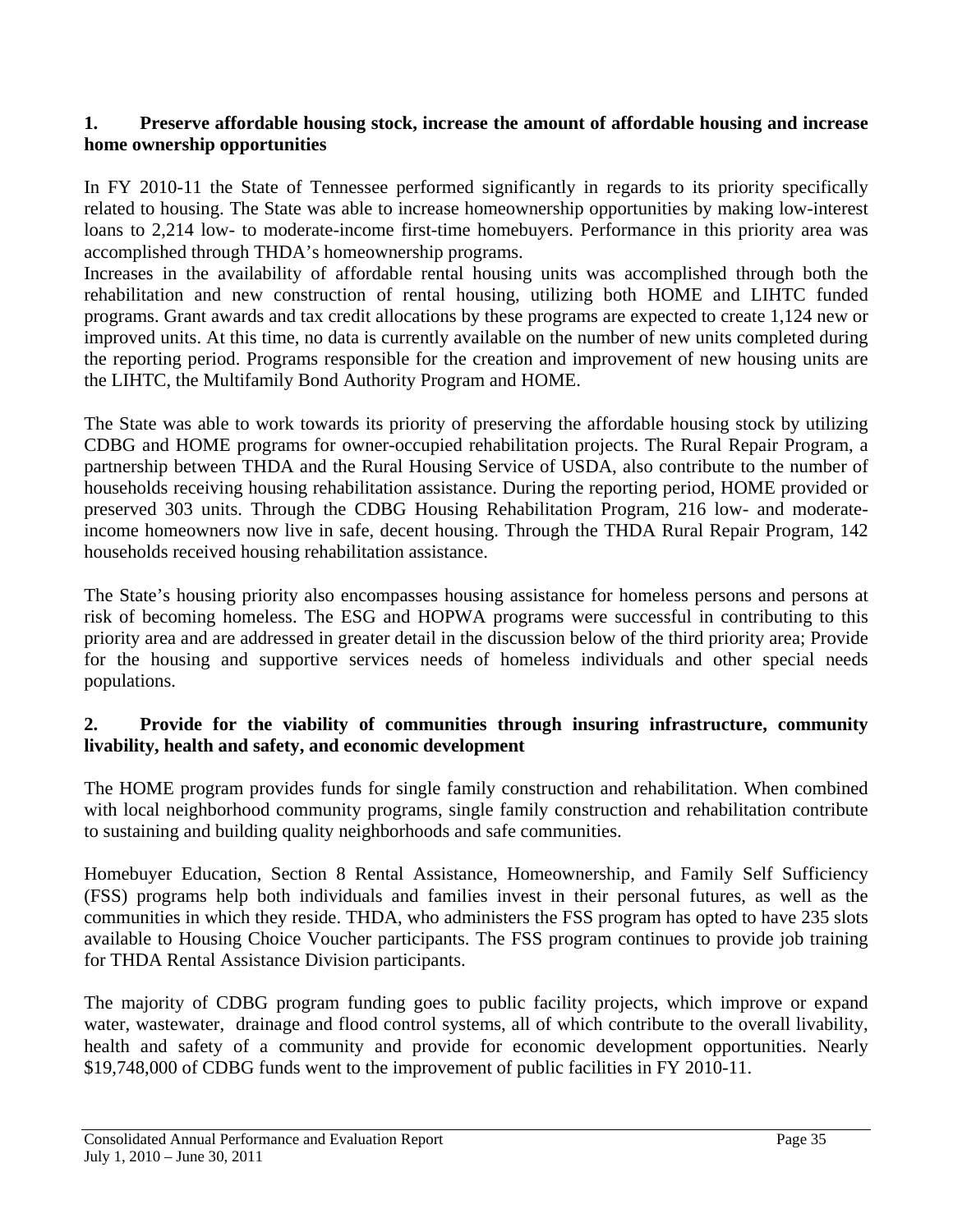#### **3. Provide for the housing and supportive services needs of homeless individuals and other special needs populations**

Both HOPWA, administered by the Tennessee Department of Health and ESG, administered by THDA, made significant efforts in serving homeless individuals and other special needs populations by providing housing and other supportive services.

HOPWA provided housing information services, housing assistance (includes short-term mortage and utility assistance) and other supportive services to 551 individuals living with HIV or AIDS and an additional 440 family members. Program participants are low-income and many are at risk of homelessness.

The ESG program maintained 841 shelter beds and contributed to the creation of 12 additional beds, which assist homeless individuals and families. The program not only provides essential services to homeless individuals and families, but assists with maintaing and improving the quality of emergency shelters. In addition to shelter beds, 57,433 individuals benefited from the variety of services provided by ESG program recipients. Both the HOPWA and ESG programs provide supportive and housing services for homeless individuals and other special needs populations.

THDA and regional organizations involved in the Governor's Interagency Council on Homelessness have continued to give their attention to the successful implementation of Homelessness Prevention and Rapid Rehousing (HPRP), an ARRA program that provides financial support to organizations who serve homeless and at risk for homeless populations.

#### **4. Affirmatively further fair housing and assure access to business opportunities in the state for women and minority-owned businesses**

The State of Tennessee has made substantial efforts to affirmatively further fair housing, and agencies and departments administering the four formula programs have worked collaboratively on fair housing efforts. Examples of these efforts are described in detail in Part II, Section D of this report.

Through the THDA homeownership program, the State continued to target first time homebuyers, including minorities and women. The availability of homeownership programs encourages homeownership among women and the non-concentration of minorities in certain census tracts. During Fiscal Year 2010-11, 25.9% of loan recipients were minorities. Detailed information regarding the number of female head of household participants involved in Homeownership activities and CDBG programs can be found in Part I, Section D of this report. In addition, both HOME and CDBG programs provide all grantees with the state list of minority and female contractors.

TECD will continue to work with local governments to complete Analysis of Impediments to Fair Housing Choice studies and monitor fair housing activities. Programs administered by THDA will continue efforts and seek opportunities to further fair housing in the State of Tennessee. Administering agencies and departments will continue to work collaboratively to support involvement in fair housing activities and eliminate barriers to fair housing.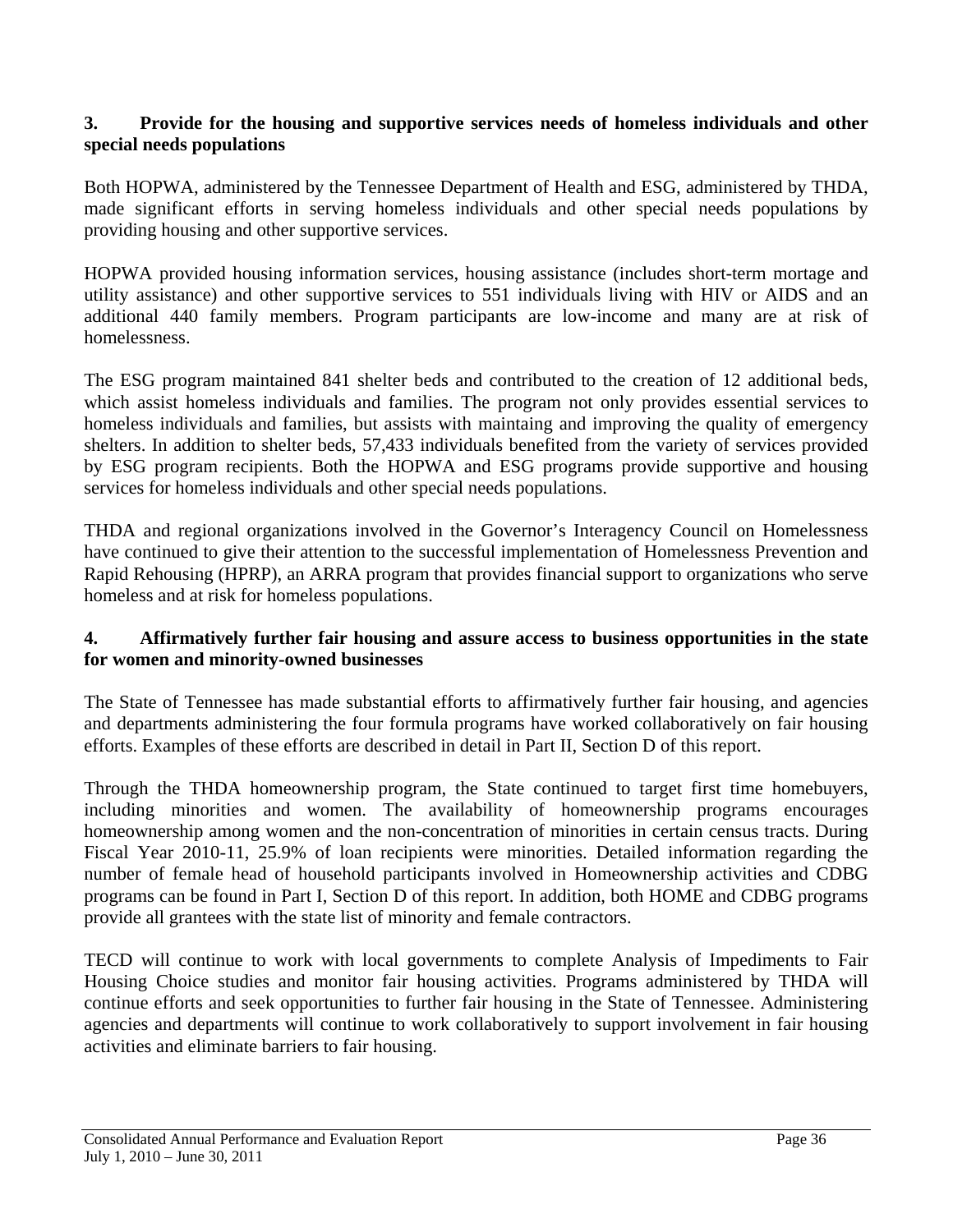## **Summary**

While the above descriptions do not encompass every effort made during FY 2010-11, it provides an overview of the most significant efforts made in the four areas identified as high-priority in the Consolidated Plan and 2010-11 Action Plan. The following section outlines efforts specifically related to affordable housing.

## **B) EVALUATION OF THE JURISDICTION'S PROGRESS IN PROVIDING AFFORDABLE HOUSING**

Both HUD's Performance Measurement Outcome System and the State of Tennessee's priority areas emphasize the importance of providing affordable housing. This section provides a brief evaluation of the jurisdiction's progress in meeting the specific objective of providing affordable housing and how efforts by each agency contribute towards completion of the previously discussed Actions Steps. A full evaluation of the State's progress in providing affordable housing can be found in the CHAS Annual Performance Report (Exhibit E).

## **1. Community Development Block Grant (CDBG) Small Cities Program**

Information provided in the PER showed the CDBG program assisting 216 low- and moderate-income homeowners with housing rehabilitation. This activity specifically addressed Action Steps 1 and 10.

## **2. HOME Investments Partnership (HOME)**

The HOME program addressed affordable housing units through homeowner rehabilitation, rental rehabilitation, homeownership, and new construction, assisting 250 low- and moderate-income households. The percentage of benefit to low-and moderate-income households is 100%. This activity specifically addressed Actions Steps 1, 2, 3, 4, 6, 10.

## **3. Housing Opportunities for Persons with AIDS (HOPWA)**

The HOPWA program provided housing assistance to 551 individuals plus 440 family members. This activity specifically addressed Actions Steps 11, 12, 15.

## **4. Emergency Shelter Grants (ESG)**

The ESG program contributed to the creation of 12 beds and the continuation of 841 shelter beds for a total of 903 beds. This activity is specifically addressed in the Action Steps 5, 11, 12, 13, 14.

## **5. HUD Section 8 Tenant-Based and Project-Based Rental Assistance Program**

At the end of the reporting period, the Section 8 Tenant-Based program provided rental assistance to 6,270 households and the Section 8 Project-Based program provided 29,513 rental units. In addition, the Family Self-Sufficiency Program continued on-going efforts. These activities specifically addressed Actions Steps 1, 3 12 and 9.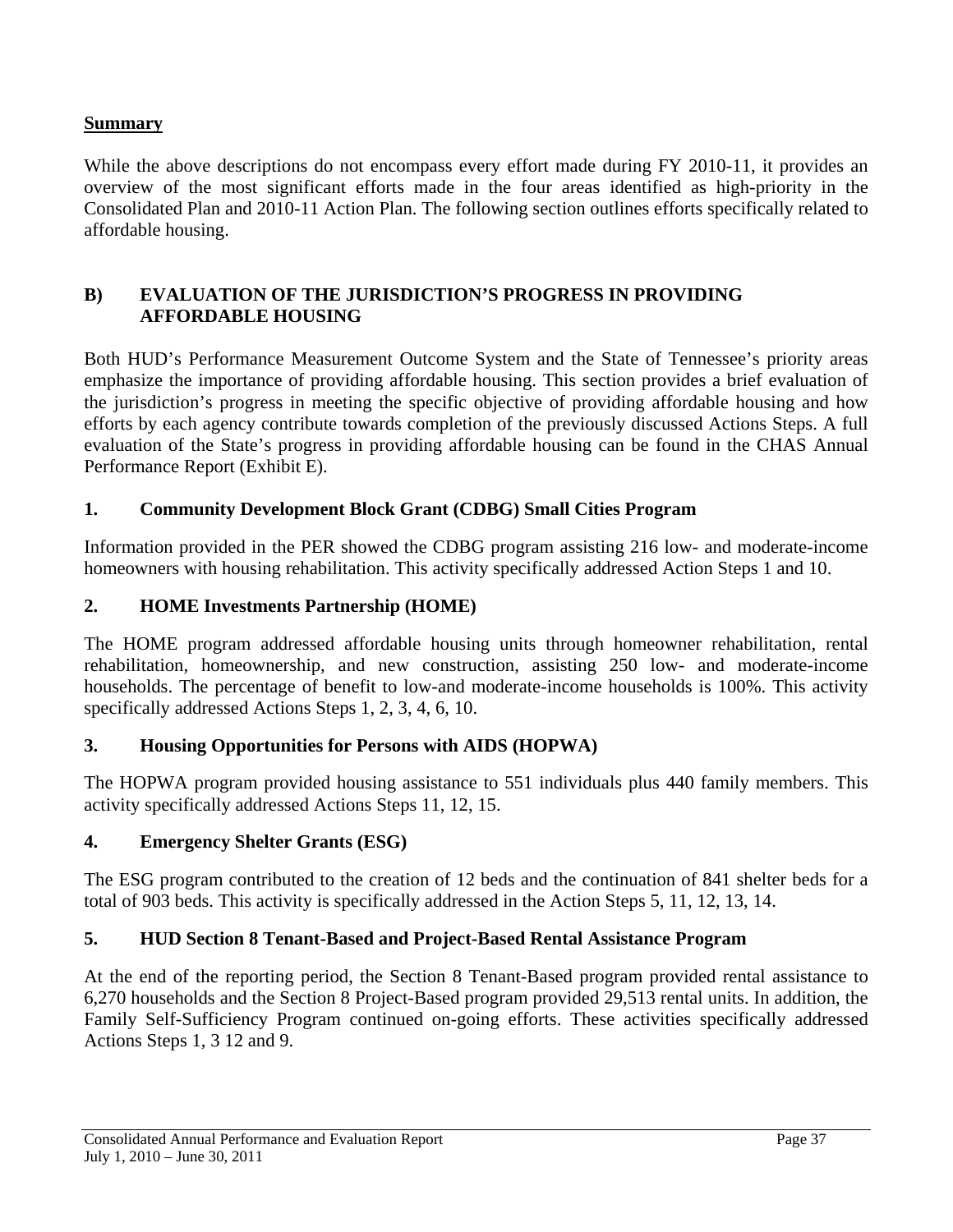## **6. THDA Homeownership Programs**

THDA Homeownership program assisted 2,214 low- and moderate-income households in the purchase of their first home. This activity is specifically addressed in Action Step 6.

## **7. THDA Rural Repair**

The Rural Repair program provided a total of 142 units of affordable housing; of these, 18.4% will assist minority households. These activities specifically addressed Action Steps 1, 3 and 4.

## **8. Low Income Housing Tax Credit Program (LIHTC)**

During calendar year 2010, LIHTCs were allocated in 13 counties to be used to develop 821 units of affordable housing. This activity specifically addressed Action Steps, 1, 2 and 4.

## **9. Multi-Family Bond Authority Program**

In CY 2010, the Multi-Family Bond Authority program allocation to local issuers will be used for the development of 128 units of multi-family rental housing, with units also receiving LIHTC allocations. This activity specifically addressed Action Steps 1, 2 and 4.

## **Summary**

Complete information regarding demographics and families assisted may be found in tables contained in Part I, Section D) Families and Persons Assisted Including Racial and Ethnic Status.

## **C) OTHER ACTIONS INDICATED IN THE STRATEGIC PLAN AND ACTION PLAN**

## **Section 8 Family Self Sufficiency Program**

Family Self Sufficiency (FSS) is a requirement of the HUD Section 8 Housing Choice Voucher Program which began in 1990 as an effort to enable Section 8 participants to become self-sufficient or independent of welfare assistance. The program is administered by the Rental Assistance Division of THDA with additional federal funds to support FSS staff.

Participants sign a five-year contract in which they agree to find employment and identify goals they must reach for achieving financial independence. Staff assists participants in identifying goals and provides referrals for resources in the community. Participants are eligible for the establishment of an escrow account which is based on increased income as a result of employment. The funds in the escrow account may be accessed by the participant once the contract is fulfilled or the family is paying all of their rent.

In 1998 the FSS program was mandated to have 181 participants. Since 1998 over 181 participants, have graduated from the program, thus making the program voluntary for participants. THDA has opted to have 235 slots available to all Housing Choice Voucher participants.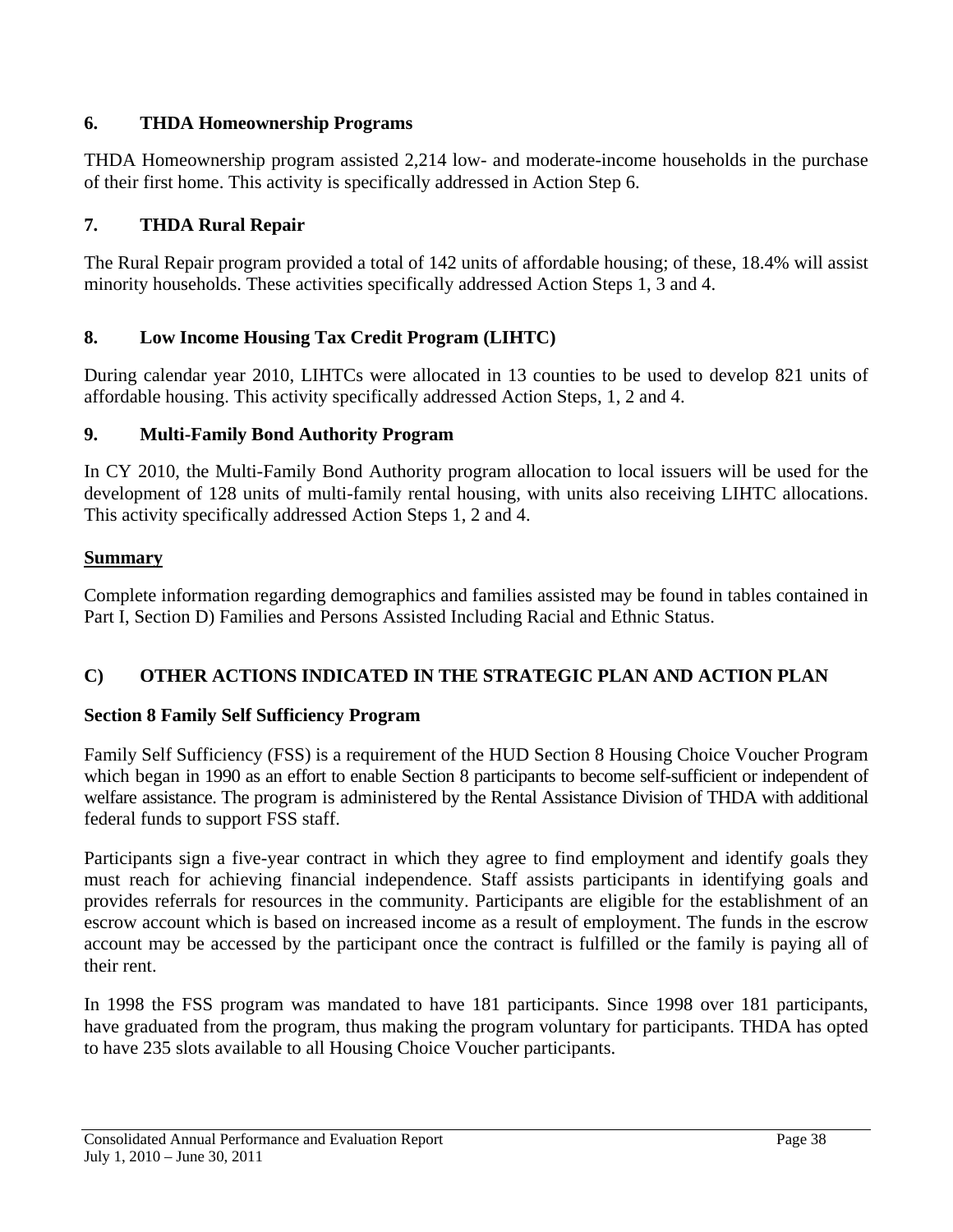#### **Rental Assistance Homeownership Voucher Program**

The THDA Homeownership Voucher Program offers a mortgage subsidy to low-income families who are not able to afford to purchase a home through traditional financing. In the Homeownership Voucher program, families typically pay 30% of their monthly-adjusted income (or the family's Total Tenant Payment) toward homeownership expenses, and THDA pays the difference between the family's Total Tenant Payment and the actual monthly mortgage payment. The mortgage assistance payment must be paid directly to the lender or loan servicing company, and not to the family. At the end of the reporting period, June 30, 2011, 55 home closings had occurred using this program.

## **Lead-Based Paint**

Title X of the Federal Lead-Based Paint regulation became effective on September 15, 2000, and on September 26, 2000, the Tennessee Department of Environment and Conservation (TDEC) developed a certification program and compiled a registry of certified lead inspectors, testing laboratories, contractors and training facilitators.

In April 2001, HUD and EPA issued a joint memorandum to clarify Title X requirements for rehabilitation of housing to clarify the definition of abatement under regulations issued by EPA and HUD and to assert that HUD and EPA regulations are complementary. On May 2, 2001, THDA and TDEC issued a joint memorandum that allows for the use of HUD regulations in rehabilitation projects. TDEC certified lead-based paint professionals must be used. These joint efforts have enabled rehabilitation efforts to resume.

THDA distributes to all grantees the Lead Chapter of the HOME operations manual, providing further guidance for compliance with HUD regulations.

## **D) ACTIONS TAKEN TO AFFIRMATIVELY FURTHER FAIR HOUSING**

The State of Tennessee carried out a variety of activities to affirmatively further fair housing in FY 2010-11 as described below.

#### **Collaborative Activities**

The *Tennessee Fair Housing Matters* conference, held in April, was the eighth year of the partnership involving the Tennessee Housing Development Agency, Tennessee Department of Economic and Community Development, Tennessee Developmental Disabilities Council, Tennessee Human Rights Commission, the Tennessee Fair Housing Council, the City of Murfreesboro, Community Development Department and two Metropolitan Nashville-Davidson County agencies: Metropolitan Development and Housing Agency (MDHA) and Metropolitan Human Relations Commission. Over 150 housing practitioners, advocates, and consumers from across the state gathered to hear presentations on a variety of fair housing issues and to participate in discussions. Through the partnering process, the results of state and local agency activities to affirmatively further fair housing are amplified and duplicative efforts are avoided.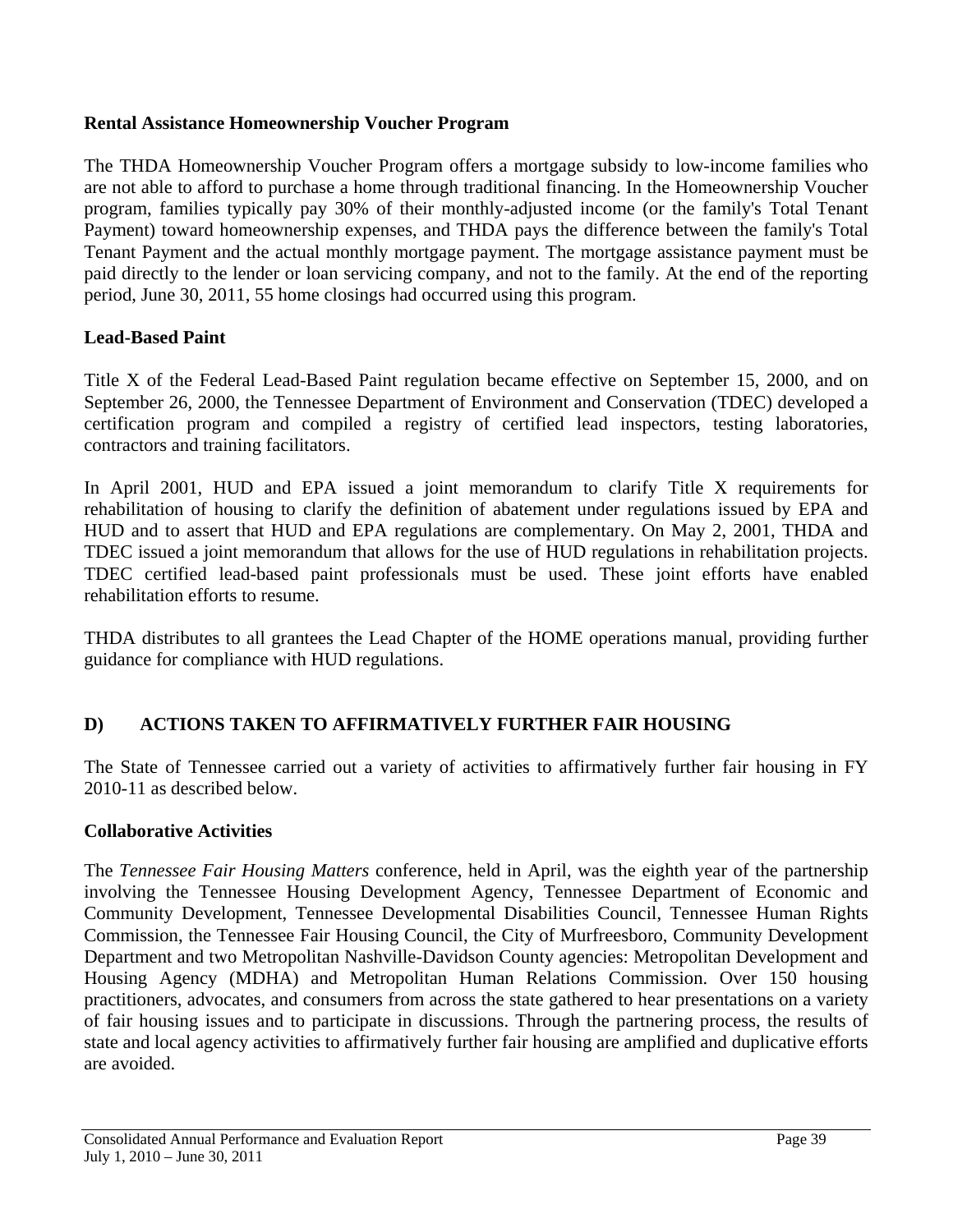#### **Analysis of Impediments to Fair Housing Choice**

The Department of Economic and Community Development continues to work with recipients of CDBG funds to update the Analysis of Impediments to Fair Housing Choice. A summary for the State of Tennessee is derived annually from previously submitted analyses by local jurisdictions. Upon review, TECD works with communities to develop an action plan and a list of activities that will serve to further fair housing practices during the administration of CDBG funding. Examples of activities taking place over the last two years across local jurisdictions to educate and inform the public about fair housing include the following:

- Assembly of fair housing folders for display at city halls and courthouses
- Distribution of brochures and fair housing activity booklets across local schools
- Display of fair housing posters in utility district offices, municipal and federal buildings and senior centers
- Fair housing public service announcements aired on local radio stations
- Fair housing informational packets sent to local banks and lenders
- Fair housing programs held at local schools
- Mailings containing fair housing laws sent to real estate offices, the Chamber of Commerce, housing authorities and apartment offices
- Fair housing resolution was passed and published

In FY 2010-11, TECD identified nine counties in Tennessee that were required to conduct and provide a new analysis should they seek CDBG funding for the current year. Of those nine counties, Madison County submitted an application and was requested to conduct an Analysis of Impediments. Madison County is currently in the process of completing their analysis. TECD will continue to partner with local jurisdictions to conduct fair housing activities and promote the identification and removal of impediments to fair housing in local jurisdictions.

## **Other Fair Housing Activities**

The THDA Tennessee Homebuyer Education Initiative continued in this reporting period. West Tennessee Legal Services conducted the initial fair housing component of this effort and developed training materials for trainers to use in their homebuyer education sessions. Participants of the Homebuyer Education program receive a manual that includes fair housing information. A Spanish language manual is also available.

The HOME program grantees receive a guide to the Fair Housing Act and Fair Housing information, in both English and Spanish, for distribution to each beneficiary of the program. A fair housing component, facilitated by staff of the Tennessee Fair Housing Council, has been added to the HOME Grantee workshop. Both HOME and CDBG programs provide all grantees with the State list of minority and female contractors.

The Section 8 Rental Assistance Division works on a continuing basis with West Tennessee Legal Services to provide Fair Housing Training for staff and landlords.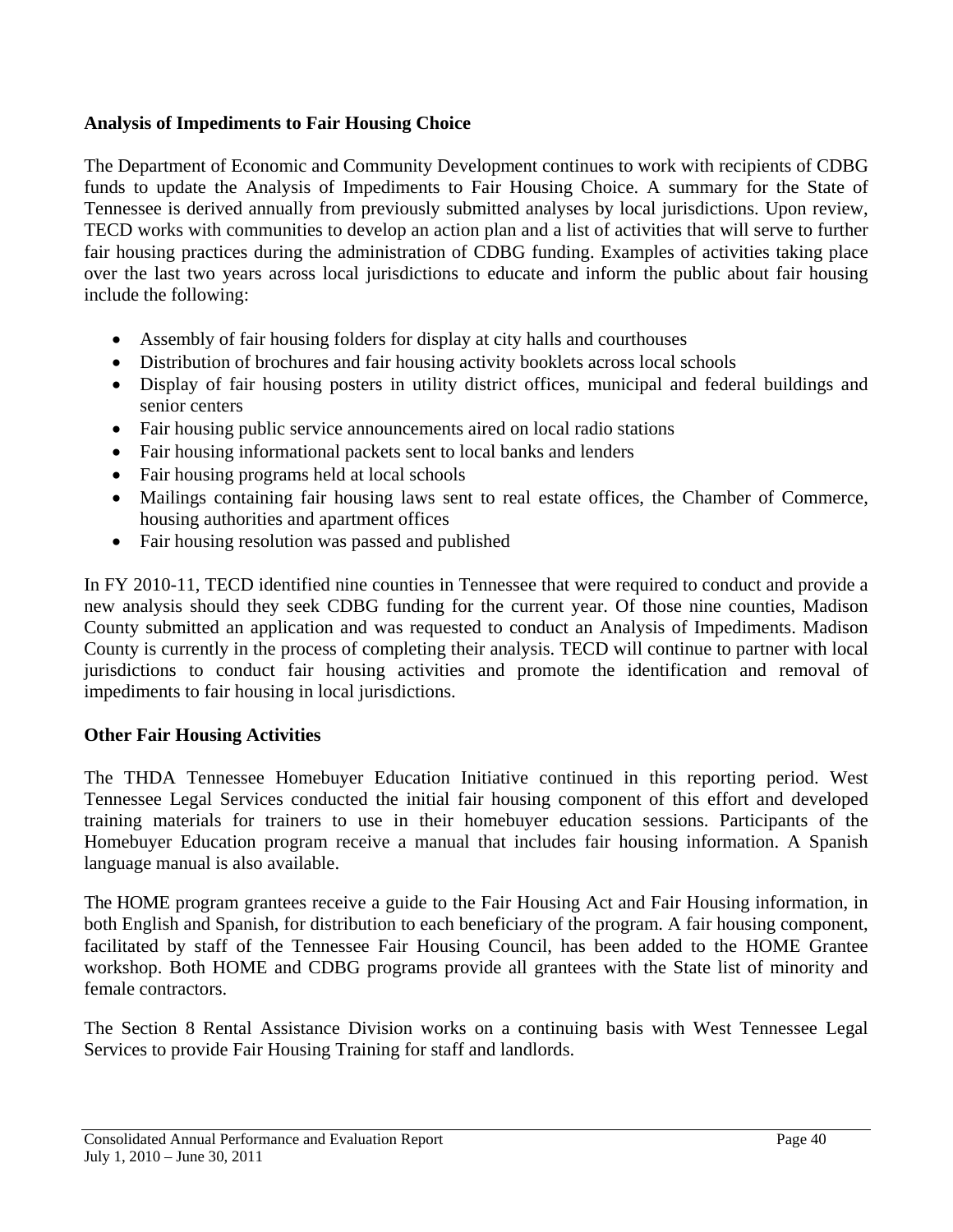THDA presents the Govenor's Housing Summit each year in October. In 2010, Michael Allen, an attorney, was a key note speaker in a general session entitled Affirmatively Furthering Fair Housing. The audience of over 250 people included for-profit and not-for-profit affordable housing developers, real estate and mortgage lending professional and state, regional and local government officials involved with housing and community development. Mr. Allen is a civil rights attorney who has litigated a number of cases receiving national attention, including U.S. v. Westchester County.

## **E) ADDITIONAL INFORMATION AND FUTURE ACTIONS**

## **Additional Information**

## **1. Community Development Block Grant (CDBG) Small Cities Program**

Table 2 of this report shows that under the CDBG program, the majority of funds, or 78.4%, were awarded for public facility activities. Installation and/or rehabilitation of water sewer systems were the primary use of funds in the public facilities category. Other activities included economic development, residential rehabilitation, acquisition/demolition, and relocation. These activities specifically addressed Action Steps 1, 6, 9, 10, 19.

## **2. HOME Investments Partnership (HOME)**

The HOME program awarded 49 grants assisting 250 housing units for low-income households. Results from on-site inspections and an assessment of jurisdiction's affirmative marketing actions and outreach to minority-owned and women-owned businesses are explained in Exhibit B. Owner and tenant characteristics are provided in Tables 20 through 24.

## **Public Comments**

The State of Tennessee published a notice in seven newspapers in the State inviting public comments on the Summary Annual Performance Report. The notice was published on September 2, 2011 in both English and Spanish, allowing a 15-day comment period and instructing interested citizens on locations where they could review the Annual Performance Report as well as make comments. The notice appeared in the following publications:

- Memphis Commercial Appeal
- Jackson Sun
- Nashville Tennessean
- Clarksville Leaf-Chronicle
- Chattanooga Free Press
- Knoxville News-Sentinel
- Johnson City Press

Copies of the Summary Annual Performance Report were posted to the THDA website in both English and Spanish. At the end of the public comment period, September 19, 2011, no public comments were received.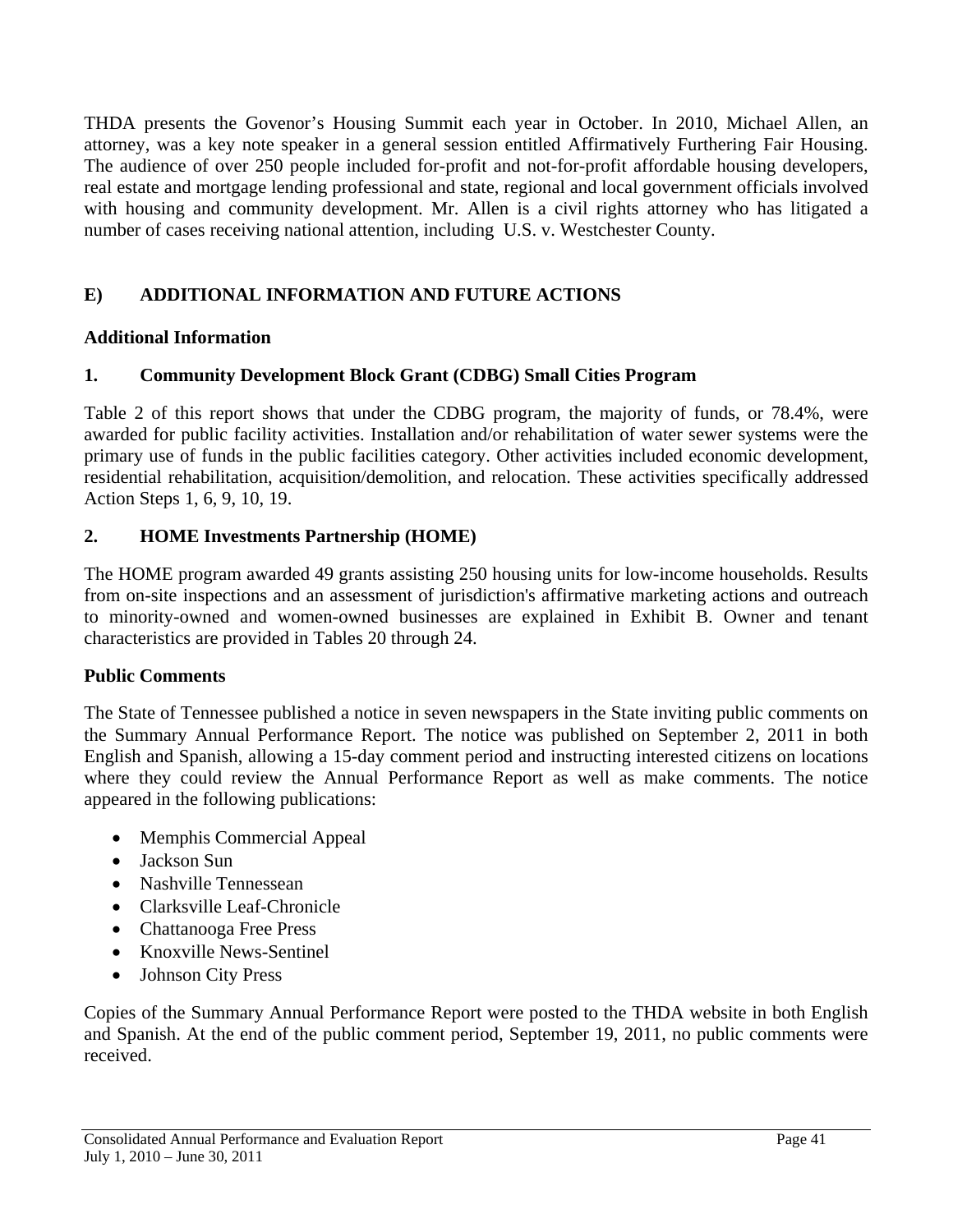#### **Future Actions**

The State of Tennessee will continue its efforts to implement the Consolidated Plan through the four formula programs discussed throughout this report. In addition, the State of Tennessee will move forward with other programs and efforts that seek to fulfill goals identified in the Consolidated Plan. In its efforts to continue implementing the new five-year plan, the State of Tennessee will partner with public housing authorities as they adopt their long-term plans and work to improve reporting in a uniform manner.

In order to move forward with a truly consolidated program, the State of Tennessee will explore various methods and strategies to make it easier for eligible entities to access federal and state funds to meet the housing needs of low- and moderate-income citizens throughout Tennessee. Further, the administering agencies and departments will continue to collaborate on housing related issues ranging from fair housing to meeting specific housing and community Actions Steps outlined in the Consolidated Plan.

In regards to planning and reporting, CDBG, HOME, ESG and HOPWA programs will continue joint efforts. The four programs will work both individually and collaboratively to complete Actions Steps identified in the Action Plan and longer-range goals and priorities outlined in the Consolidated Plan. The programs will also work collaboratively to report on the amount of dollars awarded and the activities funded in through the CAPER. Collaborative efforts in reporting also help identify the ways in which the four programs have worked towards providing decent housing, a suitable living environment and expanded economic opportunities.

Although the State is not involved in providing direct services, the four programs are essential in ensuring funds are made available to local governments and non-profit agencies throughout Tennessee who are capable of delivering services to local communities and individuals in need. While funds are meant to target specific service delivery areas and goals, communities have the flexibility to use funds to reach their populations most effectively. The State of Tennessee and the four forumula programs will continue efforts to provide affordable housing and to complete other community development goals.